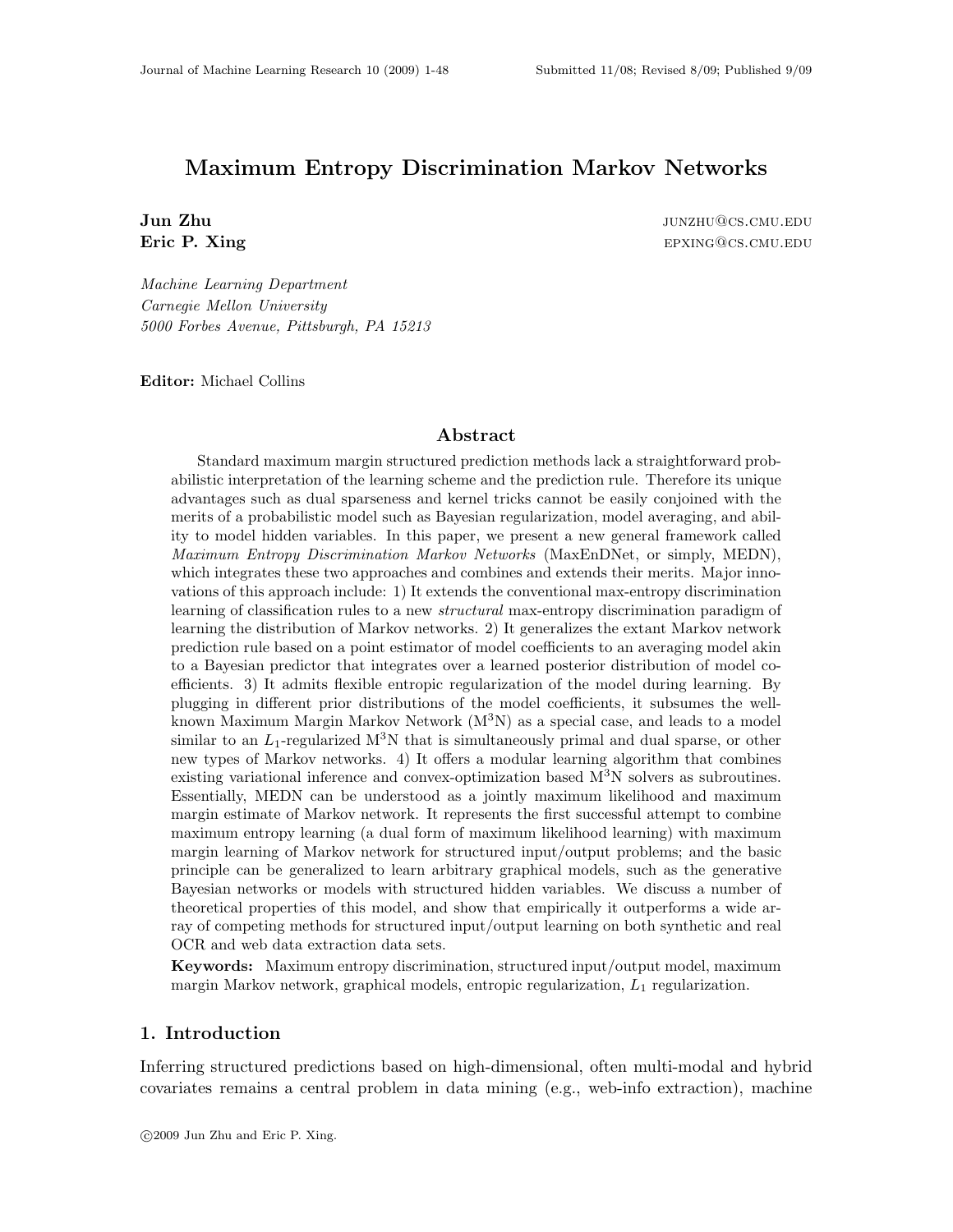#### Zhu and Xing

intelligence (e.g., machine translation), and scientific discovery (e.g., genome annotation). Several recent approaches to this problem are based on learning discriminative graphical models defined on composite features that explicitly exploit the structured dependencies among input elements and structured interpretational outputs. Major instances of such models include the conditional random fields (CRFs) (Lafferty et al., 2001), Markov networks (MNs) (Taskar et al., 2003), and other specialized graphical models (Altun et al., 2003). Various paradigms for training such models based on different loss functions have been explored, including the maximum conditional likelihood learning (Lafferty et al., 2001) and the maximum margin learning (Altun et al., 2003; Taskar et al., 2003; Tsochantaridis et al., 2004), with remarkable success.

The likelihood-based models for structured predictions are usually based on a joint distribution of both input and output variables (Rabiner, 1989) or a conditional distribution of the output given the input (Lafferty et al., 2001). Therefore this paradigm offers a flexible probabilistic framework that can naturally facilitate: hidden variables that capture latent semantics such as a generative hierarchy (Quattoni et al., 2004; Zhu et al., 2008a); Bayesian regularization that imposes desirable biases such as sparseness (Lee et al., 2006; Wainwright et al., 2006; Andrew and Gao, 2007); and Bayesian prediction based on combining predictions across all values of model parameters (i.e., model averaging), which can reduce the risk of overfitting. On the other hand, the margin-based structured prediction models leverage the maximum margin principle and convex optimization formulation underlying the support vector machines, and concentrate directly on the input-output mapping (Taskar et al., 2003; Altun et al., 2003; Tsochantaridis et al., 2004). In principle, this approach can lead to a robust decision boundary due to the dual sparseness (i.e., depending on only a few support vectors) and global optimality of the learned model. However, although arguably a more desirable paradigm for training highly discriminative structured prediction models in a number of application contexts, the lack of a straightforward probabilistic interpretation of the maximum-margin models makes them unable to offer the same flexibilities of likelihood-based models discussed above.

For example, for domains with complex feature space, it is often desirable to pursue a "sparse" representation of the model that leaves out irrelevant features. In likelihood-based estimation, sparse model fitting has been extensively studied. A commonly used strategy is to add an  $L_1$ -penalty to the likelihood function, which can also be viewed as a MAP estimation under a Laplace prior. However, little progress has been made so far on learning sparse MNs or log-linear models in general based on the maximum margin principle. While sparsity has been pursued in maximum margin learning of certain discriminative models such as SVM that are "unstructured" (i.e., with a univariate output), by using  $L_1$ -regularization (Bennett and Mangasarian, 1992) or by adding a cardinality constraint (Chan et al., 2007), generalization of these techniques to structured output space turns out to be non-trivial, as we discuss later in this paper. There is also very little theoretical analysis on the performance guarantee of margin-based models under direct  $L_1$ -regularization. Our empirical results as shown in this paper suggest that an  $L_1$ -regularized maximum margin Markov network, even when estimable, can be sensitive to the magnitude of the regularization coefficient. Discarding the features that are not completely irrelevant can potentially hurt generalization ability. Another example, it is well known that presence of hidden variables in MNs can cause significant difficulty for maximum margin learning. Indeed, semi-supervised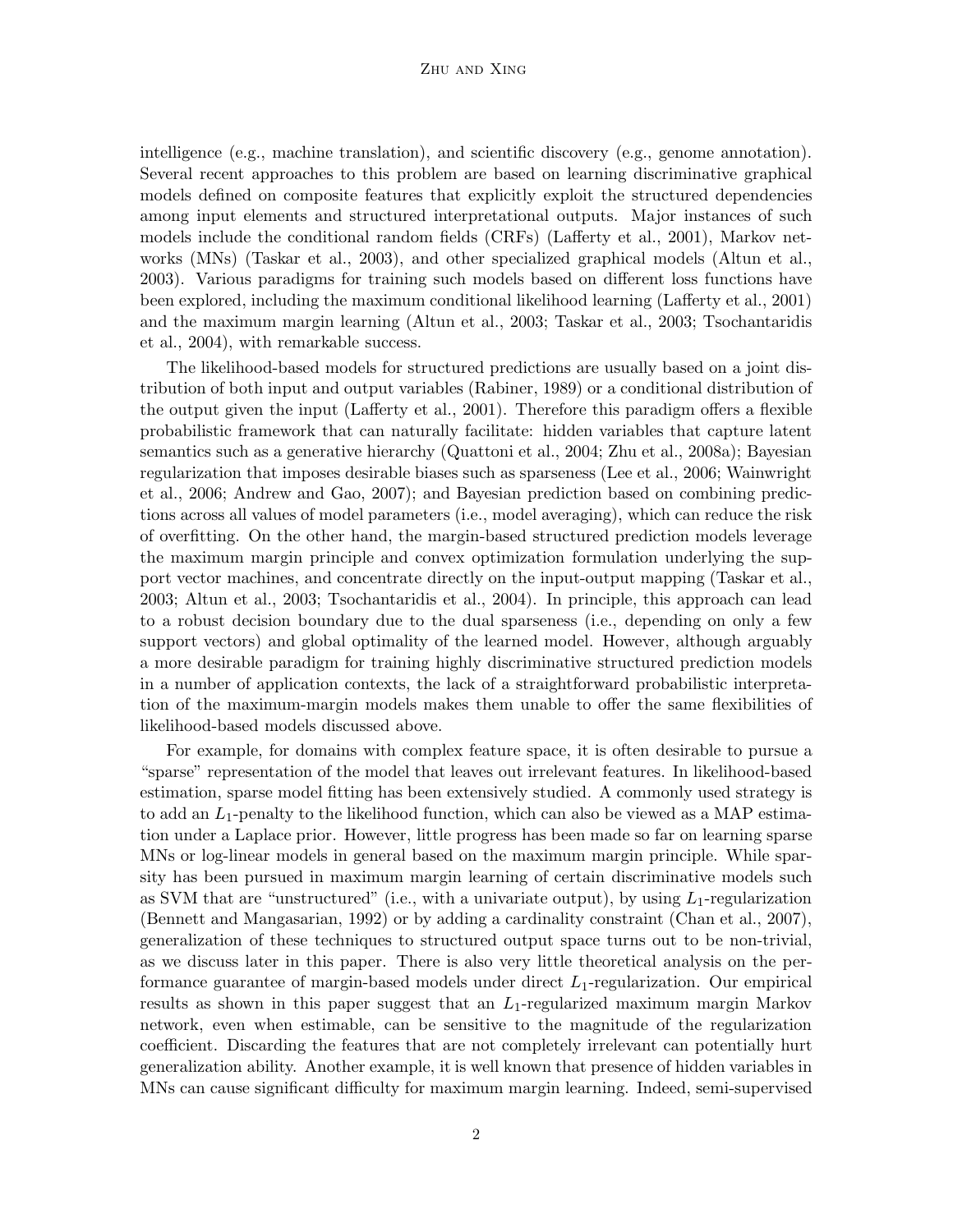or unsupervised learning of structured maximum margin model remains an open problem of which progresses were only made in a few special cases, with usually computational very expensive algorithms (Xu et al., 2006; Altun et al., 2006; Brefeld and Scheffer, 2006).

In this paper, we propose a general theory of maximum entropy discrimination Markov networks (MaxEnDNet, or simply MEDN) for structured input/output learning and prediction. This formalism offers a formal paradigm for integrating both generative and discriminative principles and the Bayesian regularization techniques for learning structured prediction models. It integrates the spirit of maximum margin learning from SVM, the design of discriminative structured prediction model in maximum margin Markov networks  $(M<sup>3</sup>N)$ , and the ideas of entropy regularization and model averaging in maximum entropy discrimination methods (Jaakkola et al., 1999). Essentially, MaxEnDNet can be understood as a jointly maximum likelihood and maximum margin estimate of Markov networks. It allows one to learn a distribution of maximum margin structured prediction models that offers a wide range of important advantages over conventional models such as  $M^{3}N$ , including more robust prediction due to an averaging prediction-function based on the learned distribution of models, Bayesian-style regularization that can lead to a model that is simultaneous primal and dual sparse, and allowance of hidden variables and semi-supervised learning based on partially labeled data.

While the formalism of MaxEnDNet is extremely general, our main focus and contributions of this paper will be concentrated on the following results. We will formally define the MaxEnDNet as solving a generalized entropy optimization problem subject to expected margin constraints due to the training data, and under an arbitrary prior of feature coefficients; and we derive a general form of the solution to this problem. An interesting insight immediately follows this general form is that, a trivial assumption on the prior distribution of the coefficients, i.e., a standard normal, reduces the linear MaxEnDNet to the standard  $M<sup>3</sup>N$ , as shown in Theorem 3. This understanding opens the way to use different priors for MaxEnDNet to achieve more interesting regularization effects. We show that, by using a Laplace prior for the feature coefficients, the resulting LapMEDN is effectively an  $M^{3}N$ that is not only dual sparse (i.e., defined by a few support vectors), but also primal sparse (i.e., shrinkage on coefficients corresponding to irrelevant features). We develop a novel variational learning method for the LapMEDN, which leverages on the hierarchical/scalemixture representation of the Laplace prior (Andrews and Mallows, 1974; Figueiredo, 2003) and the reducibility of MaxEnDNet to  $M^{3}N$ , and combines the variational Bayesian technique with existing convex optimization algorithms developed for  $M<sup>3</sup>N$  (Taskar et al., 2003; Bartlett et al., 2004; Ratliff et al., 2007). We also provide a formal analysis of the generalization error of the MaxEnDNet, and prove a PAC-Bayes bound on the prediction error by MaxEnDNet. We performed a thorough comparison of the Laplace MaxEnDNet with competing methods, including  $M^3N$  (i.e., the Gaussian MaxEnDNet),  $L_1$ -regularized  $M^3N$  (Zhu et al., 2009b), CRFs,  $L_1$ -regularized CRFs, and  $L_2$ -regularized CRFs, on both synthetic and real structured input/output data. The Laplace MaxEnDNet exhibits mostly superior, and sometimes comparable performance in all scenarios been tested.

As demonstrated in our recent work (Zhu et al., 2008c, 2009a), MaxEnDNet is not limited to fully observable MNs, but can readily facilitate jointly maximum entropy and maximum margin learning of partially observed structured I/O models, and directed graph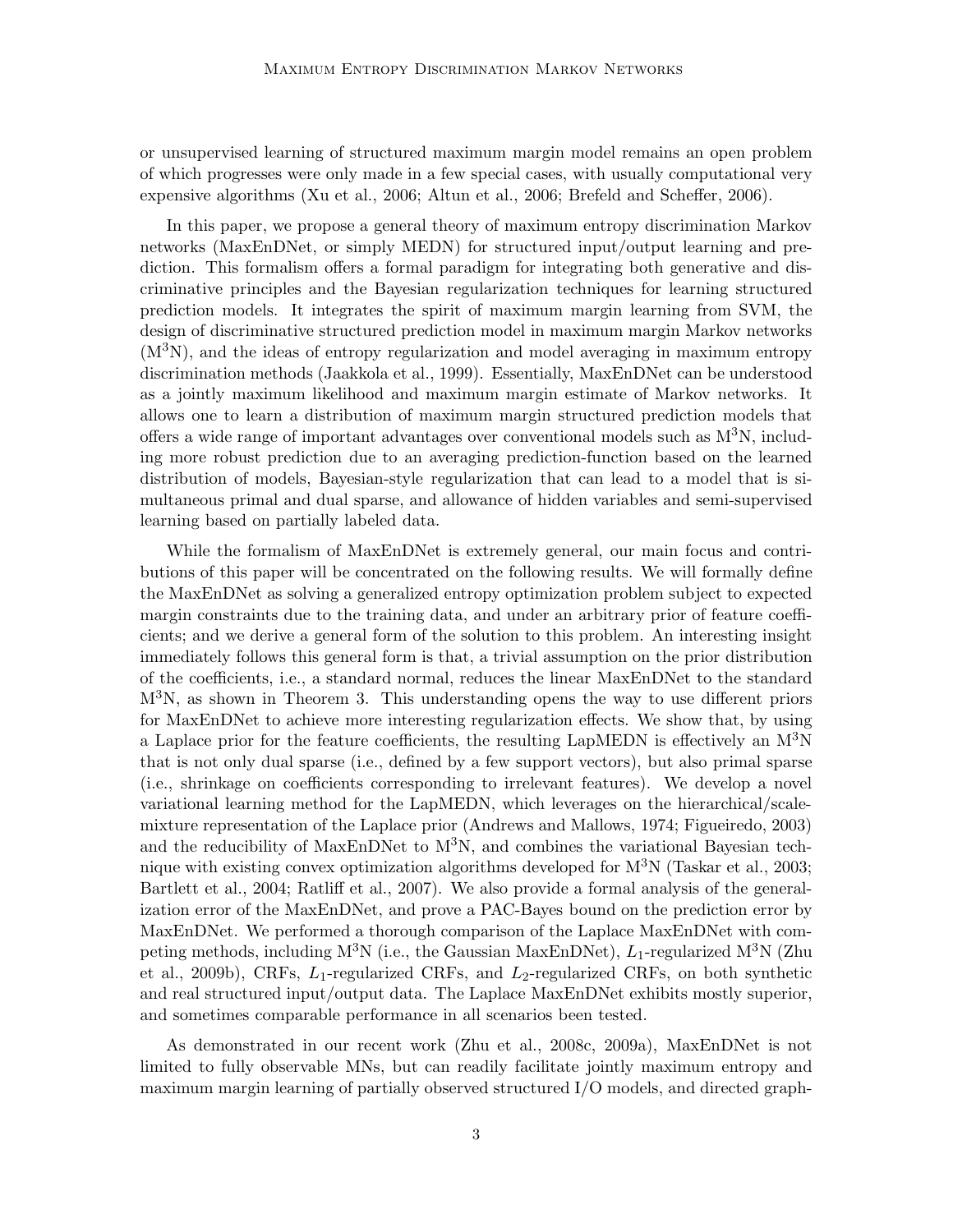ical models such as the supervised latent Dirichlet allocation (LDA). Due to space limit, we leave these instantiations and generalizations to future papers.

The rest of the paper is structured as follows. In the next section, we review the basic structured prediction formalism and set the stage for our model. Section 3 presents the general theory of maximum entropy discrimination Markov networks and some basic theoretical results, followed by two instantiations of the general MaxEnDNet, the Gaussian MaxEnDNet and the Laplace MaxEnDNet. Section 4 offers a detailed discussion of the primal and dual sparsity property of Laplace MaxEnDNet. Section 5 presents a novel iterative learning algorithm based on variational approximation and convex optimization. In Section 6, we briefly discuss the generalization bound of MaxEnDNet. Then, we show empirical results on both synthetic and real OCR and web data extraction data sets in Section 7. Section 8 discusses some related work and Section 9 concludes this paper.

#### 2. Preliminaries

In structured prediction problems such as natural language parsing, image annotation, or DNA decoding, one aims to learn a function  $h : \mathcal{X} \to \mathcal{Y}$  that maps a structured input  $\mathbf{x} \in \mathcal{X}$ , e.g., a sentence or an image, to a structured output  $\mathbf{y} \in \mathcal{Y}$ , e.g., a sentence parsing or a scene annotation, where, unlike a standard classification problem, y is a multivariate prediction consisting of multiple labeling elements. Let  $L$  denote the cardinality of the output, and  $m_l$  where  $l = 1, \ldots, L$  denote the arity of each element, then  $\mathcal{Y} = \mathcal{Y}_1 \times \cdots \times \mathcal{Y}_L$ with  $\mathcal{Y}_l = \{a_1, \ldots, a_{m_l}\}\$  represents a combinatorial space of structured interpretations of the multi-facet objects in the inputs. For example,  $\mathcal Y$  could correspond to the space of all possible instantiations of the parse trees of a sentence, or the space of all possible ways of labeling entities over some segmentation of an image. The prediction  $y \equiv (y_1, \ldots, y_L)$  is *structured* because each individual label  $y_l \in \mathcal{Y}_l$  within y must be determined in the context of other labels  $y_{l' \neq l}$ , rather than independently as in classification, in order to arrive at a globally satisfactory and consistent prediction.

Let  $F: \mathcal{X} \times \mathcal{Y} \to \mathbb{R}$  represent a discriminant function over the input-output pairs from which one can define the predictive function, and let  $\mathcal H$  denote the space of all possible  $F$ . A common choice of F is a linear model,  $F(\mathbf{x}, \mathbf{y}; \mathbf{w}) = g(\mathbf{w} \mathbf{f}(\mathbf{x}, \mathbf{y})),$  where  $\mathbf{f} = [f_1 \dots f_K]^\top$ is a K-dimensional column vector of the feature functions  $f_k : \mathcal{X} \times \mathcal{Y} \to \mathbb{R}$ , and  $\mathbf{w} =$  $[w_1 \dots w_K]$ <sup> $\perp$ </sup> is the corresponding vector of the weights of the feature functions. Typically, a structured prediction model chooses an optimal estimate  $w^*$  by minimizing some loss function  $J(\mathbf{w})$ , and defines a predictive function in terms of an optimization problem that maximizes  $F(\cdot; \mathbf{w}^*)$  over the response variable **y** given an input **x**:

$$
h_0(\mathbf{x}; \mathbf{w}^*) = \arg\max_{\mathbf{y} \in \mathcal{Y}(\mathbf{x})} F(\mathbf{x}, \mathbf{y}; \mathbf{w}^*),\tag{1}
$$

where  $\mathcal{Y}(\mathbf{x}) \subseteq \mathcal{Y}$  is the feasible subset of structured labels for the input x. Here, we assume that  $\mathcal{Y}(\mathbf{x})$  is finite for any **x**.

Depending on the specific choice of  $g(\cdot)$  (e.g., linear, or log linear), and the loss function  $J(\mathbf{w})$  (e.g., likelihood, or margin-based loss) for estimating the parameter  $\mathbf{w}^*$ , incarnations of the general structured prediction formalism described above can be seen in classical generative models such as the HMM (Rabiner, 1989) where  $g(\cdot)$  can be an exponential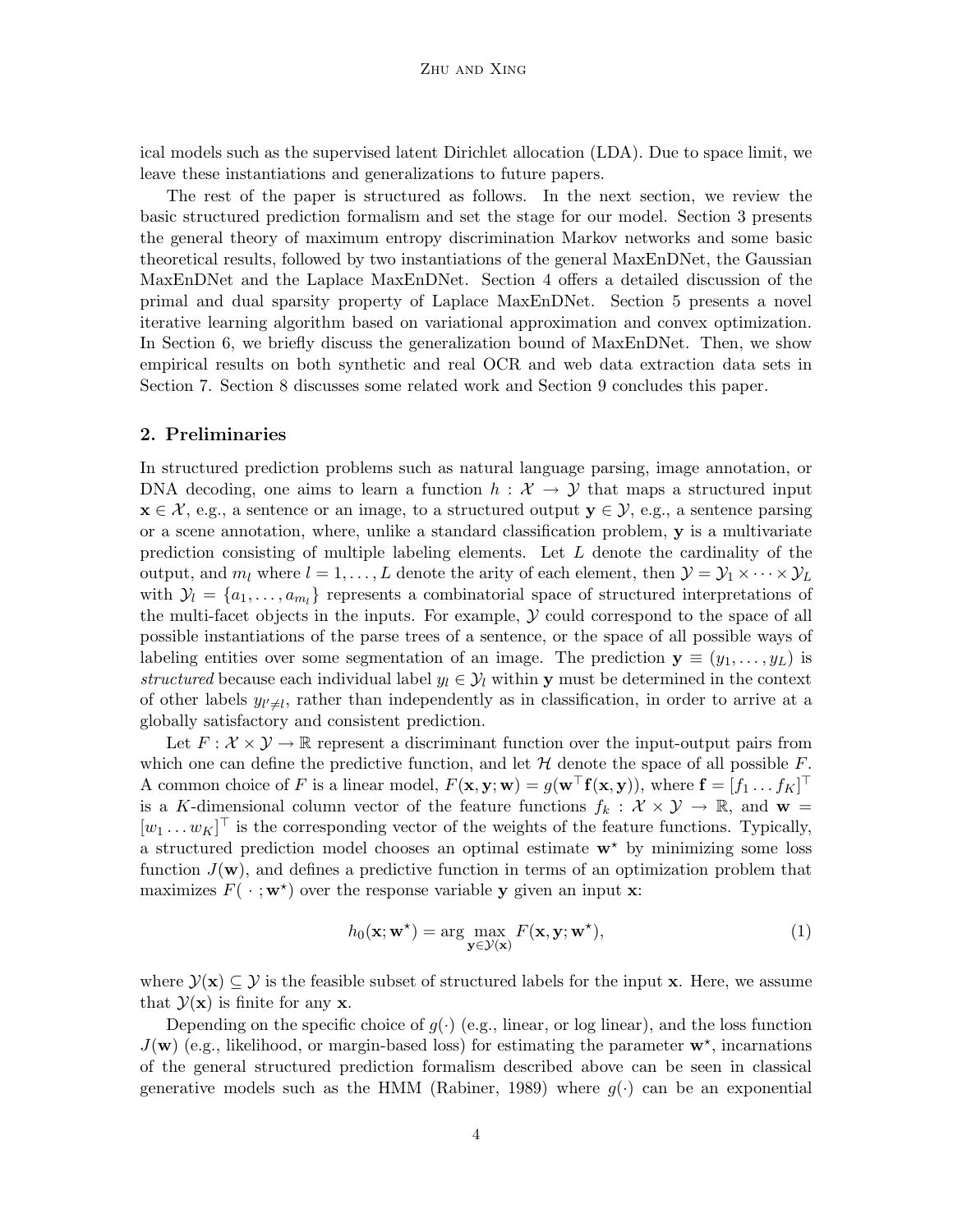family distribution function and  $J(\mathbf{w})$  is the (negative) joint likelihood of the input and its labeling; and in recent discriminative models such as CRFs (Lafferty et al., 2001), where  $g(\cdot)$ is a Boltzmann machine and  $J(\mathbf{w})$  is the (negative) conditional likelihood of the structured labeling given input; and the  $M^{3}N$  (Taskar et al., 2003), where  $q(\cdot)$  is an identity function and  $J(\mathbf{w})$  is a loss defined on the margin between the true labeling and any other feasible labeling in  $\mathcal{Y}(\mathbf{x})$ . Our approach toward a more general discriminative training is based on a maximum entropy principle that allows an elegant combination of the discriminative maximum margin learning with the generative Bayesian regularization and hierarchical modeling, and we consider the more general problem of finding a distribution of  $F(\cdot; \mathbf{w})$ over  $H$  that enables a convex combination of discriminant functions for robust structured prediction.

Before delving into the exposition of the proposed approach, we end this section with a brief recapitulation of the basic  $M^3N$ , upon which the proposed approach is built. Under a max-margin framework, given a set of fully observed training data  $\mathcal{D} = \{ \langle x^i, y^i \rangle \}_{i=1}^N$ , we obtain a point estimate of the weight vector w by solving the following max-margin problem P0 (Taskar et al., 2003):

$$
\text{P0 (M}^3\text{N}): \quad \min_{\mathbf{w}, \xi} \frac{1}{2} ||\mathbf{w}||^2 + C \sum_{i=1}^N \xi_i
$$
\n
$$
\text{s.t. } \forall i, \forall \mathbf{y} \neq \mathbf{y}^i: \quad \mathbf{w}^\top \Delta \mathbf{f}_i(\mathbf{y}) \ge \Delta \ell_i(\mathbf{y}) - \xi_i, \ \xi_i \ge 0 \ ,
$$

where  $\Delta f_i(y) = f(x^i, y^i) - f(x^i, y)$  and  $\Delta F_i(y; w) = w^\top \Delta f_i(y)$  is the "margin" between the true label  $y^i$  and a prediction  $y$ ,  $\Delta \ell_i(y)$  is a labeling loss with respect to  $y^i$ , and  $\xi_i$  represents a slack variable that absorbs errors in the training data. Various forms of the labeling loss have been proposed in the literature (Tsochantaridis et al., 2004). In this paper, we adopt the *hamming loss* used by Taskar et al. (2003):  $\Delta \ell_i(\mathbf{y}) = \sum_{j=1}^L \mathbb{I}(y_j \neq y_j^i)$ , where  $\mathbb{I}(\cdot)$  is an indicator function that equals to one if the argument is true and zero otherwise. The problem P0 is not directly solvable by using a standard constrained optimization toolbox because the feasible space for w,

$$
\mathcal{F}_0 = \left\{ \mathbf{w} : \mathbf{w}^\top \Delta \mathbf{f}_i(\mathbf{y}) \geq \Delta \ell_i(\mathbf{y}) - \xi_i; \ \forall i, \forall \mathbf{y} \neq \mathbf{y}^i \right\},\
$$

is defined by  $O(N|\mathcal{Y}|)$  number of constraints, and  $\mathcal Y$  is exponential to the size of the input **x**. Exploring sparse dependencies among individual labels  $y_l$  in **y**, as reflected in the specific design of the feature functions (e.g., based on pair-wise labeling potentials in a pair-wise Markov network), and the convex duality of the objective, efficient optimization algorithms based on cutting-plane (Tsochantaridis et al., 2004) or message-passing (Taskar et al., 2003) have been proposed to obtain an approximate optimum solution to P0. As described shortly, these algorithms can be directly employed as subroutines in solving our proposed model.

## 3. Maximum Entropy Discrimination Markov Networks

Instead of learning a point estimator of  $w$  as in  $M^3N$ , in this paper, we take a Bayesianstyle approach and learn a distribution  $p(\mathbf{w})$ , in a max-margin manner. For prediction, we employ a convex combination of all possible models  $F(\cdot; \mathbf{w}) \in \mathcal{H}$  based on  $p(\mathbf{w})$ , that is:

$$
h_1(\mathbf{x}) = \arg\max_{\mathbf{y} \in \mathcal{Y}(\mathbf{x})} \int p(\mathbf{w}) F(\mathbf{x}, \mathbf{y}; \mathbf{w}) \, d\mathbf{w} \,. \tag{2}
$$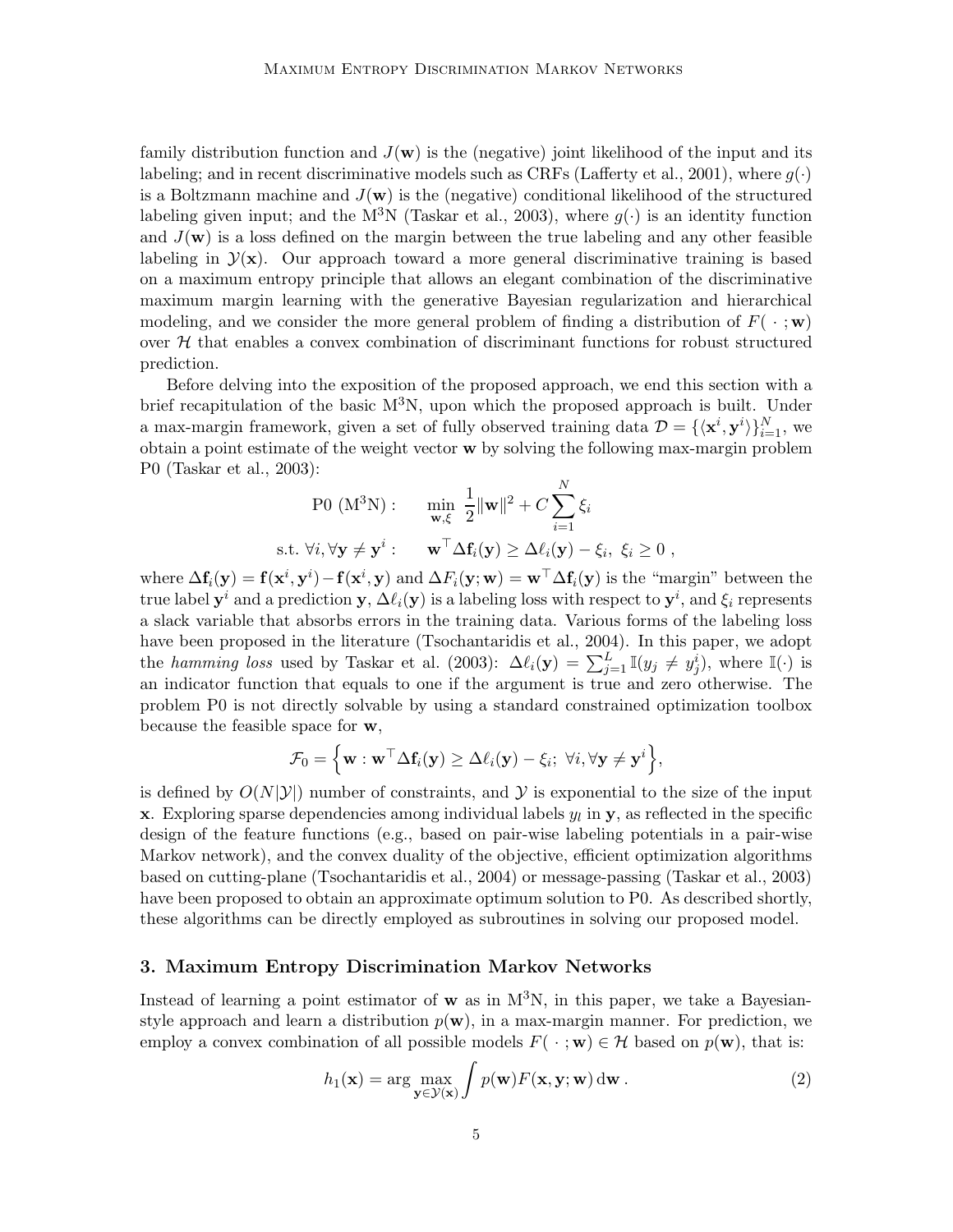Now, the open question underlying this averaging prediction rule is how we can devise an appropriate loss function and constraints over  $p(\mathbf{w})$ , in a similar spirit as the margin-based scheme over w in P0, that lead to an optimum estimate of  $p(\mathbf{w})$ . In the sequel, we present *Maximum Entropy Discrimination Markov Networks*, a novel framework that facilitates the estimation of a Bayesian-style regularized *distribution* of  $M^3$ Ns defined by  $p(\mathbf{w})$ . As we show below, this new Bayesian-style max-margin learning formalism offers several advantages such as simultaneous primal and dual sparsity, PAC-Bayesian generalization guarantee, and estimation robustness. Note that the MaxEnDNet is different from the traditional Bayesian methods for discriminative structured prediction such as the Bayesian CRFs (Qi et al., 2005), where the likelihood function is well defined. Here, our approach is of a "Bayesianstyle" because it learns and uses a "posterior" distribution of all predictive models instead of choosing one model according to some criterion, but the learning algorithm is not based on the Bayes theorem, but a maximum entropy principle that biases towards a posterior that makes less additional assumptions over a given prior over the predictive models.

It is well-known that exponential family distributions can be expressed variationally as the solution to a maximum entropy estimation subject to moment constraints, and the maximum entropy estimation of parameters can be understood as a dual to the maximum likelihood estimation of the parameters of exponential family distributions. Thus our combination of the maximum entropy principle with the maximum margin principle to be presented in the sequel offers an elegant way of achieving jointly maximum margin and maximum likelihood effects on learning structured input/output Markov networks, and in fact, general exponential family graphical models.

#### 3.1 Structured Maximum Entropy Discrimination

Given a training set  $\mathcal D$  of structured input-output pairs, analogous to the feasible space  $\mathcal{F}_0$  for the weight vector **w** in a standard M<sup>3</sup>N (c.f., problem P0), we define the feasible subspace  $\mathcal{F}_1$  for the weight distribution  $p(\mathbf{w})$  by a set of *expected* margin constraints:

$$
\mathcal{F}_1 = \left\{ p(\mathbf{w}) : \int p(\mathbf{w}) [\Delta F_i(\mathbf{y}; \mathbf{w}) - \Delta \ell_i(\mathbf{y})] \, \mathrm{d} \mathbf{w} \geq -\xi_i, \ \forall i, \forall \mathbf{y} \neq \mathbf{y}^i \right\}.
$$

We learn the optimum  $p(\mathbf{w})$  from  $\mathcal{F}_1$  based on a *structured maximum entropy discrimination principle* generalized from the maximum entropy discrimination (Jaakkola et al., 1999). Under this principle, the optimum  $p(\mathbf{w})$  corresponds to the distribution that minimizes its relative entropy with respect to some chosen prior  $p_0$ , as measured by the Kullback-Leibler divergence between p and  $p_0$ :  $KL(p||p_0) = \langle \log(p/p_0) \rangle_p$ , where  $\langle \cdot \rangle_p$  denotes the expectations with respect to p. If  $p_0$  is uniform, then minimizing this KL-divergence is equivalent to maximizing the entropy  $H(p) = -\langle \log p \rangle_p$ . A natural information theoretic interpretation of this formulation is that we favor a distribution over the discriminant function class  $\mathcal H$  that bears minimum assumptions among all feasible distributions in  $\mathcal{F}_1$ . The  $p_0$  is a regularizer that introduces an appropriate bias, if necessary.

To accommodate non-separable cases in the discriminative prediction problem, instead of minimizing the usual KL, we optimize the *generalized entropy* (Dudík et al., 2007; Lebanon and Lafferty, 2001), or a regularized KL-divergence,  $KL(p(\mathbf{w})||p_0(\mathbf{w}))+U(\xi)$ , where  $U(\xi)$  is a closed proper convex function over the slack variables. This term can be understood as an additional "potential" in the maximum entropy principle. Putting everything together, we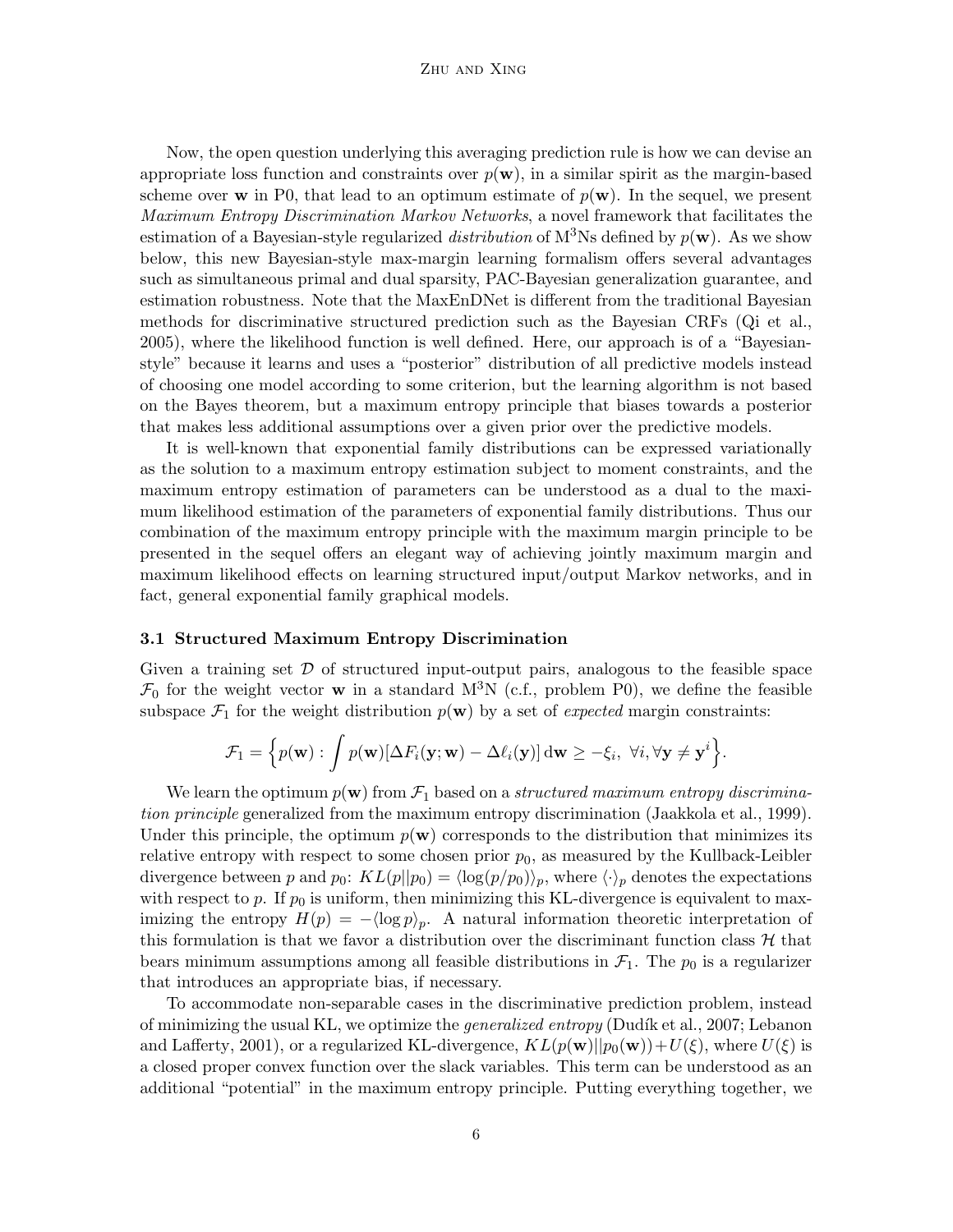can now state a general formalism based on the following Maximum Entropy Discrimination Markov Network framework:

Definition 1 (Maximum Entropy Discrimination Markov Networks) *Given train* $ing\ data\ \mathcal{D} = {\mathbf{x}^i, \mathbf{y}^i}\}_{i=1}^N$ *, a chosen form of discriminant function*  $F(\mathbf{x}, \mathbf{y}; \mathbf{w})$ *, a loss function*  $\Delta\ell(y)$ *, and an ensuing feasible subspace*  $\mathcal{F}_1$  *(defined above) for parameter distribution* p(w)*, the MaxEnDNet model that leads to a prediction function of the form of Eq. (2) is defined by the following generalized relative entropy minimization with respect to a parameter prior*  $p_0(\mathbf{w})$ *:* 

> P1 (MaxEnDNet) :  $\min_{p(\textbf{w}), \xi} \ KL(p(\textbf{w}) || p_0(\textbf{w})) + U(\xi)$ s.t.  $p(\mathbf{w}) \in \mathcal{F}_1, \ \xi_i \geq 0, \forall i.$

The P1 defined above is a variational optimization problem over  $p(\mathbf{w})$  in a subspace of valid parameter distributions. Since both the KL and the function  $U$  in P1 are convex, and the constraints in  $\mathcal{F}_1$  are linear, P1 is a convex program. In addition, the expectations  $\langle F(\mathbf{x}, \mathbf{y}; \mathbf{w}) \rangle_{p(\mathbf{w})}$  are required to be bounded in order for F to be a meaningful model. Thus, the problem P1 satisfies the *Slater's condition*<sup>1</sup> (Boyd and Vandenberghe, 2004, chap. 5), which together with the convexity make P1 enjoy nice properties, such as strong duality and the existence of solutions. The problem P1 can be solved via applying the calculus of variations to the Lagrangian to obtain a variational extremum, followed by a dual transformation of P1. We state the main results below as a theorem, followed by a brief proof that lends many insights into the solution to P1 which we will explore in subsequent analysis.

Theorem 2 (Solution to MaxEnDNet) *The variational optimization problem P1 underlying the MaxEnDNet gives rise to the following optimum distribution of Markov network parameters* w*:*

$$
p(\mathbf{w}) = \frac{1}{Z(\alpha)} p_0(\mathbf{w}) \exp\Big\{\sum_{i,\mathbf{y}\neq\mathbf{y}^i} \alpha_i(\mathbf{y})[\Delta F_i(\mathbf{y};\mathbf{w}) - \Delta \ell_i(\mathbf{y})]\Big\},\tag{3}
$$

*where*  $Z(\alpha)$  *is a normalization factor and the Lagrange multipliers*  $\alpha_i(\mathbf{y})$  *(corresponding to the constraints in*  $\mathcal{F}_1$ *) can be obtained by solving the dual problem of P1:* 

D1: 
$$
\max_{\alpha} -\log Z(\alpha) - U^*(\alpha)
$$
  
s.t.  $\alpha_i(\mathbf{y}) \ge 0, \forall i, \forall \mathbf{y} \ne \mathbf{y}^i$ 

where  $U^*(\cdot)$  is the conjugate of the slack function  $U(\cdot)$ , i.e.,  $U^*(\alpha) = \sup_{\xi} (\sum_{i,\mathbf{y}\neq\mathbf{y}^i} \alpha_i(\mathbf{y})\xi_i U(\xi)$ ).

Proof (*sketch*) Since the problem P1 is a convex program and satisfies the Slater's condition, we can form a Lagrangian function, whose saddle point gives the optimal solution of P1 and D1, by introducing a non-negative dual variable  $\alpha_i(\mathbf{y})$  for each constraint in  $\mathcal{F}_1$ 

<sup>1.</sup> Since  $\langle F(\mathbf{x}, \mathbf{y}; \mathbf{w}) \rangle_{p(\mathbf{w})}$  are bounded and  $\xi_i \geq 0$ , there always exists a  $\xi$ , which is large enough to make the pair  $(p(\mathbf{w}), \xi)$  satisfy the Slater's condition.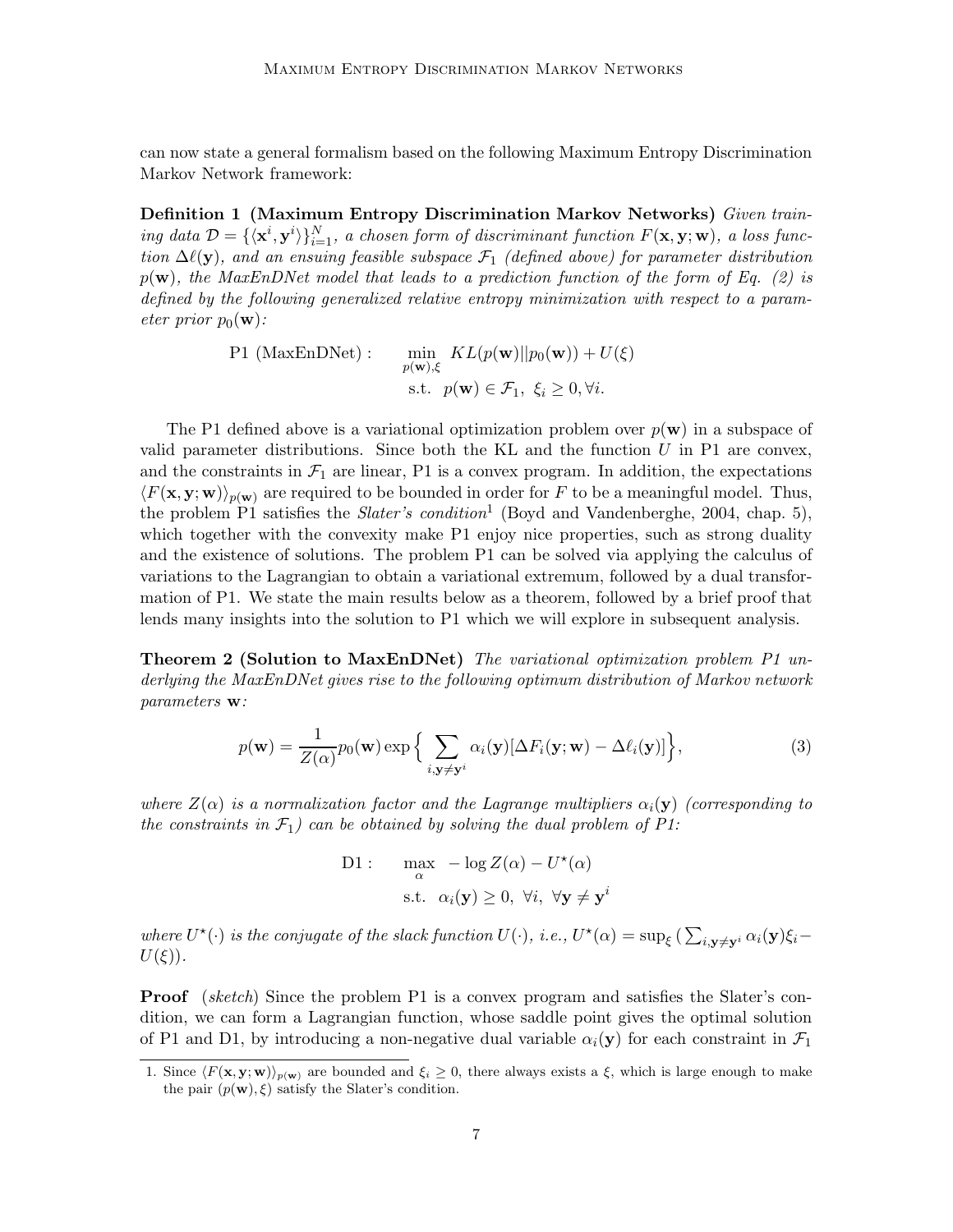and another non-negative dual variable c for the normalization constraint  $\int p(\mathbf{w}) d\mathbf{w} = 1$ . Details are deferred to Appendix B.1.

Since the problem P1 is a convex program and satisfies the Slater's condition, the saddle point of the Lagrangian function is the KKT point of P1. From the KKT conditions (Boyd and Vandenberghe, 2004, chap. 5), it can be shown that the above solution enjoys *dual sparsity*, that is, only a few Lagrange multipliers will be non-zero, which correspond to the active constraints whose equality holds, analogous to the support vectors in SVM. Thus MaxEnDNet enjoys a similar generalization property as the  $M<sup>3</sup>N$  and SVM due to the the small "effective size" of the margin constraints. But it is important to realize that this does not mean that the learned model is "primal-sparse", i.e., only a few elements in the weight vector w are non-zero. We will return to this point in Section 4.

For a closed proper convex function  $\phi(\mu)$ , its conjugate is defined as  $\phi^*(\nu) = \sup_{\mu} [\nu^{\top} \mu - \nu]$  $\phi(\mu)$ . In the problem D1, by convex duality (Boyd and Vandenberghe, 2004), the log normalizer  $\log Z(\alpha)$  can be shown to be the conjugate of the KL-divergence. If the slack function is  $U(\xi) = C ||\xi|| = C \sum_i \xi_i$ , it is easy to show that  $U^*(\alpha) = \mathbb{I}_{\infty}(\sum_{\mathbf{y}} \alpha_i(\mathbf{y}) \leq C, \forall i$ , where  $\mathbb{I}_{\infty}(\cdot)$  is a function that equals to zero when its argument holds true and infinity otherwise. Here, the inequality corresponds to the trivial solution  $\xi = 0$ , that is, the training data are perfectly separable. Ignoring this inequality does not affect the solution since the special case  $\xi = 0$  is still included. Thus, the Lagrange multipliers  $\alpha_i(\mathbf{y})$  in the dual problem D1 comply with the set of constraints that  $\sum_{\mathbf{y}} \alpha_i(\mathbf{y}) = C$ ,  $\forall i$ . Another example is  $U(\xi) = KL(p(\xi)||p_0(\xi))$  by introducing uncertainty on the slack variables (Jaakkola et al., 1999). In this case, expectations with respect to  $p(\xi)$  are taken on both sides of all the constraints in  $\mathcal{F}_1$ . Take the duality, and the dual function of U is another log normalizer. More details were provided by Jaakkola et al.  $(1999)$ . Some other U functions and their dual functions are studied by Lebanon and Lafferty (2001) and Dudík et al. (2007).

Unlike most extant structured discriminative models including the highly successful M3N, which rely on a point estimator of the parameters, the MaxEnDNet model derived above gives an optimum parameter distribution, which is used to make prediction via the rule (2). Indeed, as we will show shortly, the MaxEnDNet is strictly more general than the  $M<sup>3</sup>N$  and subsumes the later as a special case. But more importantly, the MaxEnDNet in its full generality offers a number of important advantages while retaining all the merits of the M3N. First, MaxEnDNet admits a prior that can be designed to introduce useful regularization effects, such as a primal sparsity bias. Second, the MaxEnDNet prediction is based on model averaging and therefore enjoys a desirable smoothing effect, with a uniform convergence bound on generalization error. Third, MaxEnDNet offers a principled way to incorporate *hidden* generative models underlying the structured predictions, but allows the predictive model to be discriminatively trained based on partially labeled data. In the sequel, we analyze the first two points in detail; exploration of the third point is beyond the scope of this paper, and can be found in (Zhu et al., 2008c), where a *partially observed* MaxEnDNet (PoMEN) is developed, which combines (possibly latent) generative model and discriminative training for structured prediction.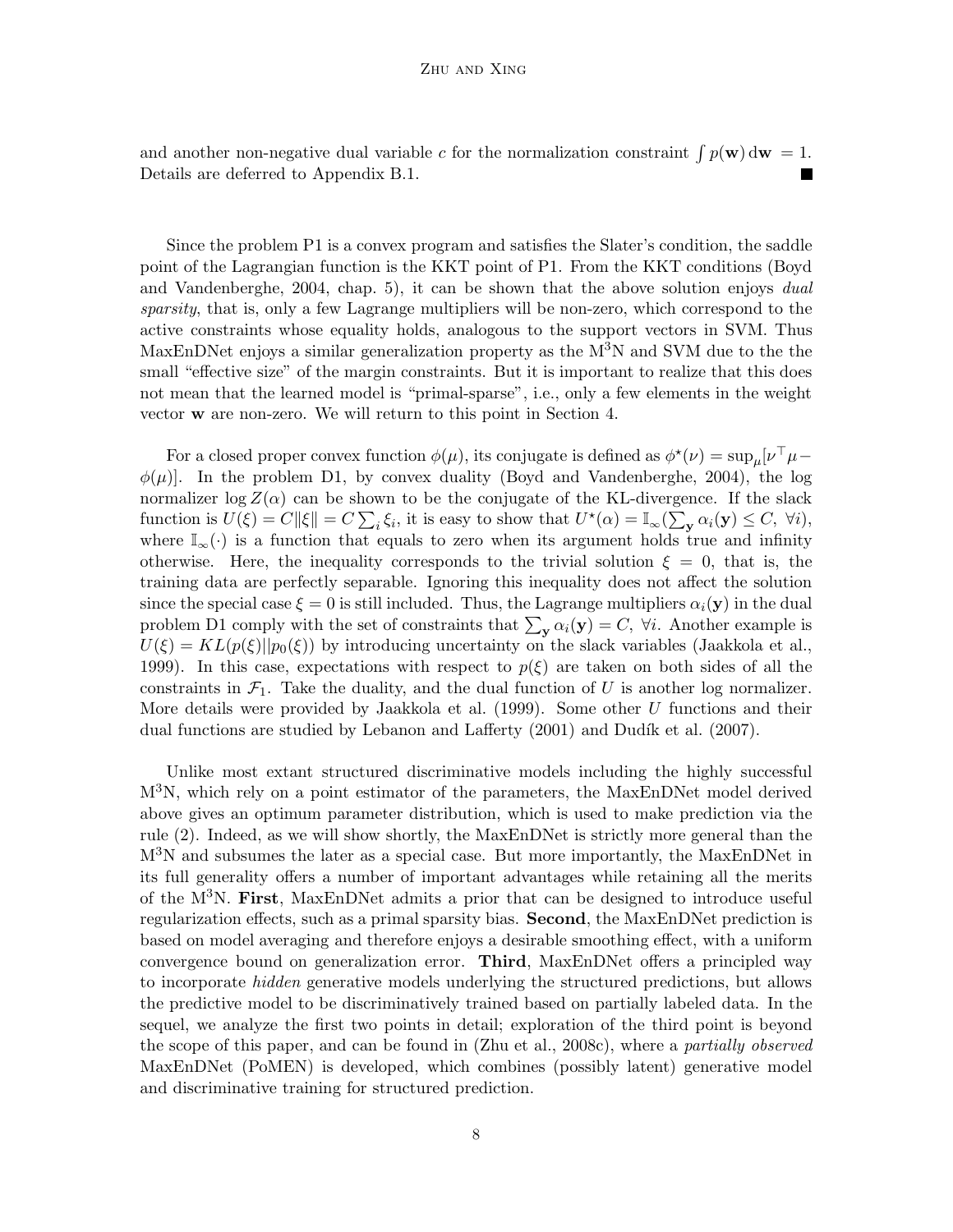## 3.2 Gaussian MaxEnDNet

As Eq. (3) suggests, different choices of the parameter prior can lead to different MaxEnD-Net models for predictive parameter distribution. In this subsection and the following one, we explore a few common choices, e.g., Gaussian and Laplace priors.

We first show that, when the parameter prior is set to be a standard normal, MaxEnDNet leads to a predictor that is identical to that of the  $M^3N$ . This somewhat surprising reduction offers an important insight for understanding the property of MaxEnDNet. Indeed this result should not be totally unexpected given the striking isomorphisms of the opt-problem P1, the feasible space  $\mathcal{F}_1$ , and the predictive function  $h_1$  underlying a MaxEnDNet, to their counterparts P0,  $\mathcal{F}_0$ , and  $h_0$ , respectively, underlying an M<sup>3</sup>N. The following theorem makes our claim explicit.

Theorem 3 (Gaussian MaxEnDNet: Reduction of MEDN to M3N) *Assuming*  $F(\mathbf{x}, \mathbf{y}; \mathbf{w}) = \mathbf{w}^{\top} \mathbf{f}(\mathbf{x}, \mathbf{y}), \ U(\xi) = C \sum_i \xi_i, \text{ and } p_0(\mathbf{w}) = \mathcal{N}(\mathbf{w} | 0, I), \text{ where } I \text{ denotes an iden-}$ *tity matrix, then the posterior distribution is*  $p(\mathbf{w}) = \mathcal{N}(\mathbf{w}|\mu, I)$ *, where*  $\mu = \sum_{i, \mathbf{y} \neq \mathbf{y}^i} \alpha_i(\mathbf{y}) \Delta f_i(\mathbf{y})$ *,* and the Lagrange multipliers  $\alpha_i(y)$  in  $p(w)$  are obtained by solving the following dual prob*lem, which is isomorphic to the dual form of the M*3*N:*

$$
\max_{\alpha} \sum_{i, \mathbf{y} \neq \mathbf{y}^i} \alpha_i(\mathbf{y}) \Delta \ell_i(\mathbf{y}) - \frac{1}{2} \|\sum_{i, \mathbf{y} \neq \mathbf{y}^i} \alpha_i(\mathbf{y}) \Delta \mathbf{f}_i(\mathbf{y})\|^2
$$
  
s.t. 
$$
\sum_{\mathbf{y} \neq \mathbf{y}^i} \alpha_i(\mathbf{y}) = C; \ \alpha_i(\mathbf{y}) \ge 0, \ \forall i, \ \forall \mathbf{y} \neq \mathbf{y}^i,
$$

where  $\Delta \mathbf{f}_i(\mathbf{y}) = \mathbf{f}(\mathbf{x}^i, \mathbf{y}^i) - \mathbf{f}(\mathbf{x}^i, \mathbf{y})$  as in P0. When applied to  $h_1$ ,  $p(\mathbf{w})$  leads to a predictive *function that is identical to*  $h_0(\mathbf{x}; \mathbf{w})$  *given by Eq. (1).* 

 $\blacksquare$ 

П

Proof See Appendix B.2 for details.

The above theorem is stated in the duality form. We can also show the following equivalence in the primal form.

Corollary 4 *Under the same assumptions as in Theorem 3, the mean* µ *of the posterior distribution* p(w) *under a Gaussian MaxEnDNet is obtained by solving the following primal problem:*

$$
\min_{\mu,\xi} \frac{1}{2} \mu^{\top} \mu + C \sum_{i=1}^{N} \xi_i
$$
\n
$$
\text{s.t. } \mu^{\top} \Delta \mathbf{f}_i(\mathbf{y}) \ge \Delta \ell_i(\mathbf{y}) - \xi_i; \ \xi_i \ge 0, \ \ \forall i, \ \forall \mathbf{y} \ne \mathbf{y}^i.
$$

Proof See Appendix B.3 for details.

Theorem 3 and Corollary 4 both show that in the supervised learning setting, the  $M^{3}N$ is a special case of MaxEnDNet when the slack function is linear and the parameter prior is a standard normal. As we shall see later, this connection renders many existing techniques for solving the  $M^{3}N$  directly applicable for solving the MaxEnDNet.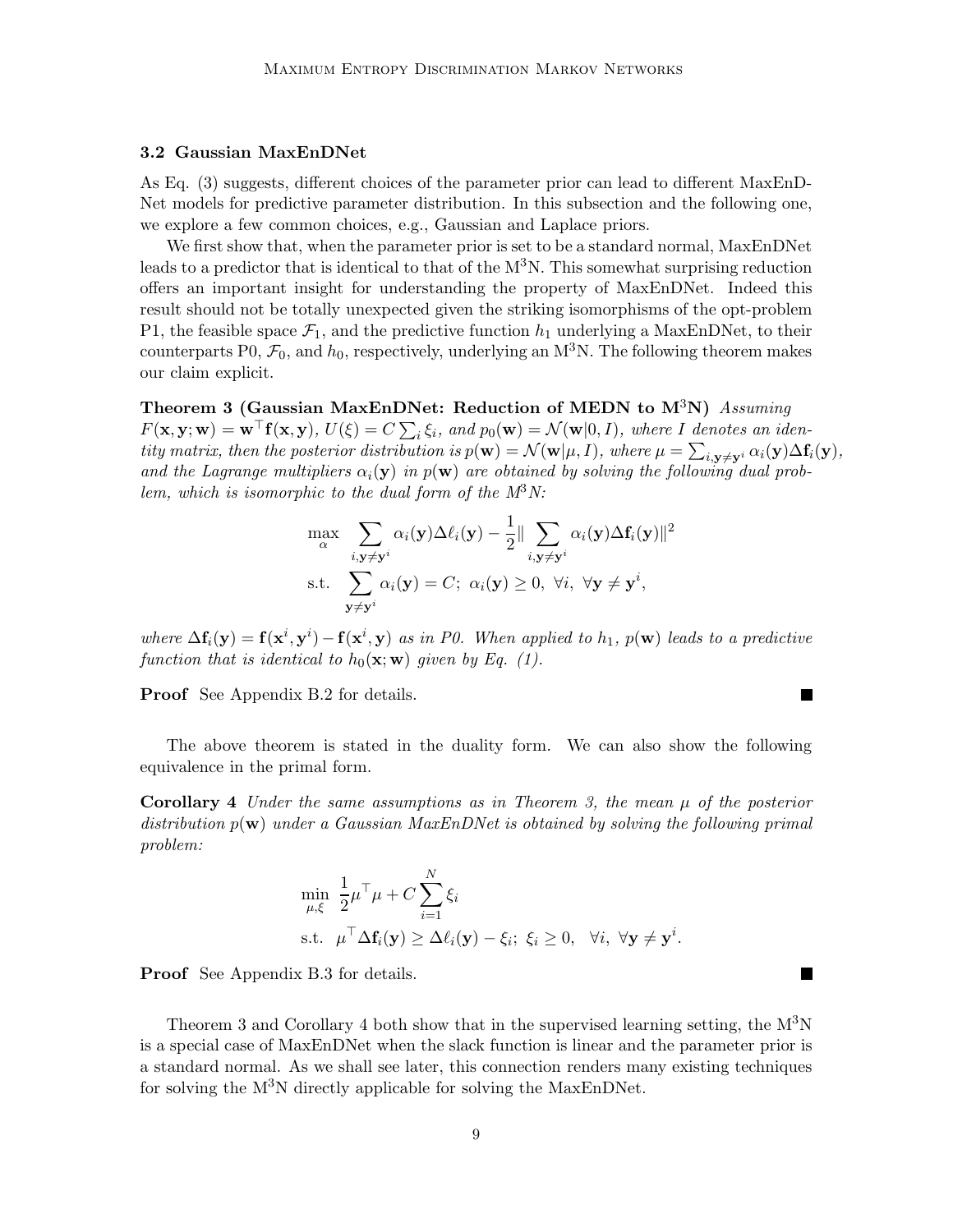#### 3.3 Laplace MaxEnDNet

Recent trends in pursuing "sparse" graphical models has led to the emergence of regularized version of CRFs (Andrew and Gao, 2007) and Markov networks (Lee et al., 2006; Wainwright et al., 2006). Interestingly, while such extensions have been successfully implemented by several authors in maximum likelihood learning of various sparse graphical models, they have not yet been fully explored or evaluated in the context of maximum margin learning, although some existing methods can be extended to achieve sparse max-margin estimators, as explained below.

One possible way to learn a sparse  $M^3N$  is to adopt the strategy of  $L_1$ -SVM (Bennett and Mangasarian, 1992; Zhu et al., 2004) and directly use an  $L_1$  instead of the  $L_2$ -norm of w in the loss function (see appendix A for a detailed description of this formulation and the duality derivation). However, the primal problem of an  $L_1$ -regularized M<sup>3</sup>N is not directly solvable using a standard optimization toolbox by re-formulating it as an LP problem due to the exponential number of constraints; solving the dual problem, which now has only a polynomial number of constraints as in the dual of  $M<sup>3</sup>N$ , is also non-trivial due to the complicated form of the constraints. The constraint generation methods (Tsochantaridis et al., 2004) are possible. However, although such methods have been shown to be efficient for solving the QP problem in the standard  $M<sup>3</sup>N$ , our preliminary empirical results show that such a scheme with an LP solver for the  $L_1$ -regularized  $M^3N$  can be extremely expensive for a non-trivial real data set. Another type of possible solvers are based on a projection to  $L_1$ -ball (Duchi et al., 2008), such as the gradient descent (Ratliff et al., 2007) and the dual extragradient (Taskar et al., 2006) methods.

The MaxEnDNet interpretation of the  $M<sup>3</sup>N$  offers an alternative strategy that resembles Bayesian regularization (Tipping, 2001; Kaban, 2007) in maximum likelihood estimation, where shrinkage effects can be introduced by appropriate priors over the model parameters. As Theorem 3 reveals, an M3N corresponds to a Gaussian MaxEnDNet that admits a standard normal prior for the weight vector w. According to the standard Bayesian regularization theory, to achieve a sparse estimate of a model, in the posterior distribution of the feature weights, the weights of irrelevant features should peak around zero with very small variances. However, the isotropy of the variances in all dimensions of the feature space under a standard normal prior makes it infeasible for the resulting  $M<sup>3</sup>N$  to adjust the variances in different dimensions to fit a sparse model. Alternatively, now we employ a Laplace prior for w to learn a Laplace MaxEnDNet. We show in the sequel that, the parameter posterior  $p(\mathbf{w})$  under a Laplace MaxEnDNet has a shrinkage effect on small weights, which is similar to directly applying an  $L_1$ -regularizer on an M<sup>3</sup>N. Although exact learning of a Laplace MaxEnDNet is also intractable, we show that this model can be efficiently approximated by a variational inference procedure based on existing methods.

The Laplace prior of **w** is expressed as  $p_0(\mathbf{w}) = \prod_{k=1}^K$  $\sqrt{\lambda}$  $\sqrt{\overline{\lambda}}e^{-\sqrt{\overline{\lambda}}|w_k|} = (\frac{\sqrt{\overline{\lambda}}}{2})$  $(\sqrt{\lambda})^K e^{-\sqrt{\lambda} ||\mathbf{w}||}.$ This density function is heavy tailed and peaked at zero; thus, it encodes a prior belief that the distribution of w is strongly peaked around zero. Another nice property of the Laplace density is that it is log-concave, or the negative logarithm is convex, which can be exploited to obtain a convex estimation problem analogous to LASSO (Tibshirani, 1996).

Theorem 5 (Laplace MaxEnDNet: a sparse M<sup>3</sup>N)  $Assuming F(\mathbf{x}, \mathbf{y}; \mathbf{w}) = \mathbf{w}^\top \mathbf{f}(\mathbf{x}, \mathbf{y})$ ,  $U(\xi) = C \sum_i \xi_i$ , and  $p_0(\mathbf{w}) = \prod_{k=1}^K$  $\sqrt{\lambda}$  $\frac{\sqrt{\lambda}}{2}e^{-\sqrt{\lambda}|w_k|}=(\frac{\sqrt{\lambda}}{2})$  $\frac{\sqrt{\lambda}}{2}$ <sup>K</sup> $e^{-\sqrt{\lambda}\|\mathbf{w}\|}$ , then the Lagrange mul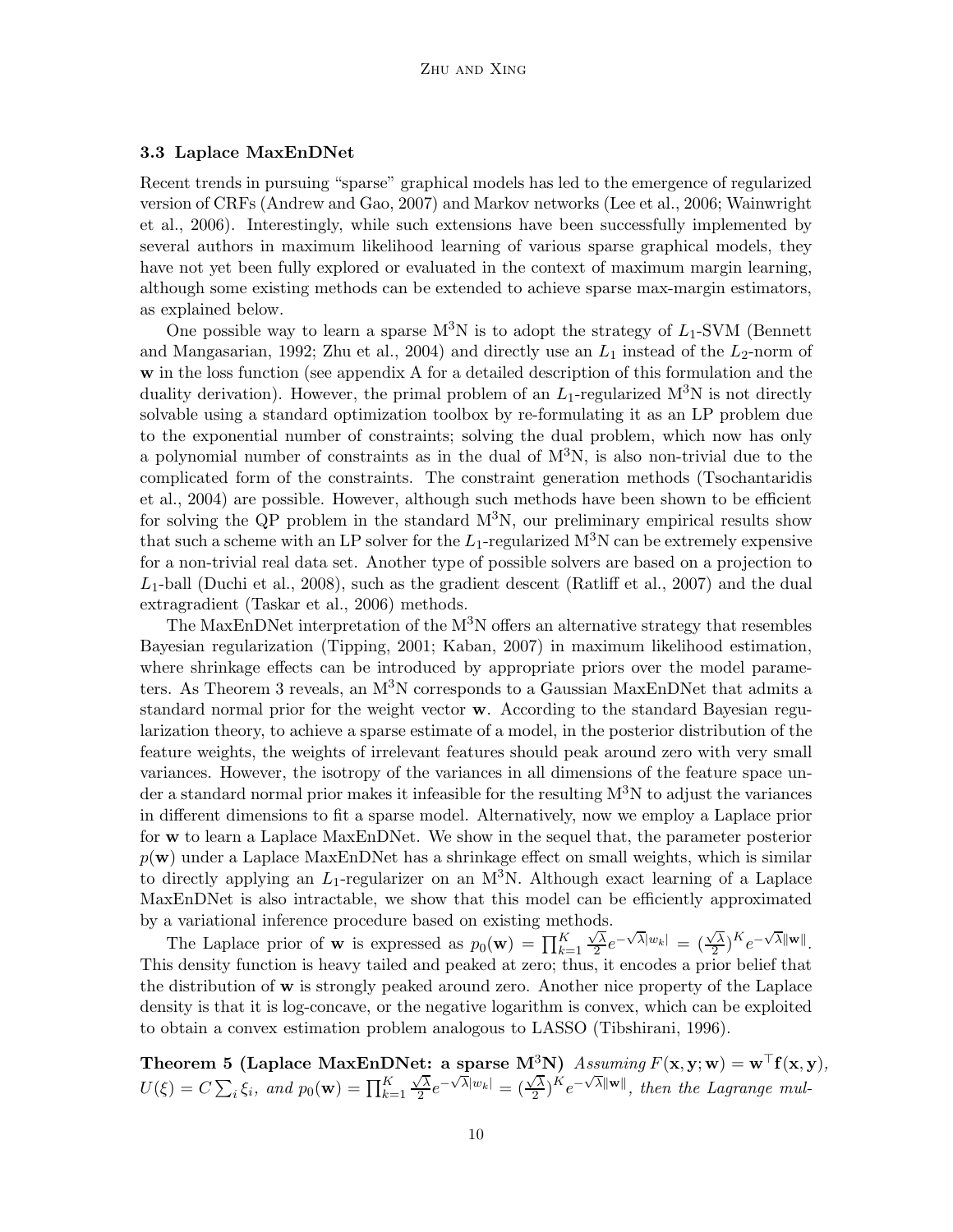*tipliers*  $\alpha_i(y)$  *in*  $p(w)$  *(as defined in Theorem 2) are obtained by solving the following dual problem:*

$$
\max_{\alpha} \sum_{i, \mathbf{y} \neq \mathbf{y}^i} \alpha_i(\mathbf{y}) \Delta \ell_i(\mathbf{y}) - \sum_{k=1}^K \log \frac{\lambda}{\lambda - \eta_k^2}
$$
  
s.t. 
$$
\sum_{\mathbf{y} \neq \mathbf{y}^i} \alpha_i(\mathbf{y}) = C; \ \alpha_i(\mathbf{y}) \ge 0, \ \forall i, \ \forall \mathbf{y} \neq \mathbf{y}^i
$$

.

 $where \eta_k = \sum_{i,\mathbf{y}\neq\mathbf{y}^i} \alpha_i(\mathbf{y}) \Delta \mathbf{f}_i^k(\mathbf{y}), \text{ and } \Delta \mathbf{f}_i^k(\mathbf{y}) = f_k(\mathbf{x}^i, \mathbf{y}^i) - f_k(\mathbf{x}^i, \mathbf{y})$  represents the kth *component of*  $\Delta \mathbf{f}_i(\mathbf{y})$ *. Furthermore, constraints*  $\eta_k^2 < \lambda$ ,  $\forall k$ *, must be satisfied.* 

Since several intermediate results from the proof of this Theorem will be used in subsequent presentations, we provide the complete proof below. Our proof is based on a hierarchical representation of the Laplace prior. As noted by Andrews and Mallows (1974), the Laplace distribution  $p(w) = \frac{\sqrt{\lambda}}{2}$  $\frac{\sqrt{\lambda}}{2}e^{-\sqrt{\lambda}|w|}$  is equivalent to a two-layer hierarchical Gaussianexponential model, where w follows a zero-mean Gaussian distribution  $p(w|\tau) = \mathcal{N}(w|0, \tau)$ and the variance  $\tau$  admits an exponential hyper-prior density,

$$
p(\tau|\lambda) = \frac{\lambda}{2} \exp\left\{-\frac{\lambda}{2}\tau\right\}, \text{ for } \tau \ge 0.
$$

This alternative form straightforwardly leads to the following new representation of our multivariate Laplace prior for the parameter vector w in MaxEnDNet:

$$
p_0(\mathbf{w}) = \prod_{k=1}^K p_0(w_k) = \prod_{k=1}^K \int p(w_k|\tau_k) p(\tau_k|\lambda) d\tau_k = \int p(\mathbf{w}|\tau) p(\tau|\lambda) d\tau,
$$
 (4)

where  $p(\mathbf{w}|\tau) = \prod_{k=1}^{K} p(w_k|\tau_k)$  and  $p(\tau|\lambda) = \prod_{k=1}^{K} p(\tau_k|\lambda)$  represent multivariate Gaussian and exponential, respectively, and  $d\tau \triangleq d\tau_1 \cdots d\tau_K$ .

Proof (*of Theorem 5*) Substitute the hierarchical representation of the Laplace prior (Eq. 4) into  $p(\mathbf{w})$  in Theorem 2, and we get the normalization factor  $Z(\alpha)$  as follows,

$$
Z(\alpha) = \int \int p(\mathbf{w}|\tau)p(\tau|\lambda) d\tau \cdot \exp{\{\mathbf{w}^{\top}\eta - \sum_{i,\mathbf{y}\neq\mathbf{y}^{i}} \alpha_{i}(\mathbf{y})\Delta\ell_{i}(\mathbf{y})\}} d\mathbf{w}
$$
  
\n
$$
= \int p(\tau|\lambda) \int p(\mathbf{w}|\tau) \cdot \exp{\{\mathbf{w}^{\top}\eta - \sum_{i,\mathbf{y}\neq\mathbf{y}^{i}} \alpha_{i}(\mathbf{y})\Delta\ell_{i}(\mathbf{y})\}} d\mathbf{w} d\tau
$$
  
\n
$$
= \int p(\tau|\lambda) \int \mathcal{N}(\mathbf{w}|0, A) \exp{\{\mathbf{w}^{\top}\eta - \sum_{i,\mathbf{y}\neq\mathbf{y}^{i}} \alpha_{i}(\mathbf{y})\Delta\ell_{i}(\mathbf{y})\}} d\mathbf{w} d\tau
$$
  
\n
$$
= \int p(\tau|\lambda) \exp{\{\frac{1}{2}\eta^{\top}A\eta - \sum_{i,\mathbf{y}\neq\mathbf{y}^{i}} \alpha_{i}(\mathbf{y})\Delta\ell_{i}(\mathbf{y})\}} d\tau
$$
  
\n
$$
= \exp{\{-\sum_{i,\mathbf{y}\neq\mathbf{y}^{i}} \alpha_{i}(\mathbf{y})\Delta\ell_{i}(\mathbf{y})\}} \prod_{k=1}^{K} \int \frac{\lambda}{2} \exp(-\frac{\lambda}{2}\tau_{k}) \exp(\frac{1}{2}\eta_{k}^{2}\tau_{k}) d\tau_{k}
$$
  
\n
$$
= \exp{\{-\sum_{i,\mathbf{y}\neq\mathbf{y}^{i}} \alpha_{i}(\mathbf{y})\Delta\ell_{i}(\mathbf{y})\}} \prod_{k=1}^{K} \frac{\lambda}{\lambda - \eta_{k}^{2}},
$$
(5)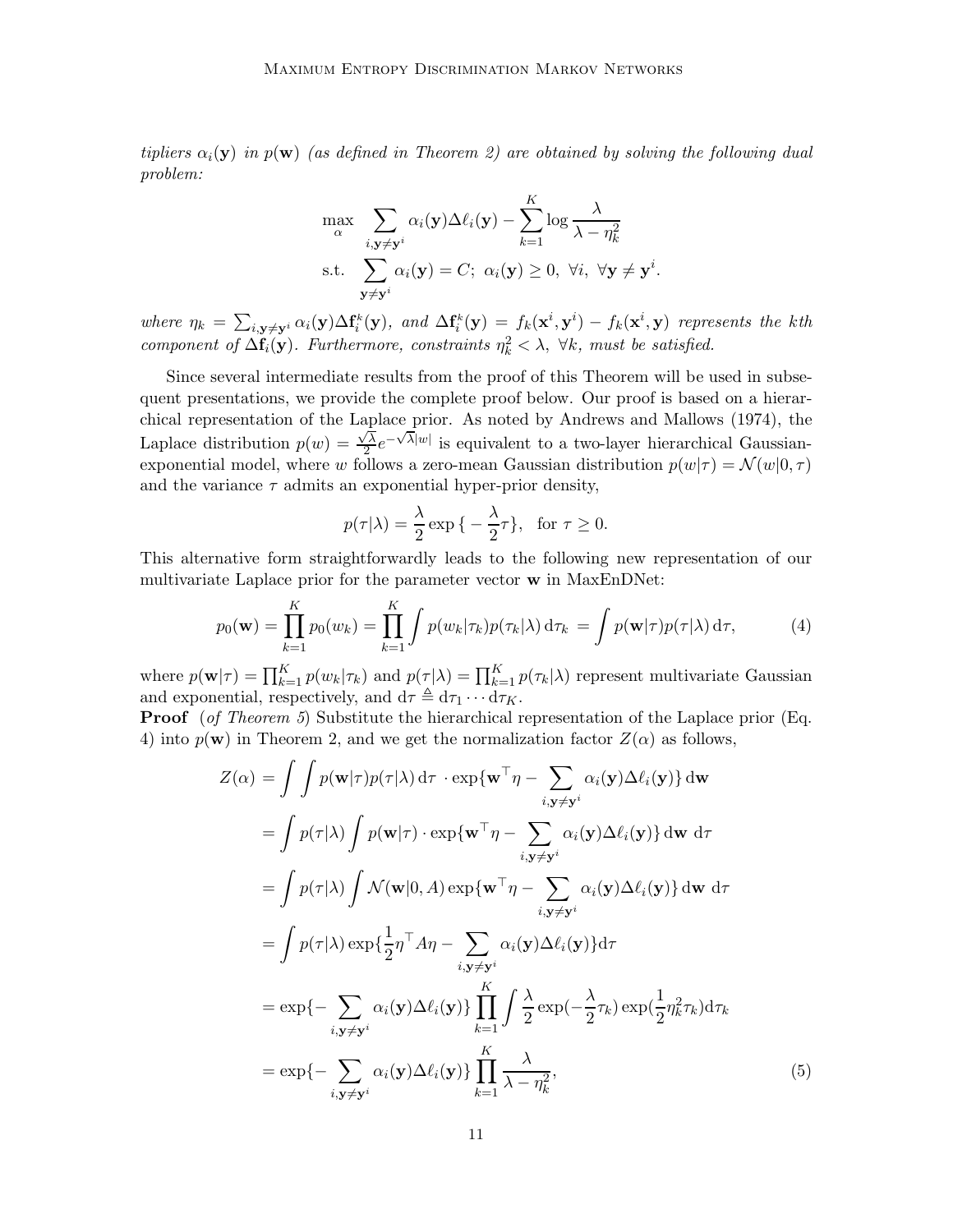where  $A = \text{diag}(\tau_k)$  is a diagonal matrix and  $\eta$  is a column vector with  $\eta_k$  defined as in Theorem 5. The last equality is due to the moment generating function of an exponential distribution. The constraint  $\eta_k^2 < \lambda$ ,  $\forall k$  is needed in this derivation to avoid the integration going infinity. Substituting the normalization factor derived above into the general dual problem D1 in Theorem 2, and using the same argument of the convex conjugate of  $U(\xi) = C \sum_i \xi_i$  as in Theorem 3, we arrive at the dual problem in Theorem 5.

It can be shown that the dual objective function of Laplace MaxEnDNet in Theorem 5 is concave<sup>2</sup>. But since each  $\eta_k$  depends on all the dual variables  $\alpha$  and  $\eta_k^2$  appears within a logarithm, the optimization problem underlying Laplace MaxEnDNet would be very difficult to solve. The SMO (Taskar et al., 2003) and the exponentiated gradient methods (Bartlett et al., 2004) developed for the QP dual problem of M3N cannot be easily applied here. Thus, we will turn to a variational approximation method, as shown in Section 5. For completeness, we end this section with a corollary similar to the Corollary 4, which states the primal optimization problem underlying the MaxEnDNet with a Laplace prior. As we shall see, the primal optimization problem in this case is complicated and provides another perspective of the hardness of solving the Laplace MaxEnDNet.

Corollary 6 *Under the same assumptions as in Theorem 5, the mean* µ *of the posterior distribution* p(w) *under a Laplace MaxEnDNet is obtained by solving the following primal problem:*

$$
\min_{\mu,\xi} \sqrt{\lambda} \sum_{k=1}^K \left( \sqrt{\mu_k^2 + \frac{1}{\lambda}} - \frac{1}{\sqrt{\lambda}} \log \frac{\sqrt{\lambda \mu_k^2 + 1} + 1}{2} \right) + C \sum_{i=1}^N \xi_i
$$
  
s.t.  $\mu^\top \Delta \mathbf{f}_i(\mathbf{y}) \ge \Delta \ell_i(\mathbf{y}) - \xi_i; \ \xi_i \ge 0, \ \ \forall i, \ \forall \mathbf{y} \neq \mathbf{y}^i.$ 

**Proof** The proof requires the result of Corollary 7. We defer it to Appendix B.4.

Since the "norm"<sup>3</sup>

$$
\sum_{k=1}^{K} \left( \sqrt{\mu_k^2 + \frac{1}{\lambda}} - \frac{1}{\sqrt{\lambda}} \log \frac{\sqrt{\lambda \mu_k^2 + 1} + 1}{2} \right) \triangleq ||\mu||_{KL}
$$

corresponds to the KL-divergence between  $p(\mathbf{w})$  and  $p_0(\mathbf{w})$  under a Laplace MaxEnDNet, we will refer to it as a KL-norm and denote it by  $\|\cdot\|_{KL}$  in the sequel. This KL-norm is different from the  $L_2$ -norm as used in M<sup>3</sup>N, but is closely related to the  $L_1$ -norm, which

<sup>2.</sup>  $\eta_k^2$  is convex over  $\alpha$  because it is the composition of  $f(x) = x^2$  with an affine mapping. So,  $\lambda - \eta_k^2$  is concave and  $log(\lambda - \eta_k^2)$  is also concave due to the composition rule (Boyd and Vandenberghe, 2004).

<sup>3.</sup> This is not exactly a norm because the positive scalability does not hold. But the KL-norm is nonnegative due to the non-negativity of KL-divergence. In fact, by using the inequality  $e^x \ge 1 + x$ , we can show that each component  $\left(\sqrt{\mu_k^2 + \frac{1}{\lambda}} - \frac{1}{\sqrt{\lambda}}\right)$  log  $\frac{\sqrt{\lambda\mu_{k+1}^2+1}}{2}$  is monotonically increasing with respect to  $\mu_k^2$  and  $\|\mu\|_{KL} \ge K/\sqrt{\lambda}$ , where the equality holds only when  $\mu = 0$ . Thus,  $\|\mu\|_{KL}$  penalizes large weights. For convenient comparison with the popular  $L_2$  and  $L_1$  norms, we call it a KL-norm.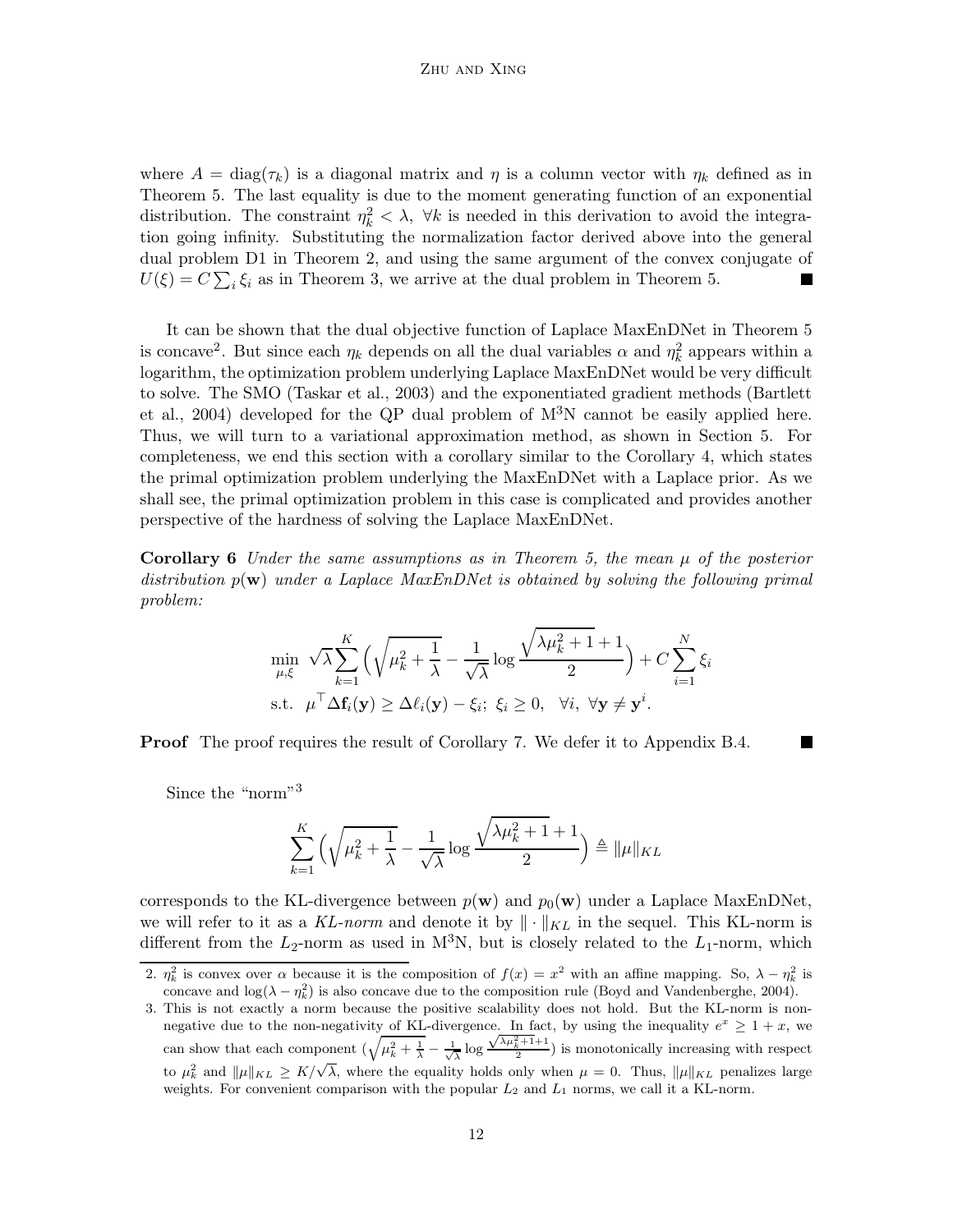encourages a sparse estimator. In the following section, we provide a detailed analysis of the sparsity of Laplace MaxEnDNet resulted from the regularization effect from this norm.

## 4. Entropic Regularization and Sparse  $M^3N$

Comparing to the structured prediction law  $h_0$  due to an M<sup>3</sup>N, which enjoys dual sparsity (i.e., few support vectors), the  $h_1$  defined by a Laplace MaxEnDNet is not only dual-sparse, but also primal sparse; that is, features that are insignificant will experience strong shrinkage on their corresponding weight  $w_k$ .

The primal sparsity of  $h_1$  achieved by the Laplace MaxEnDNet is due to a shrinkage effect resulting from the *Laplacian entropic regularization*. In this section, we take a close look at this regularization effect, in comparison with other common regularizers, such as the  $L_2$ -norm in M<sup>3</sup>N (which is equivalent to the Gaussian MaxEnDNet), and the  $L_1$ -norm that at least in principle could be directly applied to  $M<sup>3</sup>N$ . Since our main interest here is the sparsity of the structured prediction law  $h_1$ , we examine the posterior mean under  $p(\mathbf{w})$ via exact integration. It can be shown that under a Laplace MaxEnDNet,  $p(\mathbf{w})$  exhibits the following posterior shrinkage effect.

Corollary 7 (Entropic Shrinkage) *The posterior mean of the Laplace MaxEnDNet has the following form:*

$$
\langle w_k \rangle_p = \frac{2\eta_k}{\lambda - \eta_k^2}, \ \forall 1 \le k \le K,\tag{6}
$$

where  $\eta_k = \sum_{i, \mathbf{y} \neq \mathbf{y}^i} \alpha_i(\mathbf{y}) (f_k(\mathbf{x}^i, \mathbf{y}^i) - f_k(\mathbf{x}^i, \mathbf{y}))$  and  $\eta_k^2 < \lambda$ ,  $\forall k$ .

**Proof** Using the integration result in Eq.  $(5)$ , we can get:

$$
\frac{\partial \log Z}{\partial \alpha_i(\mathbf{y})} = v^\top \Delta \mathbf{f}_i(\mathbf{y}) - \Delta \ell_i(\mathbf{y}),\tag{7}
$$

where v is a column vector and  $v_k = \frac{2\eta_k}{\lambda - n}$  $\frac{2\eta_k}{\lambda-\eta_k^2}$ ,  $\forall 1 \leq k \leq K$ . An alternative way to compute the derivatives is using the definition of  $Z: Z = \int p_0(\mathbf{w}) \cdot \exp\{\mathbf{w}^\top \eta - \sum_{i, \mathbf{y} \neq \mathbf{y}^i} \alpha_i(\mathbf{y}) \Delta \ell_i(\mathbf{y})\} d\mathbf{w}$ . We can get:

$$
\frac{\partial \log Z}{\partial \alpha_i(\mathbf{y})} = \langle \mathbf{w} \rangle_p^{\top} \Delta \mathbf{f}_i(\mathbf{y}) - \Delta \ell_i(\mathbf{y}). \tag{8}
$$

Comparing Eqs. (7) and (8), we get  $\langle \mathbf{w} \rangle_p = v$ , that is,  $\langle w_k \rangle_p = \frac{2\eta_k}{\lambda - \eta}$  $\frac{2\eta_k}{\lambda-\eta_k^2}$ ,  $\forall 1 \leq k \leq K$ . The constraints  $\eta_k^2 < \lambda$ ,  $\forall k$  are required to get a finite normalization factor as shown in Eq. (5).

A plot of the relationship between  $\langle w_k \rangle_p$  under a Laplace MaxEnDNet and the corresponding  $\eta_k$  revealed by Corollary 7 is shown in Figure 1 (for example, the red curve), from which we can see that, the smaller the  $\eta_k$  is, the more shrinkage toward zero is imposed on  $\langle w_k \rangle_p$ .

This entropic shrinkage effect on  $w$  is not present in the standard  $M<sup>3</sup>N$ , and the Gaussian MaxEnDNet. Recall that by definition, the vector  $\eta \triangleq \sum_{i,y} \alpha_i(y) \Delta f_i(y)$  is determined by the dual parameters  $\alpha_i(y)$  obtained by solving a model-specific dual problem. When the  $\alpha_i(y)$ 's are obtained by solving the dual of the standard M<sup>3</sup>N, it can be shown that the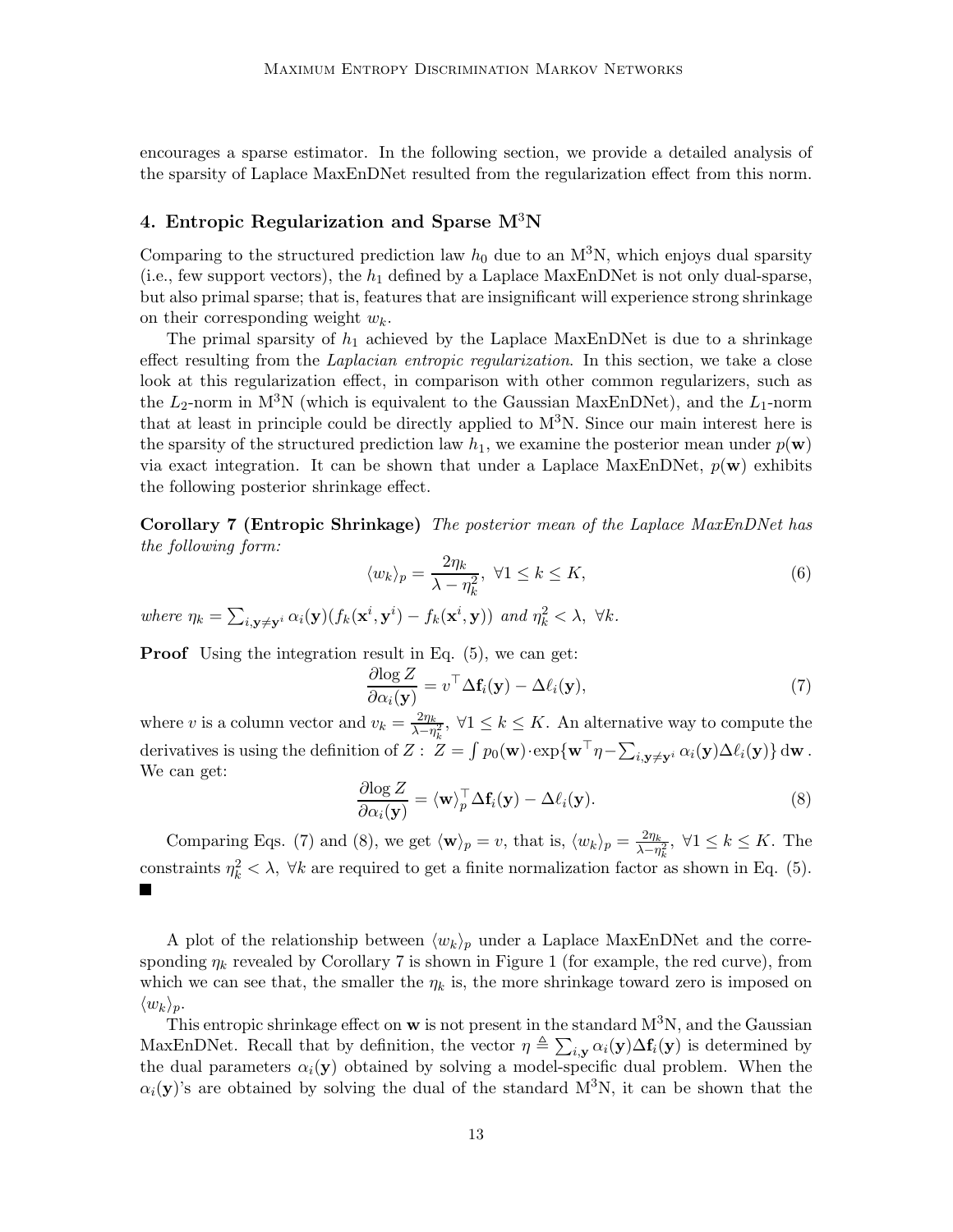

Figure 1: Posterior means with different priors against their corresponding  $\eta =$  $\sum_{i,\mathbf{y}\neq\mathbf{y}^i} \alpha_i(\mathbf{y}) \Delta \mathbf{f}_i(\mathbf{y})$ . Note that the  $\eta$  for different priors are generally different because of the different dual parameters.

optimum point solution of the parameters  $\mathbf{w}^* = \eta$ . When the  $\alpha_i(\mathbf{y})$ 's are obtained from the dual of the Gaussian MaxEnDNet, Theorem 3 shows that the posterior mean of the parameters  $\langle \mathbf{w} \rangle_{p_{\text{Gaussian}}} = \eta$ . (As we have already pointed out, since these two dual problems are isomorphic, the  $\alpha_i(y)$ 's for M<sup>3</sup>N and Gaussian MaxEnDNet are identical, hence the resulting  $\eta$ 's are the same.) In both cases, there is no shrinkage along any particular dimension of the parameter vector **w** or of the mean vector of  $p(\mathbf{w})$ . Therefore, although both  $M^{3}N$  and Gaussian MaxEnDNet enjoy the dual sparsity, because the KKT conditions imply that most of the dual parameters  $\alpha_i(y)$ 's are zero,  $\mathbf{w}^*$  and  $\langle \mathbf{w} \rangle_{p_{\text{Gaussian}}}$  are not primal sparse. From Eq. (6), we can conclude that the Laplace MaxEnDNet is also dual sparse, because its mean  $\langle \mathbf{w} \rangle_{p_{\text{Laplace}}}$  can be uniquely determined by  $\eta$ . But the shrinkage effect on different components of the  $\langle w \rangle_{p_{\text{Laplace}}}$  vector causes  $\langle w \rangle_{p_{\text{Laplace}}}$  to be also primal sparse.

A comparison of the posterior mean estimates of w under MaxEnDNet with three different priors versus their associated  $\eta$  is shown in Figure 1. The three priors in question are, a standard normal, a Laplace with  $\lambda = 4$ , and a Laplace with  $\lambda = 6$ . It can be seen that, under the entropic regularization with a Laplace prior, the  $\langle w \rangle_p$  gets shrunk toward zero when  $\eta$  is small. The larger the  $\lambda$  value is, the greater the shrinkage effect. For a fixed λ, the shape of the shrinkage curve (i.e., the  $\langle \mathbf{w} \rangle_p - \eta$  curve) is smoothly nonlinear, but no component is explicitly discarded, that is, no weight is set explicitly to zero. In contrast, for the Gaussian MaxEnDNet, which is equivalent to the standard  $M<sup>3</sup>N$ , there is no such a shrinkage effect.

Corollary 6 offers another perspective of how the Laplace MaxEnDNet relates to the  $L_1$ -norm M<sup>3</sup>N, which yields a sparse estimator. Note that as  $\lambda$  goes to infinity, the KLnorm  $\|\mu\|_{KL}$  approaches  $\|\mu\|_1$ , i.e., the L<sub>1</sub>-norm<sup>4</sup>. This means that the MaxEnDNet with

<sup>4.</sup> As  $\lambda \to \infty$ , the logarithm terms in  $\|\mu\|_{KL}$  disappear because of the fact that  $\frac{\log x}{x} \to 0$  when  $x \to \infty$ .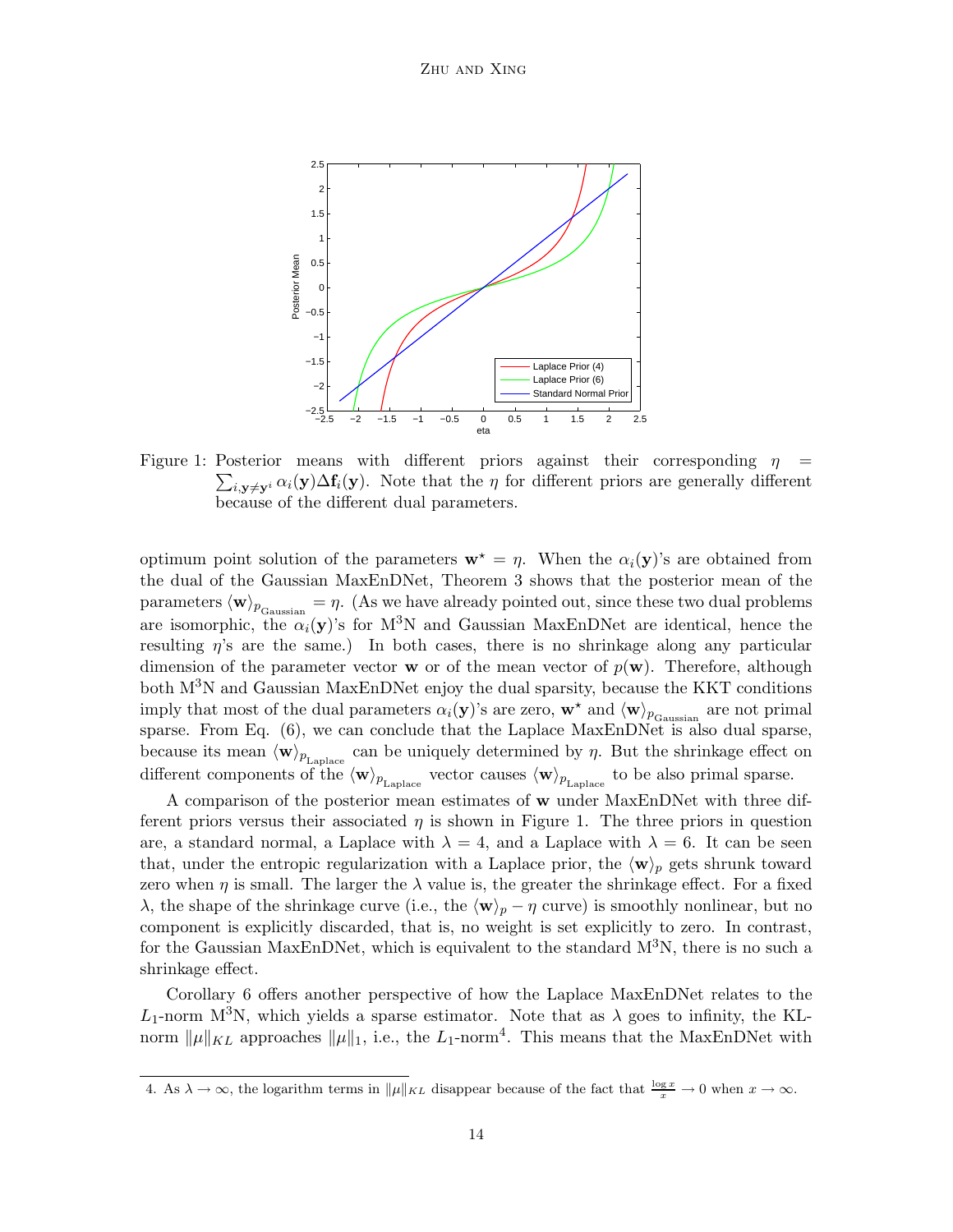

Figure 2: (a)  $L_2$ -norm (solid line) and  $L_1$ -norm (dashed line); (b) KL-norm with different Laplace priors.

a Laplace prior will be (nearly) the same as the  $L_1$ -M<sup>3</sup>N if the regularization constant  $\lambda$  is large enough.

A more explicit illustration of the entropic regularization under a Laplace MaxEnD-Net, comparing to the conventional  $L_1$  and  $L_2$  regularization over an M<sup>3</sup>N, can be seen in Figure 2, where the feasible regions due to the three different norms used in the regularizer are plotted in a two dimensional space. Specifically, it shows (1)  $L_2$ -norm:  $w_1^2$  +  $w_2^2 \leq 1$ ; (2)  $L_1$ -norm:  $|w_1| + |w_2| \leq 1$ ; and (3) KL-norm<sup>5</sup>:  $\sqrt{w_1^2 + 1/\lambda} + \sqrt{w_2^2 + 1/\lambda}$  $(1/\sqrt{\lambda}) \log(\sqrt{\lambda w_1^2 + 1}/2 + 1/2) - (1/\sqrt{\lambda}) \log(\sqrt{\lambda w_1^2 + 1}/2 + 1/2) \le b$ , where b is a parameter to make the boundary pass the  $(0,1)$  point for easy comparison with the  $L_2$  and  $L_1$ curves. It is easy to show that b equals to  $\sqrt{1/\lambda} + \sqrt{1+1/\lambda} - (1/\sqrt{\lambda}) \log(\sqrt{\lambda+1}/2+1/2)$ . It can be seen that the  $L_1$ -norm boundary has sharp turning points when it passes the axises, whereas the  $L_2$  and KL-norm boundaries turn smoothly at those points. This is the intuitive explanation of why the  $L_1$ -norm directly gives sparse estimators, whereas the  $L_2$ -norm and KL-norm due to a Laplace prior do not. But as shown in Figure 2(b), when the  $\lambda$  gets larger and larger, the KL-norm boundary moves closer and closer to the  $L_1$ -norm boundary. When  $\lambda \to \infty$ ,  $\sqrt{w_1^2 + 1/\lambda} + \sqrt{w_2^2 + 1/\lambda} - (1/\sqrt{\lambda}) \log(\sqrt{\lambda w_1^2 + 1}/2 + 1/2) (1/\sqrt{\lambda}) \log(\sqrt{\lambda w_1^2 + 1}/2 + 1/2) \rightarrow |w_1| + |w_2|$  and  $b \rightarrow 1$ , which yields exactly the L<sub>1</sub>-norm in the two dimensional space. Thus, under the linear model assumption of the discriminant functions  $F(\cdot; \mathbf{w})$ , our framework can be seen as a smooth relaxation of the  $L_1$ -M<sup>3</sup>N.

<sup>5.</sup> The curves are drawn with a symbolic computational package to solve an equation of the form: 2x −  $\log x = a$ , where x is the variable to be solved and a is a constant.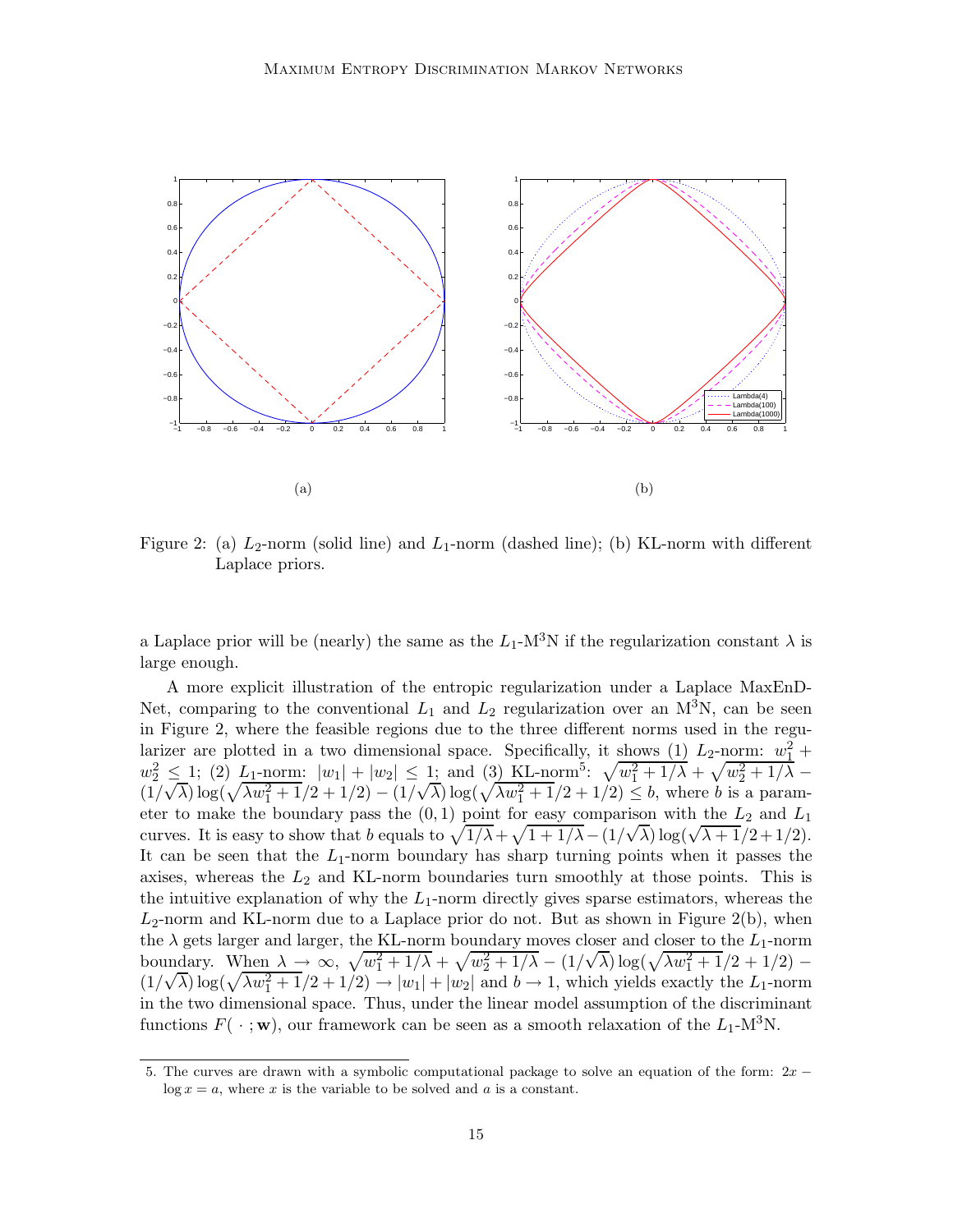Algorithm 1 Variational MaxEnDNet **Input:** data  $\mathcal{D} = \{ \langle \mathbf{x}^i, \mathbf{y}^i \rangle \}_{i=1, \atop n=1}^N$  constants C and  $\lambda$ , iteration number T **Output:** posterior mean  $\langle \mathbf{w} \rangle_p^T$ Initialize  $\langle \mathbf{w} \rangle_p^1 \leftarrow 0, \ \Sigma^1 \leftarrow I$ for  $t = 1$  to  $T - 1$  do Step 1: solve (9) or (10) for  $\langle \mathbf{w} \rangle_p^{t+1} = \Sigma^t \eta$ ; update  $\langle \mathbf{w} \mathbf{w}^\top \rangle_p^{t+1} \leftarrow \Sigma^t + \langle \mathbf{w} \rangle_p^{t+1} (\langle \mathbf{w} \rangle_p^{t+1})^\top$ . Step 2: use (11) to update  $\Sigma^{t+1} \leftarrow \text{diag}(\sqrt{\frac{\langle w_k^2 \rangle_p^{t+1}}{\lambda}})$ . end for

## 5. Variational Learning of Laplace MaxEnDNet

Although Theorem 2 seems to offer a general closed-form solution to  $p(\mathbf{w})$  under an arbitrary prior  $p_0(\mathbf{w})$ , in practice the Lagrange multipliers  $\alpha_i(\mathbf{y})$  in  $p(\mathbf{w})$  can be very hard to estimate from the dual problem D1 except for a few special choices of  $p_0(\mathbf{w})$ , such as a normal as shown in Theorem 3, which can be easily generalized to any normal prior. When  $p_0(\mathbf{w})$ is a Laplace prior, as we have shown in Theorem 5 and Corollary 6, the corresponding dual problem or primal problem involves a complex objective function that is difficult to optimize. Here, we present a variational method for an approximate learning of the Laplace MaxEnDNet.

Our approach is built on the hierarchical interpretation of the Laplace prior as shown in Eq. (4). Replacing the  $p_0(\mathbf{w})$  in Problem P1 with Eq. (4), and applying the Jensen's inequality, we get an upper bound of the KL-divergence:

$$
KL(p||p_0) = -H(p) - \langle \log \int p(\mathbf{w}|\tau)p(\tau|\lambda) d\tau \rangle_p
$$
  
\n
$$
\leq -H(p) - \langle \int q(\tau) \log \frac{p(\mathbf{w}|\tau)p(\tau|\lambda)}{q(\tau)} d\tau \rangle_p
$$
  
\n
$$
\triangleq \mathcal{L}(p(\mathbf{w}), q(\tau)),
$$

where  $q(\tau)$  is a variational distribution used to approximate  $p(\tau|\lambda)$ . The upper bound is in fact a KL-divergence:  $\mathcal{L}(p(\mathbf{w}), q(\tau)) = KL(p(\mathbf{w})q(\tau)||p(\mathbf{w}|\tau)p(\tau|\lambda)).$  Thus,  $\mathcal{L}$  is convex over  $p(\mathbf{w})$ , and  $q(\tau)$ , respectively, but not necessarily joint convex over  $(p(\mathbf{w}), q(\tau))$ .

Substituting this upper bound for the KL-divergence in P1, we now solve the following Variational MaxEnDNet problem,

$$
\text{P1}'\,\,(\text{vMEDN}): \qquad \min_{p(\mathbf{w}) \in \mathcal{F}_1; q(\tau); \xi} \,\mathcal{L}(p(\mathbf{w}), q(\tau)) + U(\xi).
$$

P1′ can be solved with an iterative minimization algorithm alternating between optimizing over  $(p(\mathbf{w}), \xi)$  and  $q(\tau)$ , as outlined in Algorithm 1, and detailed below.

**Step 1:** Keep  $q(\tau)$  fixed, optimize P1' with respect to  $(p(\mathbf{w}), \xi)$ . Using the same procedure as in solving P1, we get the posterior distribution  $p(\mathbf{w})$  as follows,

$$
p(\mathbf{w}) \propto \exp\{\int q(\tau) \log p(\mathbf{w}|\tau) d\tau - b\} \cdot \exp\{\mathbf{w}^\top \eta - \sum_{i, \mathbf{y} \neq \mathbf{y}^i} \alpha_i(\mathbf{y}) \Delta \ell_i(\mathbf{y})\}
$$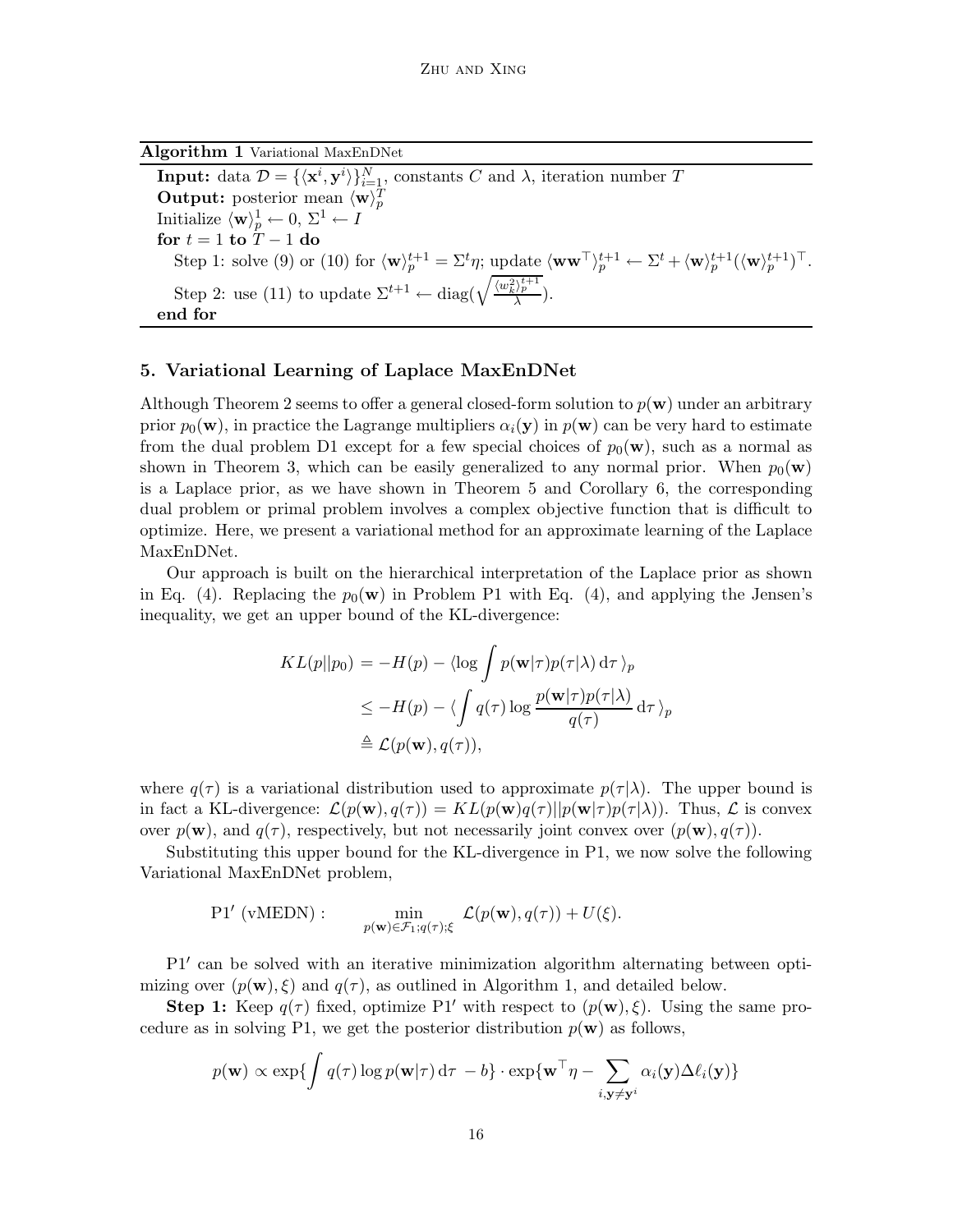$$
\alpha \exp\{-\frac{1}{2}\mathbf{w}^\top \langle A^{-1} \rangle_q \mathbf{w} - b + \mathbf{w}^\top \eta - \sum_{i,\mathbf{y} \neq \mathbf{y}^i} \alpha_i(\mathbf{y}) \Delta \ell_i(\mathbf{y})\}
$$
  
=  $\mathcal{N}(\mathbf{w}|\mu, \Sigma),$ 

where  $\eta = \sum_{i,\mathbf{y}\neq\mathbf{y}^i} \alpha_i(\mathbf{y}) \Delta \mathbf{f}_i(\mathbf{y}), A = \text{diag}(\tau_k)$ , and  $b = KL(q(\tau)||p(\tau|\lambda))$  is a constant. The posterior mean and variance are  $\langle \mathbf{w} \rangle_p = \mu = \Sigma \eta$  and  $\Sigma = (\langle A^{-1} \rangle_q)^{-1} = \langle \mathbf{w} \mathbf{w}^\top \rangle_p$  $\langle \mathbf{w} \rangle_p \langle \mathbf{w} \rangle_p^{\dagger}$ , respectively. Note that this posterior distribution is also a normal distribution. Analogous to the proof of Theorem 3, we can derive that the dual parameters  $\alpha$  are estimated by solving the following dual problem:

$$
\max_{\alpha} \sum_{i, \mathbf{y} \neq \mathbf{y}^i} \alpha_i(\mathbf{y}) \Delta \ell_i(\mathbf{y}) - \frac{1}{2} \eta^\top \Sigma \eta
$$
\ns.t. 
$$
\sum_{\mathbf{y} \neq \mathbf{y}^i} \alpha_i(\mathbf{y}) = C; \ \alpha_i(\mathbf{y}) \ge 0, \ \forall i, \ \forall \mathbf{y} \neq \mathbf{y}^i.
$$
\n(9)

This dual problem is now a standard quadratic program symbolically identical to the dual of an  $M^3N$ , and can be directly solved using existing algorithms developed for  $M^3N$ , such as the SMO (Taskar et al., 2003) and the exponentiated gradient (Bartlett et al., 2004) methods. Alternatively, we can solve the following primal problem:

$$
\min_{\mathbf{w}, \xi} \frac{1}{2} \mathbf{w}^{\top} \Sigma^{-1} \mathbf{w} + C \sum_{i=1}^{N} \xi_i
$$
\n
$$
\text{s.t. } \mathbf{w}^{\top} \Delta \mathbf{f}_i(\mathbf{y}) \ge \Delta \ell_i(\mathbf{y}) - \xi_i; \ \xi_i \ge 0, \ \forall i, \ \forall \mathbf{y} \ne \mathbf{y}^i.
$$
\n(10)

Based on the proof of Corollary 4, it is easy to show that the solution of the problem (10) leads to the posterior mean of **w** under  $p(\mathbf{w})$ , which will be used to do prediction by  $h_1$ . The primal problem can be solved with the subgradient (Ratliff et al., 2007), cuttingplane (Tsochantaridis et al., 2004), or extragradient (Taskar et al., 2006) method.

**Step 2:** Keep  $p(\mathbf{w})$  fixed, optimize P1' with respect to  $q(\tau)$ . Taking the derivative of  $\mathcal{L}$ with respect to  $q(\tau)$  and set it to zero, we get:

$$
q(\tau) \propto p(\tau|\lambda) \exp\left\{\langle \log p(\mathbf{w}|\tau) \rangle_p \right\}.
$$

Since both  $p(\mathbf{w}|\tau)$  and  $p(\tau|\lambda)$  can be written as a product of univariate Gaussian and univariate exponential distributions, respectively, over each dimension,  $q(\tau)$  also factorizes over each dimension:  $q(\tau) = \prod_{k=1}^{K} q(\tau_k)$ , where each  $q(\tau_k)$  can be expressed as:

$$
\forall k: \quad q(\tau_k) \propto p(\tau_k|\lambda) \exp\left\{ \langle \log p(w_k|\tau_k) \rangle_p \right\} \\ \propto \mathcal{N}(\sqrt{\langle w_k^2 \rangle_p} |0, \tau_k) \exp(-\frac{1}{2}\lambda \tau_k).
$$

The same distribution has been derived by Kaban (2007), and similar to the hierarchical representation of a Laplace distribution we can get the normalization factor:  $\int \mathcal{N}(\sqrt{\langle w_k^2 \rangle_p} |0, \tau_k)$ .  $\lambda$  $\frac{\lambda}{2}$  exp( $-\frac{1}{2}$  $\frac{1}{2}\lambda\tau_k$  d $\tau_k = \frac{\sqrt{\lambda}}{2}$  $\sqrt{\lambda} \exp(-\sqrt{\lambda \langle w_k^2 \rangle_p})$ . Also, we can calculate the expectations  $\langle \tau_k^{-1} \rangle_q$ which are required in calculating  $\langle A^{-1} \rangle_q$  as follows,

$$
\langle \frac{1}{\tau_k} \rangle_q = \int \frac{1}{\tau_k} q(\tau_k) \, \mathrm{d}\tau_k = \sqrt{\frac{\lambda}{\langle w_k^2 \rangle_p}}.
$$
\n(11)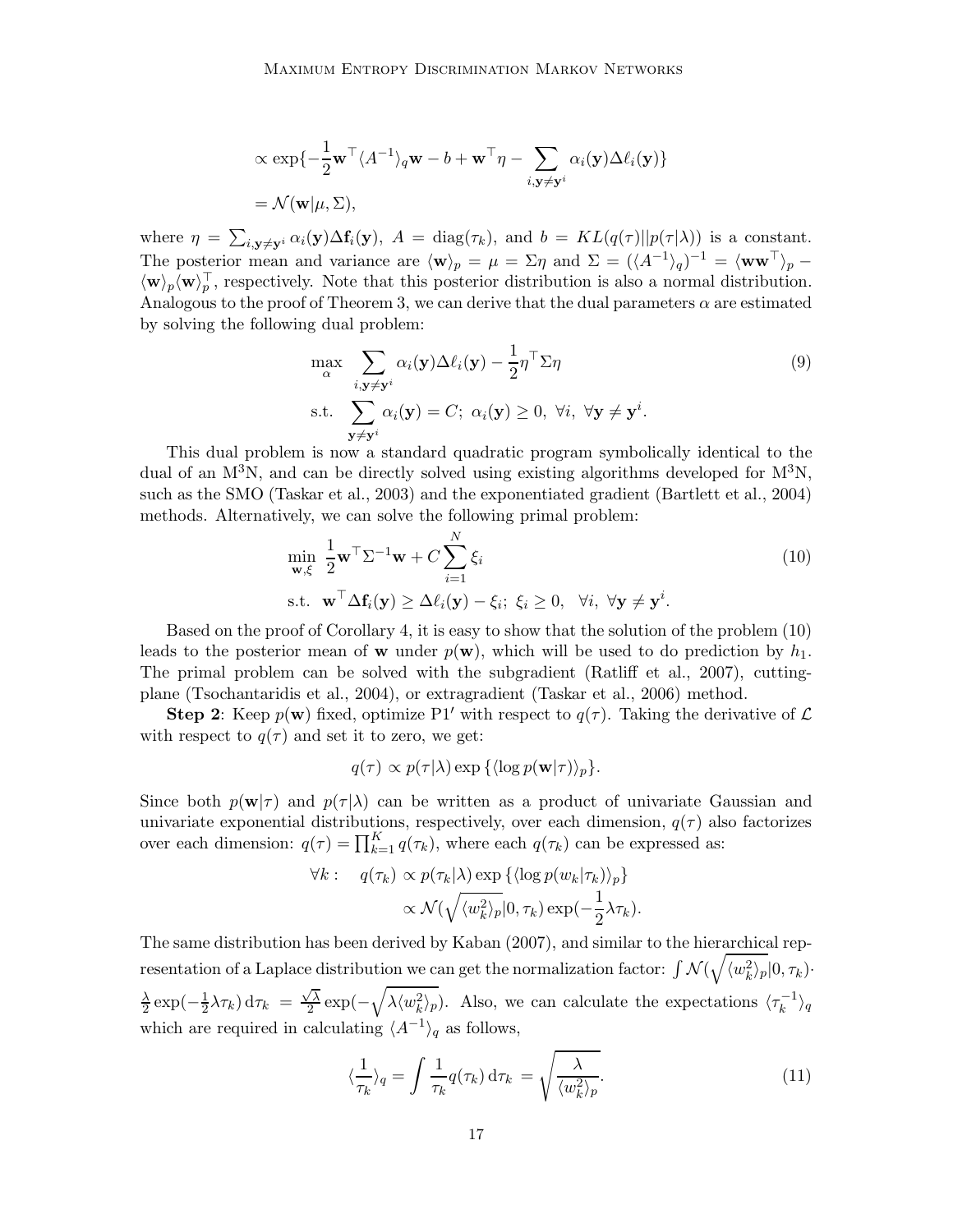We iterate between the above two steps until convergence. Due to the convexity (not joint convexity) of the upper bound, the algorithm is guaranteed to converge to a local optimum. Then, we apply the posterior distribution  $p(\mathbf{w})$ , which is in the form of a normal distribution, to make prediction using the averaging prediction law in Eq. (2). Due to the shrinkage effect of the Laplacian entropic regularization discussed in Section 4, for irrelevant features, the variances should converge to zeros and thus lead to a sparse estimation of w. To summarize, the intuition behind this iterative minimization algorithm is as follows. First, we use a Gaussian distribution to approximate the Laplace distribution and thus get a QP problem that is analogous to that of the standard  $M^3N$ ; then, in the second step we update the covariance matrix in the QP problem with an exponential hyper-prior on the variance.

#### 6. Generalization Bound

The PAC-Bayes theory for averaging classifiers (McAllester, 1999; Langford et al., 2001) provides a theoretical motivation to learn an averaging model for classification. In this section, we extend the classic PAC-Bayes theory on binary classifiers to MaxEnDNet, and analyze the generalization performance of the structured prediction rule  $h_1$  in Eq. (2). In order to prove an error bound for  $h_1$ , the following mild assumption on the boundedness of discriminant function  $F(\cdot;\mathbf{w})$  is necessary, i.e., there exists a positive constant c, such that,

$$
\forall \mathbf{w}, \quad F(\cdot; \mathbf{w}) \in \mathcal{H} : \quad \mathcal{X} \times \mathcal{Y} \to [-c, c].
$$

Recall that the averaging structured prediction function under the MaxEnDNet is defined as  $h(\mathbf{x}, \mathbf{y}) = \langle F(\mathbf{x}, \mathbf{y}; \mathbf{w}) \rangle_{p(\mathbf{w})}$ . Let's define the predictive margin of an instance  $(\mathbf{x}, \mathbf{y})$ under a function h as  $M(h, \mathbf{x}, \mathbf{y}) = h(\mathbf{x}, \mathbf{y}) - \max_{\mathbf{y}' \neq \mathbf{y}} h(\mathbf{x}, \mathbf{y}')$ . Clearly, h makes a wrong prediction on  $(\mathbf{x}, \mathbf{y})$  only if  $M(h, \mathbf{x}, \mathbf{y}) \leq 0$ . Let Q denote a distribution over  $\mathcal{X} \times \mathcal{Y}$ , and let  $\mathcal D$  represent a sample of N instances randomly drawn from  $Q$ . With these definitions, we have the following structured version of PAC-Bayes theorem.

**Theorem 8 (PAC-Bayes Bound of MaxEnDNet)** Let  $p_0$  be any continuous probabil*ity distribution over* H *and let*  $\delta \in (0,1)$ *. If*  $F(\cdot;\mathbf{w}) \in \mathcal{H}$  *is bounded by*  $\pm c$  *as above, then with probability at least* 1 − δ*, for a random sample* D *of* N *instances from* Q*, for every distribution* p *over* H, and for all margin thresholds  $\gamma > 0$ :

$$
\Pr_Q(M(h, \mathbf{x}, \mathbf{y}) \le 0) \le \Pr_D(M(h, \mathbf{x}, \mathbf{y}) \le \gamma) + O\left(\sqrt{\frac{\gamma^{-2}KL(p||p_0)\ln(N|\mathcal{Y}|) + \ln N + \ln \delta^{-1}}{N}}\right)
$$

,

where  $\Pr_{Q}(.)$  and  $\Pr_{Q}()$  represent the probabilities of events over the true distribution  $Q$ , *and over the empirical distribution of* D*, respectively.*

The proof of Theorem 8 follows the same spirit of the proof of the original PAC-Bayes bound, but with a number of technical extensions dealing with structured outputs and margins. See appendix B.5 for the details.

Recently, McAllester (2007) presents a *stochastic* max-margin structured prediction model, which is different from the averaging predictor under the MaxEnDNet model, by defining/designing a "posterior" distribution from which a model is sampled to make prediction, and achieves a PAC-Bayes bound which holds for arbitrary models sampled from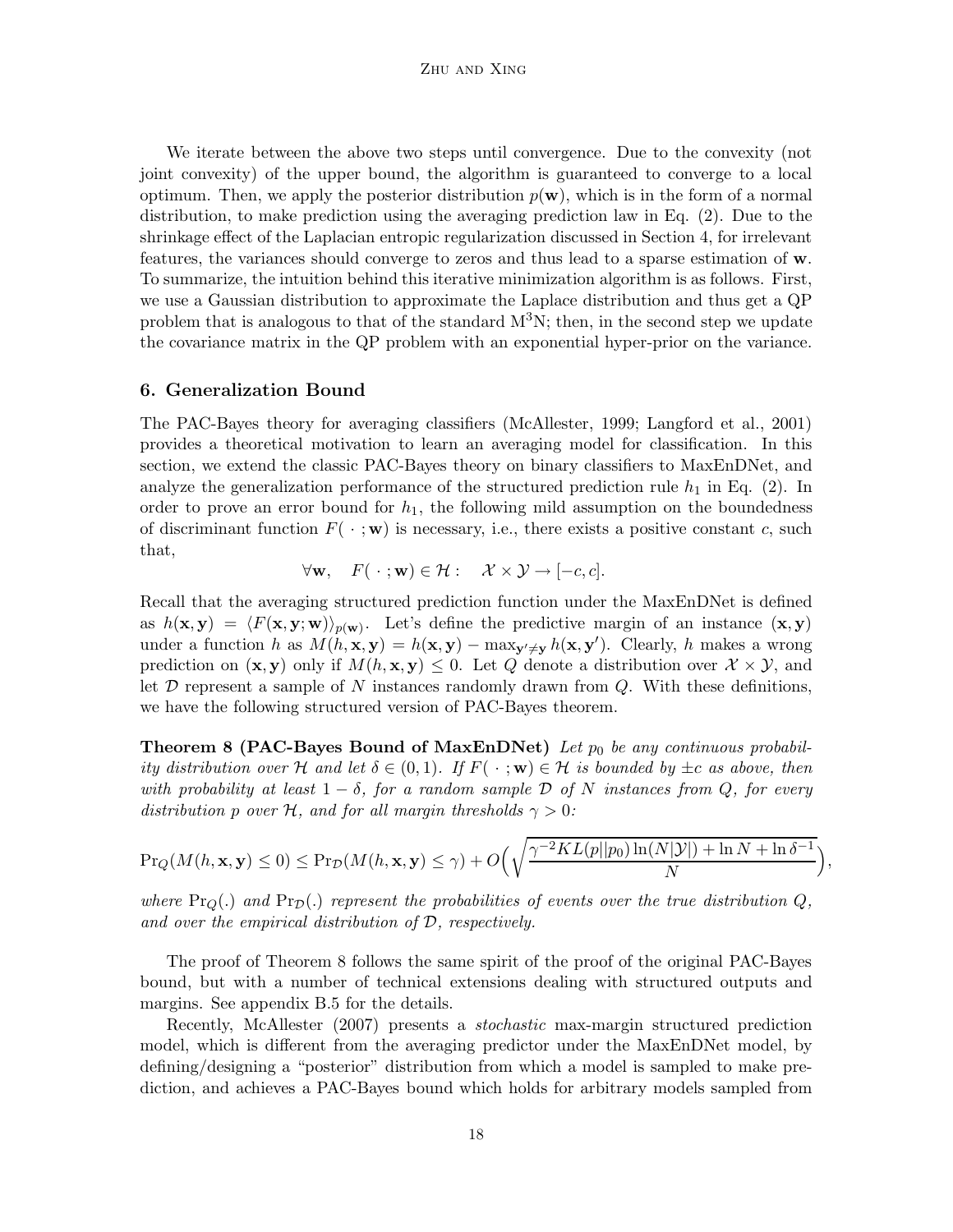the particular posterior distribution. Langford and Shawe-Taylor (2003) show an interesting connection between the PAC-Bayes bounds for averaging classifiers and stochastic classifiers, again by designing a posterior distribution. But our posterior distribution is solved with MaxEnDNet and is generally different from those designed by McAllester (2007) and Langford and Shawe-Taylor (2003).

## 7. Experiments

In this section, we present empirical evaluations of the proposed Laplace MaxEnDNet (LapMEDN) on both synthetic and real data sets. We compare LapMEDN with  $M^3N$  (i.e., the Gaussian MaxEnDNet),  $L_1$ -regularized M<sup>3</sup>N ( $L_1$ -M<sup>3</sup>N), CRFs,  $L_1$ -regularized CRFs  $(L_1\text{-CRFs})$ , and  $L_2\text{-regularized CRFs}$  ( $L_2\text{-CRFs}$ ). We use the quasi-Newton method (Liu and Nocedal, 1989) and its variant (Andrew and Gao, 2007) to solve the optimization problem of CRFs,  $L_1$ -CRFs, and  $L_2$ -CRFs. For M<sup>3</sup>N and LapMEDN, we use the exponentiated gradient method (Bartlett et al., 2004) to solve the dual QP problem; and we also use the sub-gradient method (Ratliff et al., 2007) to solve the corresponding primal problem. To the best of our knowledge, no formal description, implementation, and evaluation of the  $L_1$ -M<sup>3</sup>N exist in the literature, therefore for comparison purpose we had to develop this model and algorithm anew. Details of our work along this line was reported in Zhu et al. (2009b), which is beyond the scope of this paper. But briefly, for our experiments on synthetic data, we implemented the constraint generating method (Tsochantaridis et al., 2004) which uses MOSEK to solve an equivalent LP re-formulation of  $L_1$ -M<sup>3</sup>N. However, this approach is extremely slow on larger problems; therefore on real data we instead applied the sub-gradient method (Ratliff et al., 2007) with a projection to an  $L_1$ -ball (Duchi et al., 2008) to solve the larger  $L_1$ -M<sup>3</sup>N based on the equivalent re-formulation with an  $L_1$ -norm constraint (i.e., the second formulation in Appendix A).

## 7.1 Evaluation on Synthetic Data

We first evaluate all the competing models on synthetic data where the true structured predictions are known. Here, we consider sequence data, i.e., each input  $x$  is a sequence  $(x_1, \ldots, x_L)$ , and each component  $x_l$  is a d-dimensional vector of input features. The synthetic data are generated from pre-specified conditional random field models with either i.i.d. instantiations of the input features (i.e., elements in the d-dimensional feature vectors) or correlated (i.e., structured) instantiations of the input features, from which samples of the structured output y, i.e., a sequence  $(y_1, \ldots, y_L)$ , can be drawn from the conditional distribution  $p(\mathbf{y}|\mathbf{x})$  defined by the CRF based on a Gibbs sampler.

#### 7.1.1 I.i.d. input features

The first experiment is conducted on synthetic sequence data with 100 i.i.d. input features (i.e.,  $d = 100$ ). We generate three types of data sets with 10, 30, and 50 relevant input features, respectively. For each type, we randomly generate 10 linear-chain CRFs with 8 binary labeling states (i.e.,  $L = 8$  and  $\mathcal{Y}_l = \{0, 1\}$ ). The feature functions include: a real valued state-feature function over a one dimensional input feature and a class label; and  $4 (2 \times 2)$  binary transition feature functions capturing pairwise label dependencies. For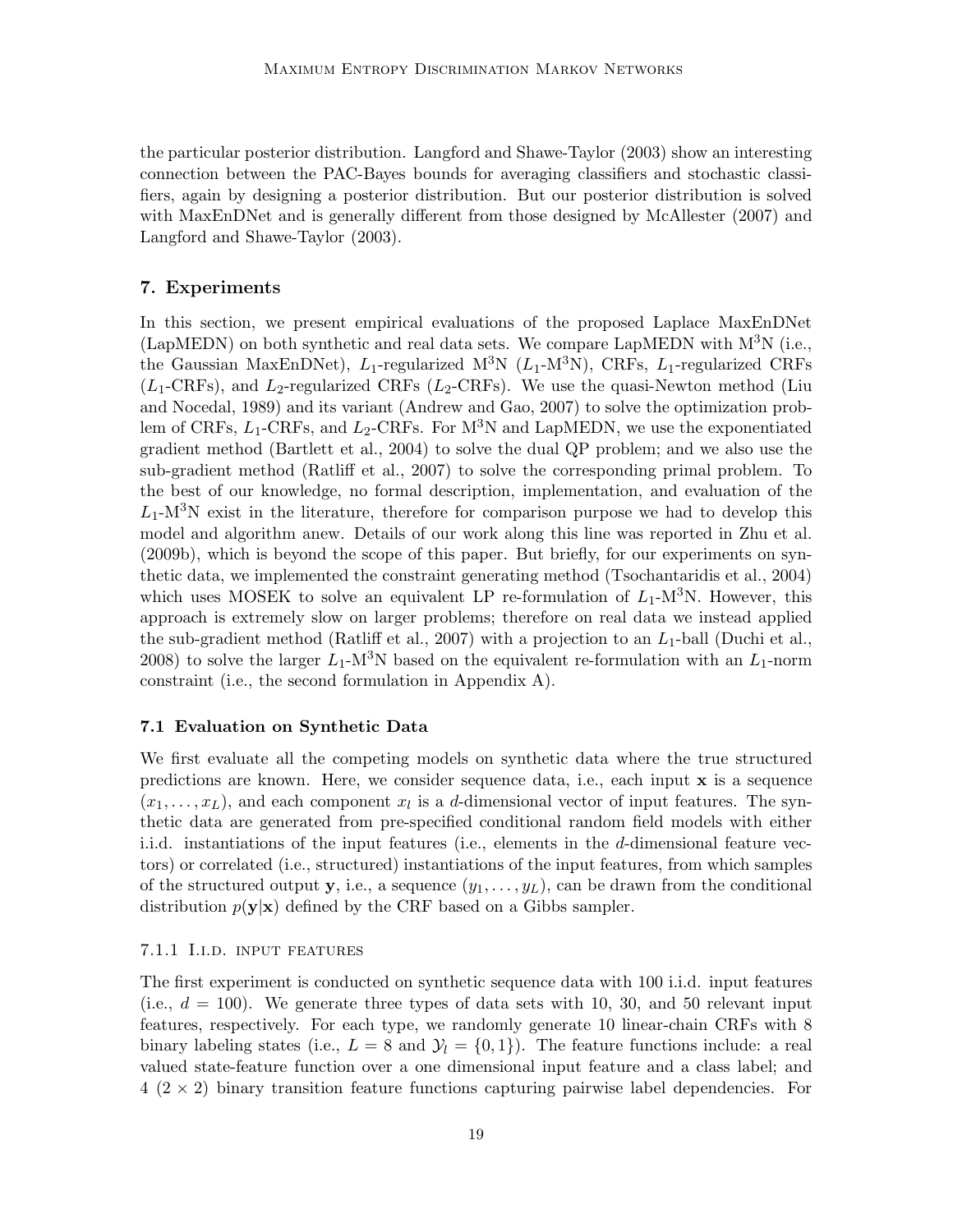

Figure 3: Evaluation results on data sets with i.i.d features.

each model we generate a data set of 1000 samples. For each sample, we first *independently* draw the 100 input features from a standard normal distribution, and then apply a Gibbs sampler (based on the conditional distribution of the generated CRFs) to assign a labeling sequence with 5000 iterations.

For each data set, we randomly draw a subset as training data and use the rest for testing. The sizes of training set are 30, 50, 80, 100, and 150. The QP problem in  $M^{3}N$ and the first step of LapMEDN is solved with the exponentiated gradient method (Bartlett et al., 2004). In all the following experiments, the regularization constants of  $L_1$ -CRFs and  $L_2$ -CRFs are chosen from  $\{0.01, 0.1, 1, 4, 9, 16\}$  by a 5-fold cross-validation during the training. For the LapMEDN, we use the same method to choose  $\lambda$  from 20 roughly evenly spaced values between 1 and 268. For each setting, a performance score is computed from the average over 10 random samples of data sets.

The results are shown in Figure 3. All the results of the LapMEDN are achieved with 3 iterations of the variational learning algorithm. From the results, we can see that under different settings LapMEDN consistently outperforms  $M<sup>3</sup>N$  and performs comparably with  $L_1$ -CRFs and  $L_1$ -M<sup>3</sup>N, both of which encourage a sparse estimate; and both the  $L_1$ -CRFs and  $L_2$ -CRFs outperform the un-regularized CRFs, especially in the cases where the number of training data is small. One interesting result is that the  $M^3N$  and  $L_2$ -CRFs perform comparably. This is reasonable because as derived by Lebanon and Lafferty (2001) and noted by Globerson et al. (2007) that the  $L_2$ -regularized maximum likelihood estimation of CRFs has a similar convex dual as that of the  $M<sup>3</sup>N$ , and the only difference is the loss they try to optimize, i.e., CRFs optimize the log-loss while  $M<sup>3</sup>N$  optimizes the hinge-loss. Another interesting observation is that when there are very few relevant features,  $L_1$ -M<sup>3</sup>N performs the best (slightly better than LapMEDN); but as the number of relevant features increases LapMEDN performs slightly better than the  $L_1$ -M<sup>3</sup>N. Finally, as the number of training data increases, all the algorithms consistently achieve better performance.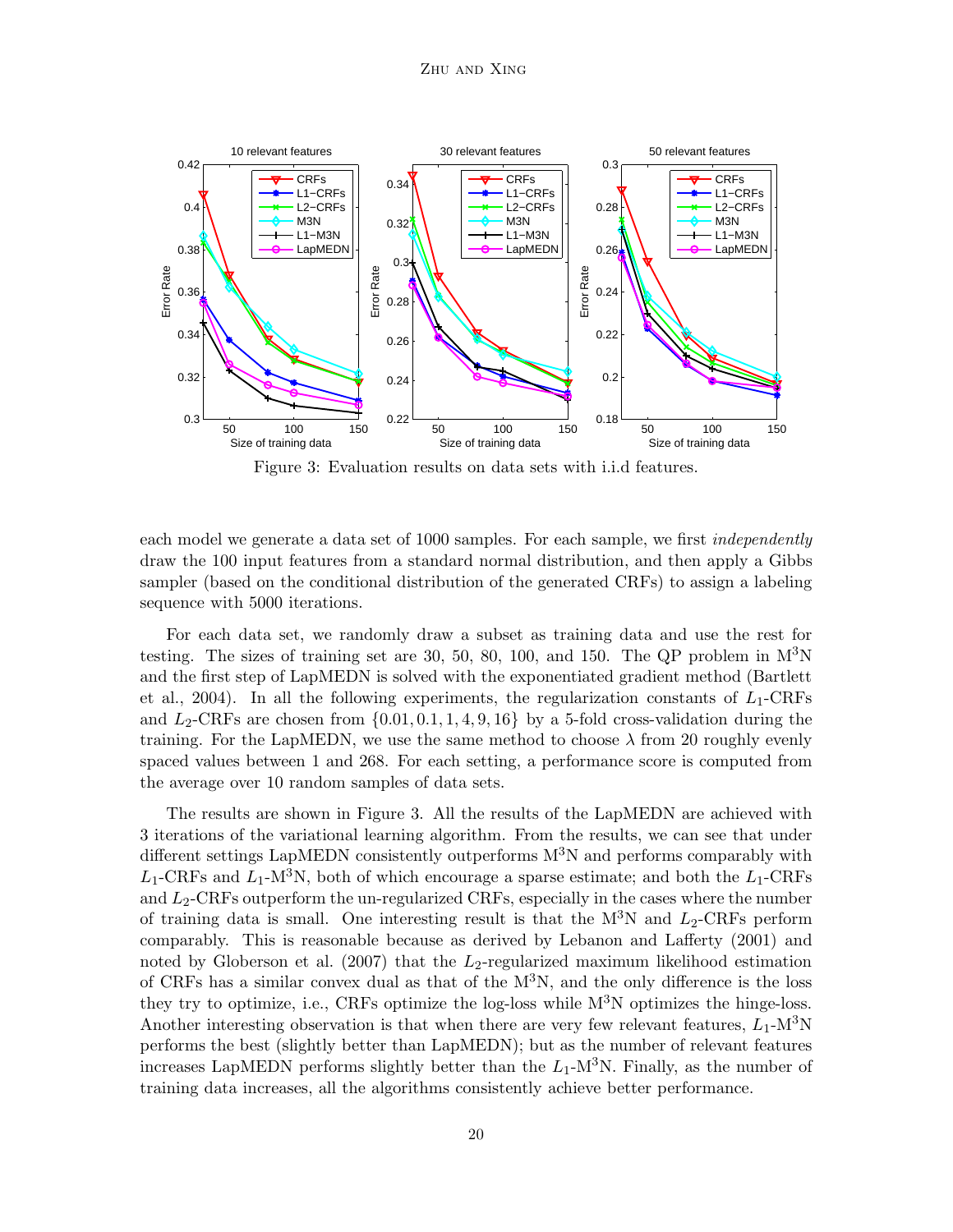

Figure 4: Results on data sets with 30 relevant features.

#### 7.1.2 Correlated input features

In reality, most data sets contain redundancies and the input features are usually correlated. So, we evaluate our models on synthetic data sets with correlated input features. We take the similar procedure as in generating the data sets with i.i.d. features to first generate 10 linear-chain CRF models. Then, each CRF is used to generate a data set that contain 1000 instances, each with 100 input features of which 30 are relevant to the output. The 30 relevant input features are partitioned into 10 groups. For the features in each group, we first draw a real-value from a standard normal distribution and then corrupt the feature with a random Gaussian noise to get 3 correlated features. The noise Gaussian has a zero mean and standard variance 0.05. Here and in all the remaining experiments, we use the sub-gradient method (Ratliff et al., 2007) to solve the QP problem in both  $M^3N$  and the variational learning algorithm of LapMEDN. We use the learning rate and complexity constant that are suggested by the authors, that is,  $\alpha_t = \frac{1}{2\beta_t}$  $\frac{1}{2\beta\sqrt{t}}$  and  $C = 200\beta$ , where  $\beta$  is a parameter we introduced to adjust  $\alpha_t$  and C. We do K-fold CV on each data set and take the average over the 10 data sets as the final results. Like the method of (Taskar et al., 2003), in each run we choose one part to do training and test on the rest K-1 parts. We vary K from 20, 10, 7, 5, to 4. In other words, we use 50, 100, about 150, 200, and 250 samples during the training. We use the same grid search to choose  $\lambda$  and  $\beta$  from {9, 16, 25, 36, 49, 64} and  $\{1, 10, 20, 30, 40, 50, 60\}$  respectively. Results are shown in Figure 4. We can get the same conclusions as in the previous results.

Figure 5 shows the true weights of the corresponding 200 state feature functions in the model that generates the first data set, and the average of estimated weights of these features under all competing models fitted from the first data set. All the averages are taken over 10 fold cross-validation. From the plots (2 to 7) of the average model weights, we can see that: for the last 140 state feature functions, which correspond to the last 70 irrelevant features, their average weights under LapMEDN (averaged posterior means w in this case),  $L_1$ -M<sup>3</sup>N and  $L_1$ -CRFs are extremely small, while CRFs and  $L_2$ -CRFs can have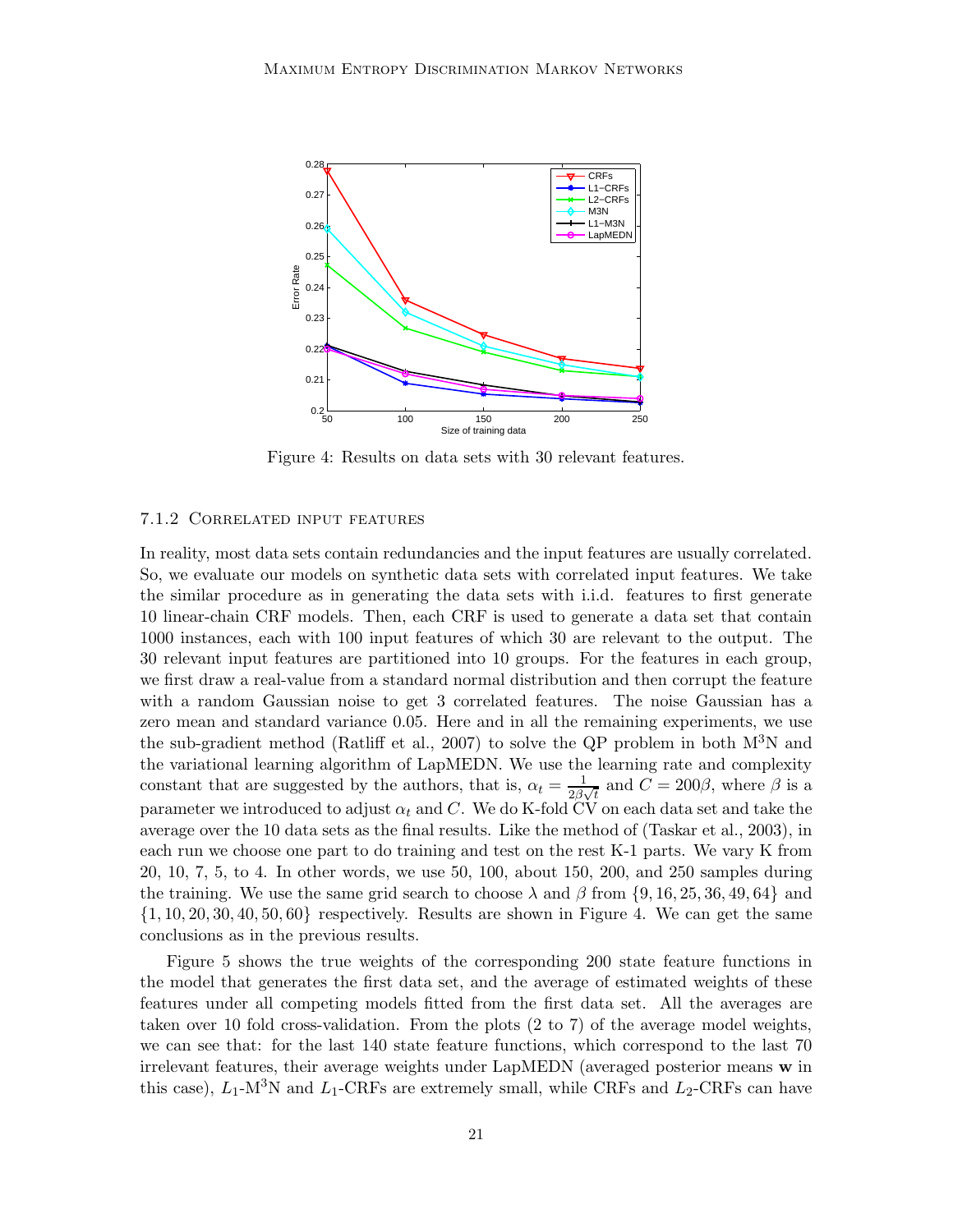

Figure 5: From top to bottom, plot 1 shows the weights of the state feature functions in the linear-chain CRF model from which the data are generated; plot 2 to plot 7 show the average weights of the learned LapMEDN,  $\overline{M}^3$ N,  $L_1$ - $\overline{M}^3$ N, CRFs,  $L_2$ -CRFs, and  $L_1$ -CRFs over 10 fold CV, respectively.



Figure 6: The average variances of the features on the first data set by LapMEDN.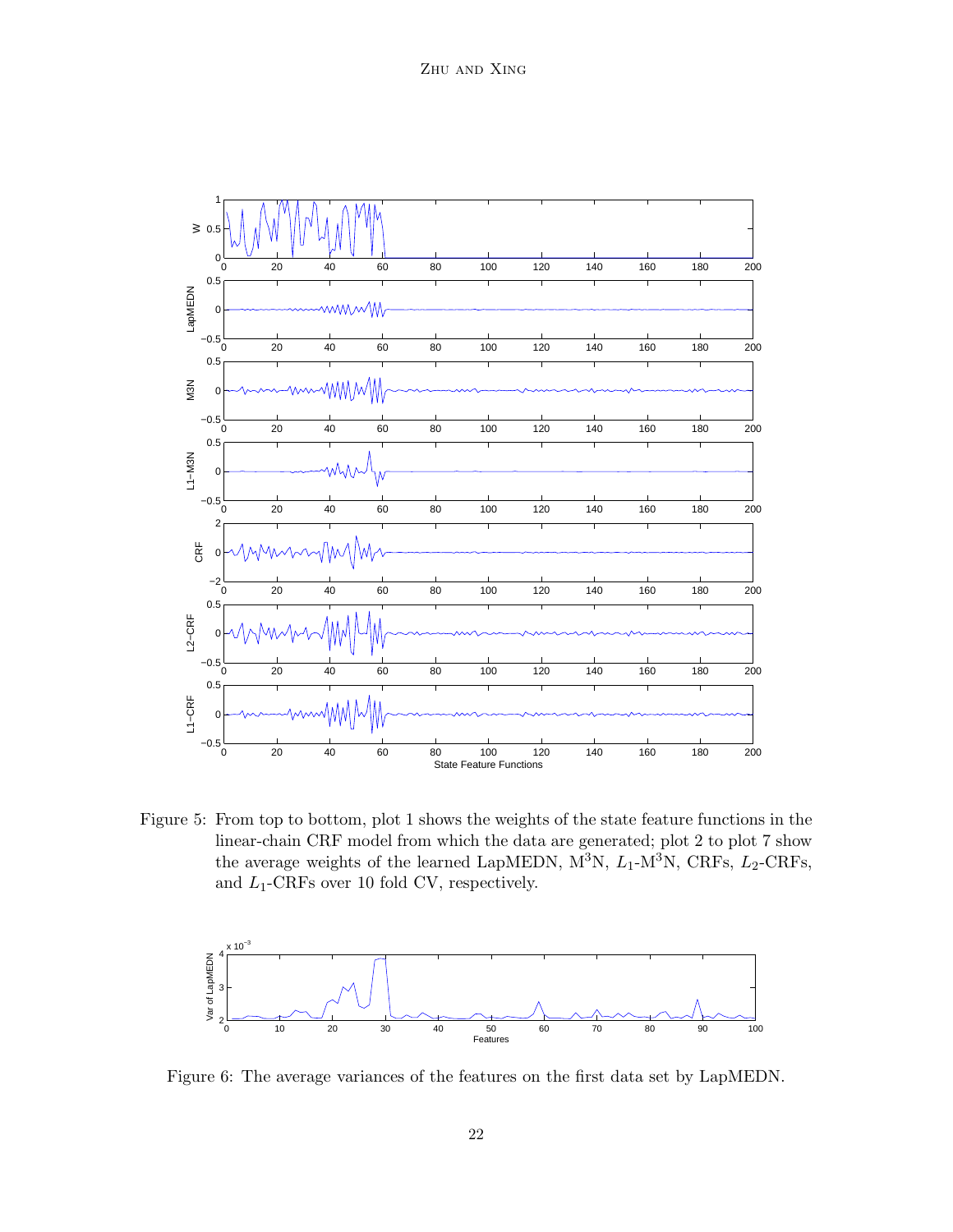larger values; for the first 60 state feature functions, which correspond to the 30 relevant features, the overall weight estimation under LapMEDN is similar to that of the sparse  $L_1$ -CRFs and  $L_1$ -M<sup>3</sup>N, but appear to exhibit more shrinkage. Noticeably, CRFs and  $L_2$ -CRFs both have more feature functions with large average weights. Note that all the models have quite different average weights from the model (see the first plot) that generates the data. This is because we use a stochastic procedure (i.e., Gibbs sampler) to assign labels to the generated data samples instead of using the labels that are predicted by the model that generates the data. In fact, if we use the model that generates the data to do prediction on its generated data, the error rate is about 0.5. Thus, the learned models, which get lower error rates, are different from the model that generates the data. Figure 6 shows the variances of the 100-dimensional input features (since the variances of the two feature functions that correspond to the same input feature are the same, we collapse each pair into one point) learned by LapMEDN. Again, the variances are the averages over 10 fold cross-validation. From the plot, we can see that the LapMEDN can recover the correlation among the features to some extend, e.g., for the first 30 correlated features, which are the relevant to the output, the features in the same group tend to have similar (average) variances in LapMEDN, whereas there is no such correlation among all the other features. From these observations in both Figure 5 and 6, we can conclude that LapMEDN can reasonably recover the sparse structures in the input data.

#### 7.2 Real-World OCR Data Set

The OCR data set is partitioned into 10 subsets for 10-fold CV as in (Taskar et al., 2003; Ratliff et al., 2007). We randomly select  $N$  samples from each fold and put them together to do 10-fold CV. We vary N from 100, 150, 200, to 250, and denote the selected data sets by OCR100, OCR150, OCR200, and OCR250, respectively. On these data sets and the web data as in Section 7.4, our implementation of the cutting plane method for  $L_1$ - $M<sup>3</sup>N$  is extremely slow. The warm-start simplex method of MOSEK does not help either. For example, if we stop the algorithm with 600 iterations on OCR100, then it will take about 20 hours to finish the 10 fold CV. Even with more than 5 thousands of constraints in each training, the performance is still very bad (the error rate is about 0.45). Thus, we turn to an approximate projected sub-gradient method to solve the  $L_1$ -M<sup>3</sup>N by combining the on-line subgradient method (Ratliff et al., 2007) and the efficient  $L_1$ -ball projection algorithm (Duchi et al., 2008). The projected sub-gradient method does not work so well as the cutting plane method on the synthetic data sets. That's why we use two different methods.

For  $\beta = 4$  on OCR100 and OCR150,  $\beta = 2$  on OCR200 and OCR250, and  $\lambda = 36$ , the results are shown in Figure 7. We can see that as the number of training instances increases, all the algorithms get lower error rates and smaller variances. Generally, the LapMEDN consistently outperforms all the other models.  $M<sup>3</sup>N$  outperforms the standard, non-regularized, CRFs and the  $L_1$ -CRFs. Again,  $L_2$ -CRFs perform comparably with M<sup>3</sup>N. This is a bit surprising but still reasonable due to the understanding of their only difference on the loss functions (Globerson et al., 2007) as we have stated. By examining the prediction accuracy during the learning, we can see an obvious over-fitting in CRFs and  $L_1$ -CRFs as shown in Figure 8. In contrast,  $L_2$ -CRFs are very robust. This is because unlike the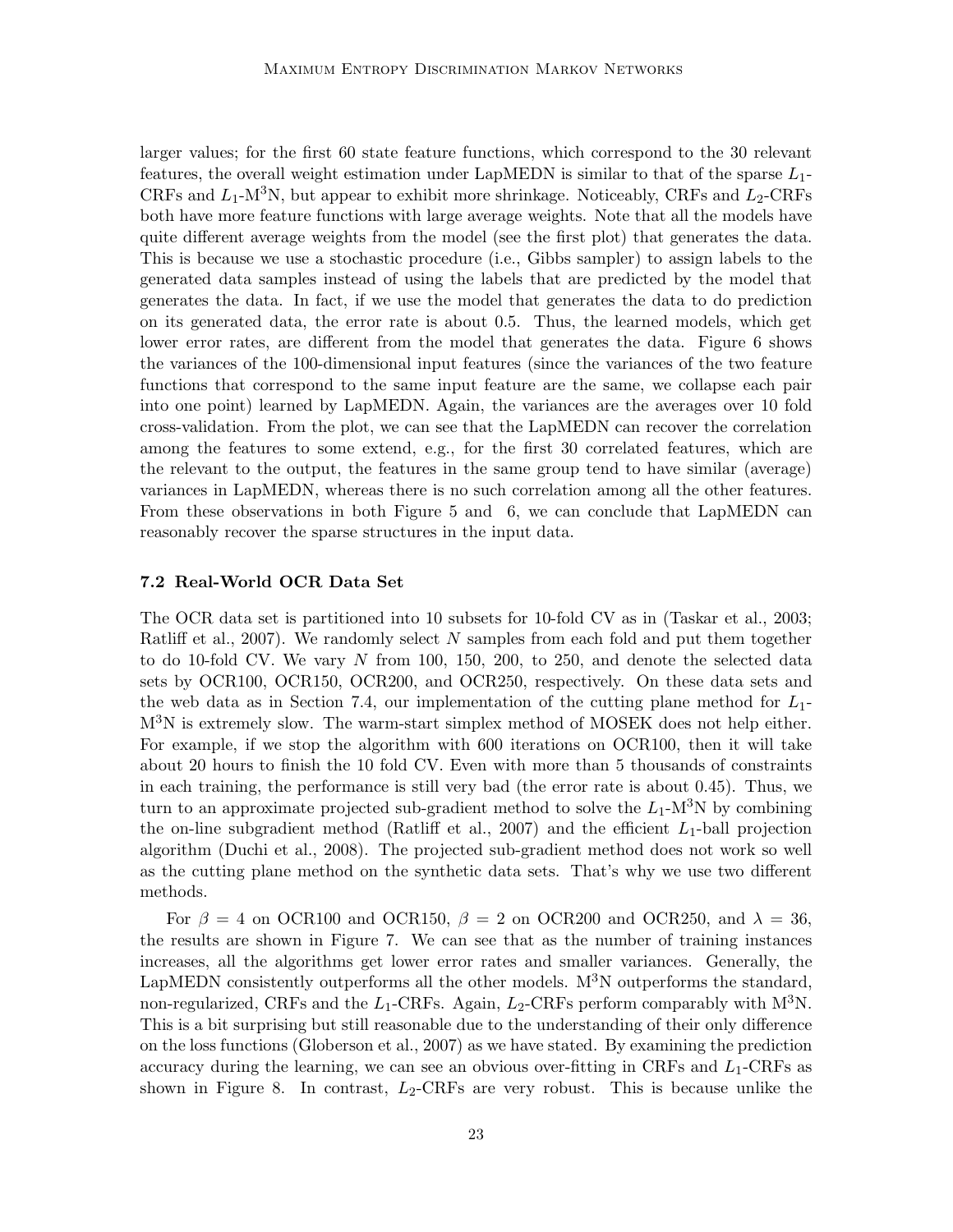

Figure 7: Evaluation results on OCR data set with different numbers of selected data.



Figure 8: The error rates of CRF models on test data during the learning. For the left plot, the horizontal axis is  $\sqrt{1/ratioLL}$ , where ratioLL is the relative change ratios of the log-likelihood and from left to right, the change ratios are 1, 0.5, 0.4, 0.3, 0.2, 0.1, 0.05, 0.04, 0.03, 0.02, 0.01, 0.005, 0.004, 0.003, 0.002, 0.001, 0.0005, 0.0004, 0.0003, 0.0002, 0.0001, and 0.00005; for the right plot, the horizontal axis is  $\sqrt{1000/negLL}$ , where  $negLL$  is the negative log-likelihood, and from left to right negLL are 1000, 800, 700, 600, 500, 300, 100, 50, 30, 10, 5, 3, 1, 0.5, 0.3, 0.1, 0.05, 0.03, 0.01, 0.005, 0.003, and 0.002.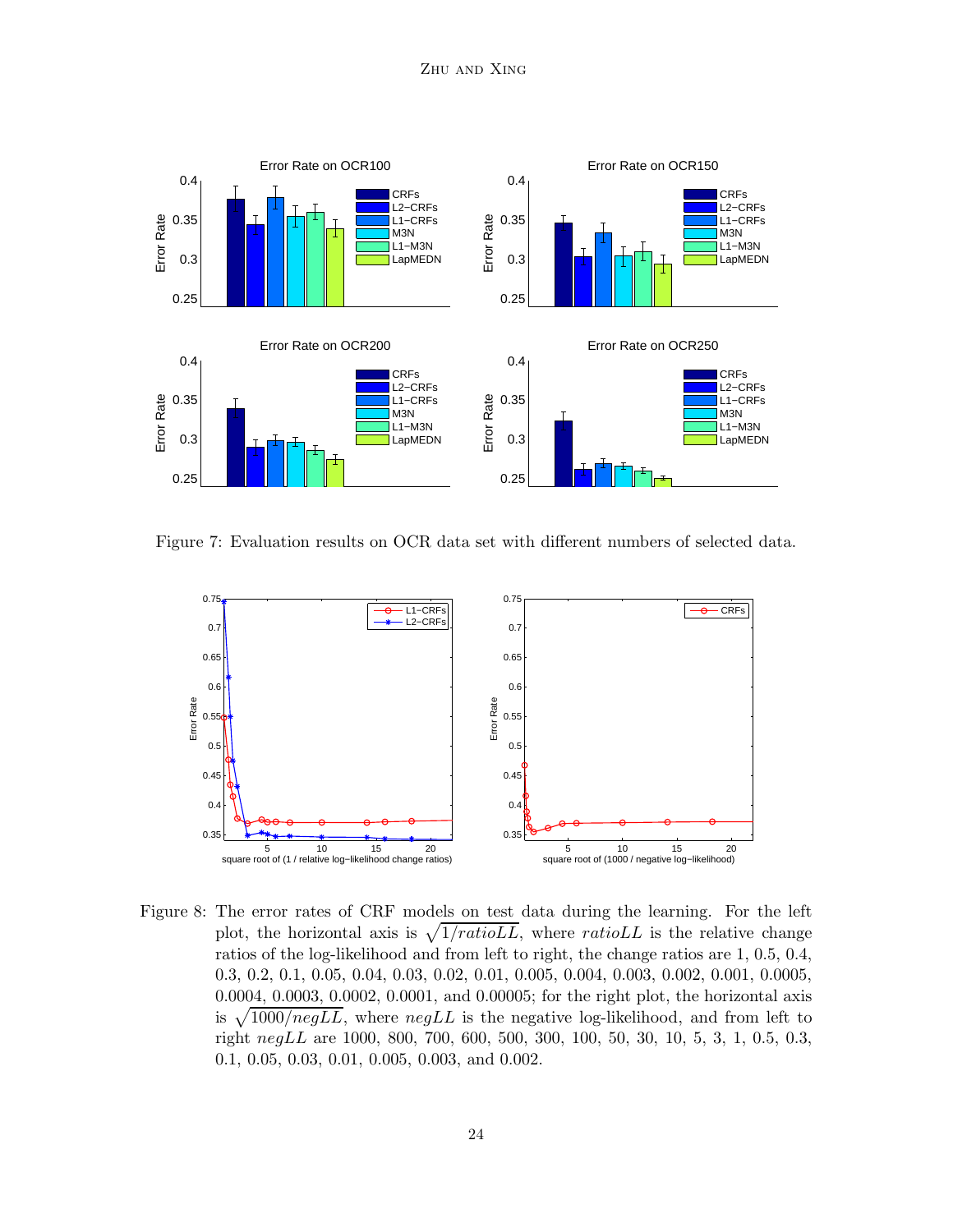synthetic data sets, features in real-world data are usually not completely irrelevant. In this case, putting small weights to zero as in  $L_1$ -CRFs will hurt generalization ability and also lead to instability to regularization constants as shown later. Instead,  $L_2$ -CRFs do not put small weights to zero but shrink them towards zero as in the LapMEDN. The nonregularized maximum likelihood estimation can easily lead to over-fitting too. For the two sparse models, the results suggest the potential advantages of  $L_1$ -norm regularized M<sup>3</sup>N, which are consistently better than the  $L_1$ -CRFs. Furthermore, as we shall see later,  $L_1$ -M<sup>3</sup>N is more stable than the  $L_1$ -CRFs.

#### 7.3 Sensitivity to Regularization Constants

Figure 9 shows the error rates of the models in question on the data set OCR100 over different magnitudes of the regularization constants. For  $M^{3}N$ , the regularization constant is the parameter  $C$ , and for all the other models, the regularization constant is the parameter  $λ$ . When the  $λ$  changes, the parameter C in LapMEDN and  $L_1$ -M<sup>3</sup>N is fixed at the unit 1.

From the results, we can see that the  $L_1$ -CRFs are quite sensitive to the regularization constants. However,  $L_2$ -CRFs,  $M^3N$ ,  $L_1$ -M<sup>3</sup>N and LapMEDN are much less sensitive. LapMEDN and  $L_1$ -M<sup>3</sup>N are the most stable models. The stability of LapMEDN is due to the posterior weighting instead of hard-thresholding to set small weights to zero as in the  $L_1$ -CRFs. One interesting observation is that the max-margin based  $L_1$ -M<sup>3</sup>N is much more stable compared to the  $L_1$ -norm regularized CRFs. One possible reason is that like LapMEDN,  $L_1$ -M<sup>3</sup>N enjoys both the primal and dual sparsity, which makes it less sensitive to outliers; whereas the  $L_1$ -CRF is only primal sparse.

## 7.4 Real-World Web Data Extraction

The last experiments are conducted on the real world web data extraction as extensively studied by Zhu et al. (2008a). Web data extraction is a task to identify interested information from web pages. Each sample is a data record or an entire web page which is represented as a set of HTML elements. One striking characteristic of web data extraction is that various types of structural dependencies between HTML elements exist, e.g. the HTML tag tree or the Document Object Model (DOM) structure is itself hierarchical. In the work of (Zhu et al., 2008a), hierarchical CRFs are shown to have great promise and achieve better performance than flat models like linear-chain CRFs (Lafferty et al., 2001). One method to construct a hierarchical model is to first use a parser to construct a so called vision tree. Then, based on the vision tree, a hierarchical model can be constructed accordingly to extract the interested attributes, e.g. a product's name, image, price, description, etc. See the paper (Zhu et al., 2008a) for an example of the vision tree and the corresponding hierarchical model. In such a hierarchical extraction model, inner nodes are useful to incorporate long distance dependencies, and the variables at one level are refinements of the variables at upper levels.

In these experiments<sup>6</sup>, we identify product items for sale on the Web. For each product item, four attributes—*Name*, *Image*, *Price*, and *Description* are extracted. We use the data set that is built with web pages generated by 37 different templates (Zhu et al., 2008a). For

<sup>6.</sup> These experiments are slightly different from those by Zhu et al. (2008a). Here, we introduce more general feature functions based on the content and visual features as used by Zhu et al. (2008a).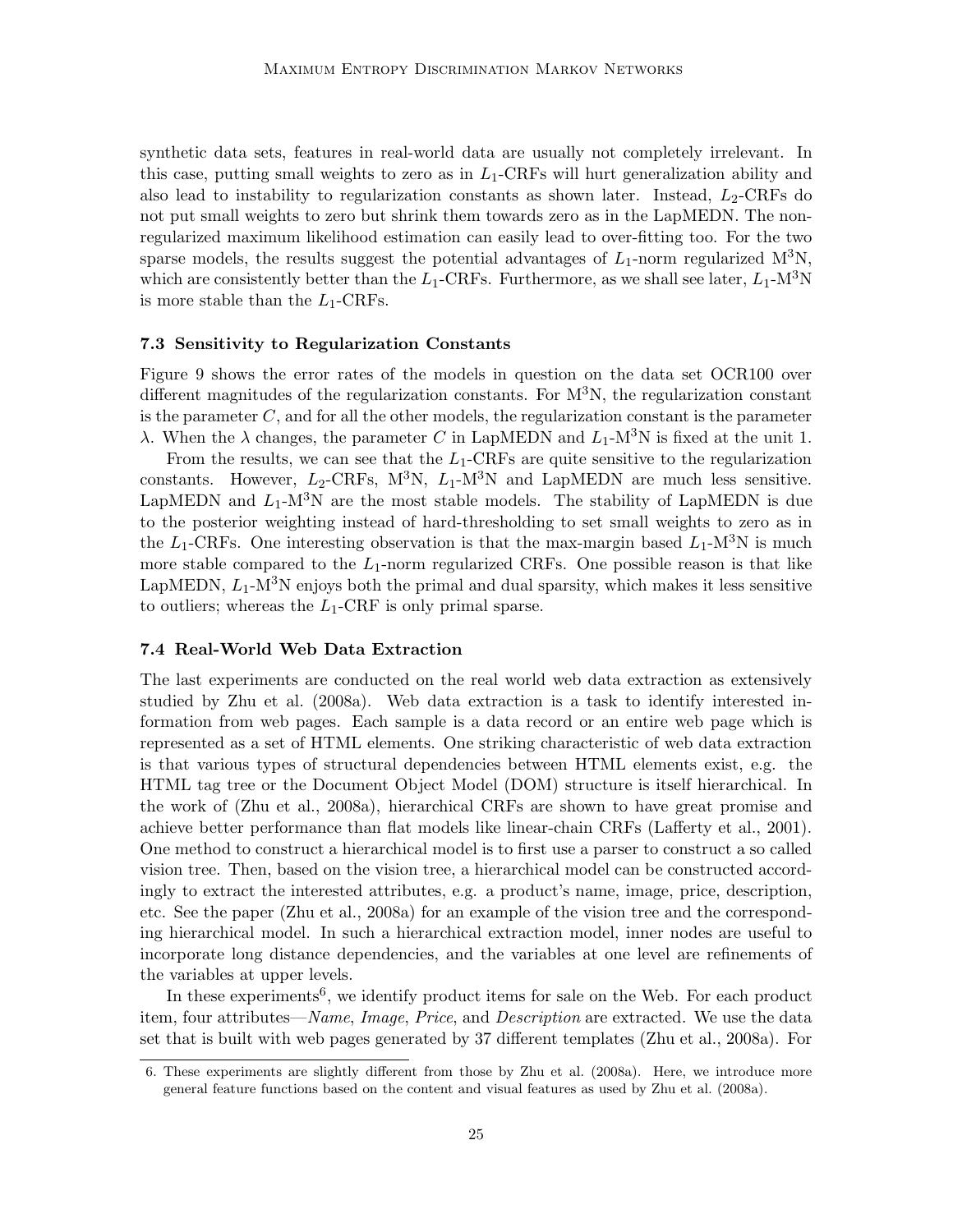

Figure 9: Error rates of different models on OCR100 with different regularization constants. The regularization constant is the parameter  $C$  for  $M^3N$ , and for all the other models, it is the parameter  $\lambda$ . From left to right, the regularization constants for the two regularized CRFs (above plot) are 0.0001, 0.001, 0.01, 0.1, 1, 4, 9, 16, and 25; for  $M^3$ N and LapMEDN, the regularization constants are  $k^2$ ,  $1 \leq k \leq 9$ ; and for  $L_1$ -M<sup>3</sup>N, the constants are  $k^2$ ,  $13 \le k \le 21$ .

each template, there are 5 pages for training and 10 for testing. We evaluate all the methods on the *record level*, that is, we assume that data records are given, and we compare different models on the accuracy of extracting attributes in the given records. In the 185 training pages, there are 1585 data records in total; in the 370 testing pages, 3391 data records are collected. As for the evaluation criteria, we use the two comprehensive measures, i.e.,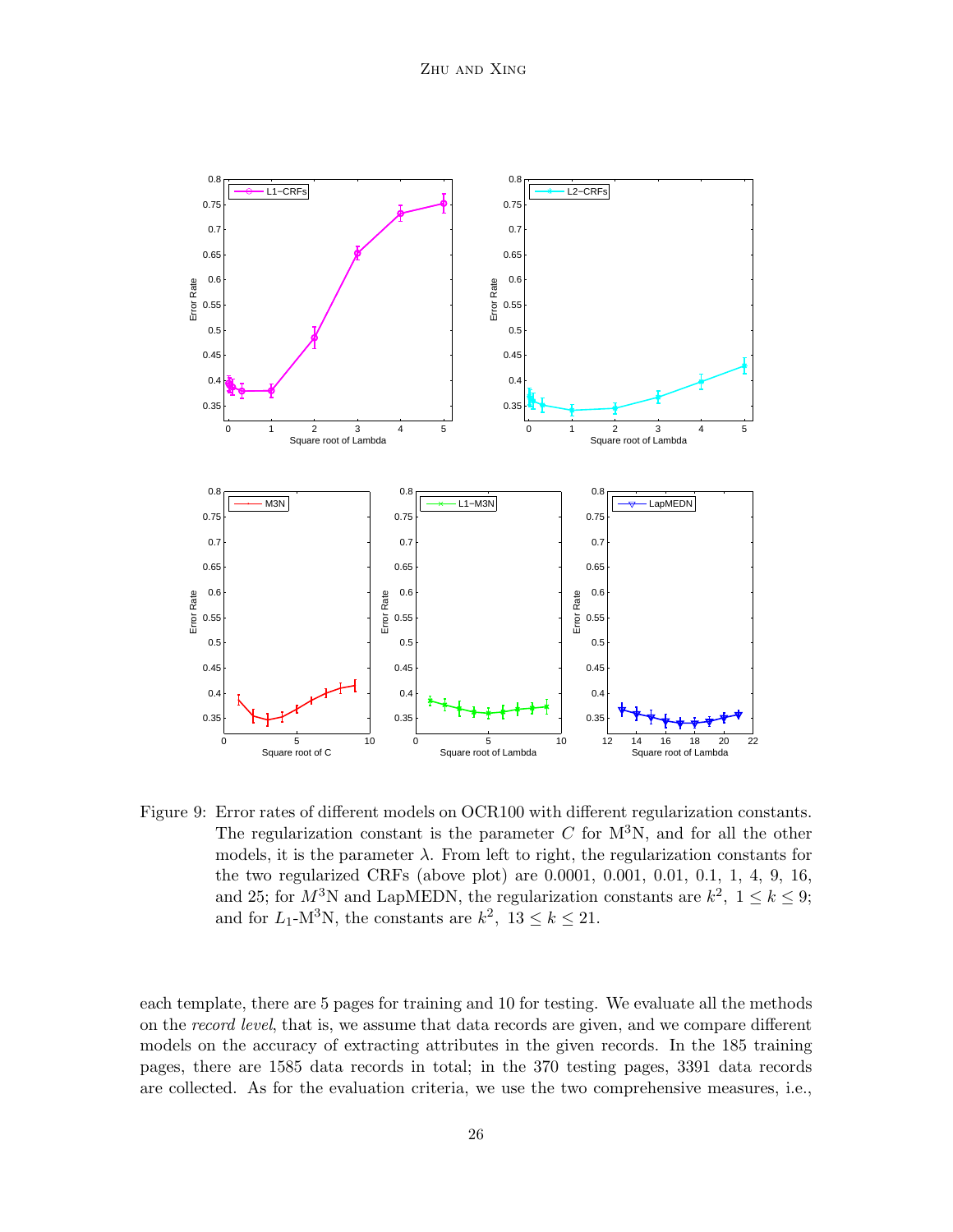

Figure 10: The average F1 values and block instance accuracy on web data extraction with different number of training data.

average F1 and block instance accuracy. As defined by Zhu et al. (2008a), average F1 is the average value of the F1 scores of the four attributes, and block instance accuracy is the percent of data records whose *Name*, *Image*, and *Price* are all correctly identified.

We randomly select  $m = 5, 10, 15, 20, 30, 40, \text{or}, 50$  percent of the training records as training data, and test on all the testing records. For each  $m$ , 10 independent experiments were conducted and the average performance is summarized in Figure 10. From the results, we can see that all: first, the models (especially the max-margin models, i.e.,  $M^3N$ ,  $L_1-M^3N$ , and LapMEDN) with regularization (i.e.,  $L_1$ -norm,  $L_2$ -norm, or the entropic regularization of LapMEDN) can significantly outperform the un-regularized CRFs. Second, the maxmargin models generally outperform the conditional likelihood-based models (i.e., CRFs,  $L_2$ -CRFs, and  $L_1$ -CRFs). Third, the LapMEDN perform comparably with the  $L_1$ -M<sup>3</sup>N, which enjoys both dual and primal sparsity as the LapMEDN, and outperforms all other models, especially when the number of training data is small. Finally, as in the previous experiments on OCR data, the  $L_1$ -M<sup>3</sup>N generally outperforms the  $L_1$ -CRFs, which suggests the potential promise of the max-margin based  $L_1$ -M<sup>3</sup>N.

#### 8. Related Work

Our work is motivated by the maximum entropy discrimination (MED) method proposed by Jaakkola et al. (1999), which integrates SVM and entropic regularization to obtain an averaging maximum margin model for classification. The MaxEnDNet model presented is essentially a structured version of MED built on  $M^3N$ —the so called "structured SVM".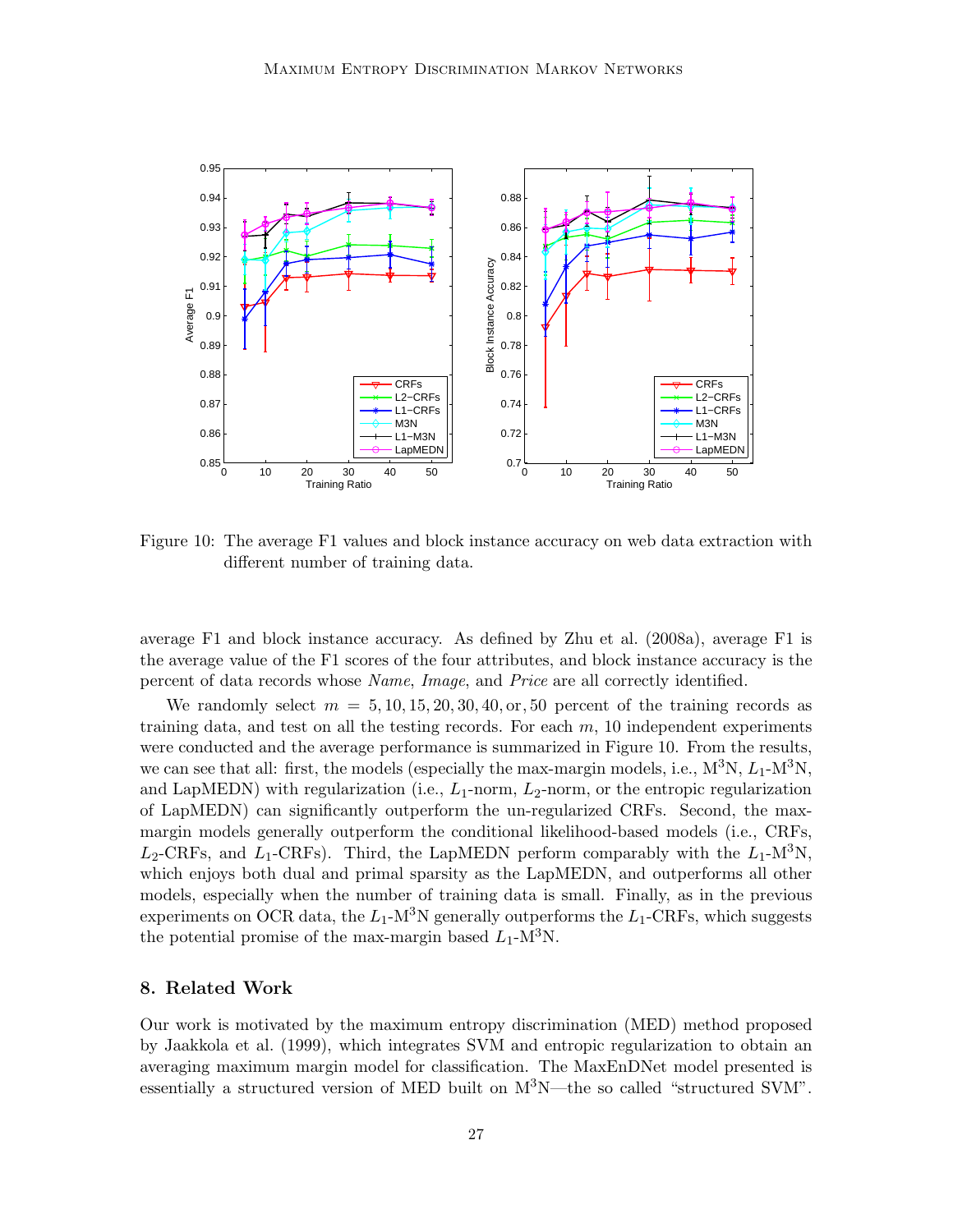As we presented in this paper, this extension leads to a substantially more flexible and powerful new paradigm for structured discriminative learning and prediction, which enjoys a number of advantages such as model averaging, primal and dual sparsity, accommodation of latent generative structures, but at the same time as raises new algorithmic challenges in inference and learning.

Related to our approach, a sparse Bayesian learning framework has been proposed to find sparse and robust solutions to regression and classification. One example along this line is the relevance vector machine (RVM) (Tipping, 2001). The RVM was proposed based on SVM. But unlike SVM which directly optimizes on the margins, RVM defines a likelihood function from the margins with a Gaussian distribution for regression and a logistic sigmoid link function for classification and then does *type-II maximum likelihood* estimation, that is, RVM maximizes the *marginal likelihood*. Although called *sparse Bayesian learning* (Figueiredo, 2001; Eyheramendy et al., 2003), as shown by Kaban (2007) the sparsity is actually due to the MAP estimation. The similar ambiguity of RVM is justified by Wipf et al. (2003). Unlike these approaches, we adhere to a full Bayesian-style principle and learn a distribution of predictive models by optimizing a generalized maximum entropy under a set of the *expected* margin constraints. By defining likelihood functions with margins, similar Bayesian interpretations of both binary and multi-class SVM were studied by Sollich (2002) and Zhang and Jordan (2006).

The hierarchical interpretation of the Laplace prior has been explored in a number of contexts in the literature. Based on this interpretation, a Jeffrey's non-informative secondlevel hyper-prior was proposed by Figueiredo (2001), with an EM algorithm developed to find the MAP estimate. The advantage of the Jeffrey's prior is that it is parameter-free. But as shown by Eyheramendy et al. (2003) and Kaban (2007), usually no advantage is achieved by using the Jeffrey's hyper-prior over the Laplace prior. A gamma hyper-prior was used by Tipping (2001) in place of the second-level exponential as in the hierarchical interpretation of the Laplace prior.

To encourage sparsity in SVM, two strategies have been used. The first one is to replace the  $L_2$ -norm by an  $L_1$ -norm of the weights (Bennett and Mangasarian, 1992; Zhu et al., 2004). The second strategy is to explicitly add a cardinality constraint on the weights. This will lead to a hard non-convex optimization problem; thus relaxations must be applied (Chan et al., 2007). Under the maximum entropy discrimination models, feature selection was studied by Jebara and Jaakkola (2000) by introducing a set of structural variables. Recently, a smooth posterior shrinkage effect was shown by Jebara (2009), which is similar to our entropic regularization effect. However, an analysis of their connections and differences is still not obvious.

Although the parameter distribution  $p(\mathbf{w})$  in Theorem 2 has a similar form as that of the Bayesian Conditional Random Fields (BCRFs) (Qi et al., 2005), MaxEnDNet is fundamentally different from BCRFs as we have stated. Dredze et al. (2008) present an interesting confidence-weighted linear classification method, which automatically estimates the mean and variance of model parameters in online learning. The procedure is similar to (but indeed different from) our variational Bayesian method of Laplace MaxEnDNet.

Finally, some of the results shown in this paper appeared in the conference paper (Zhu et al., 2008b, 2009c).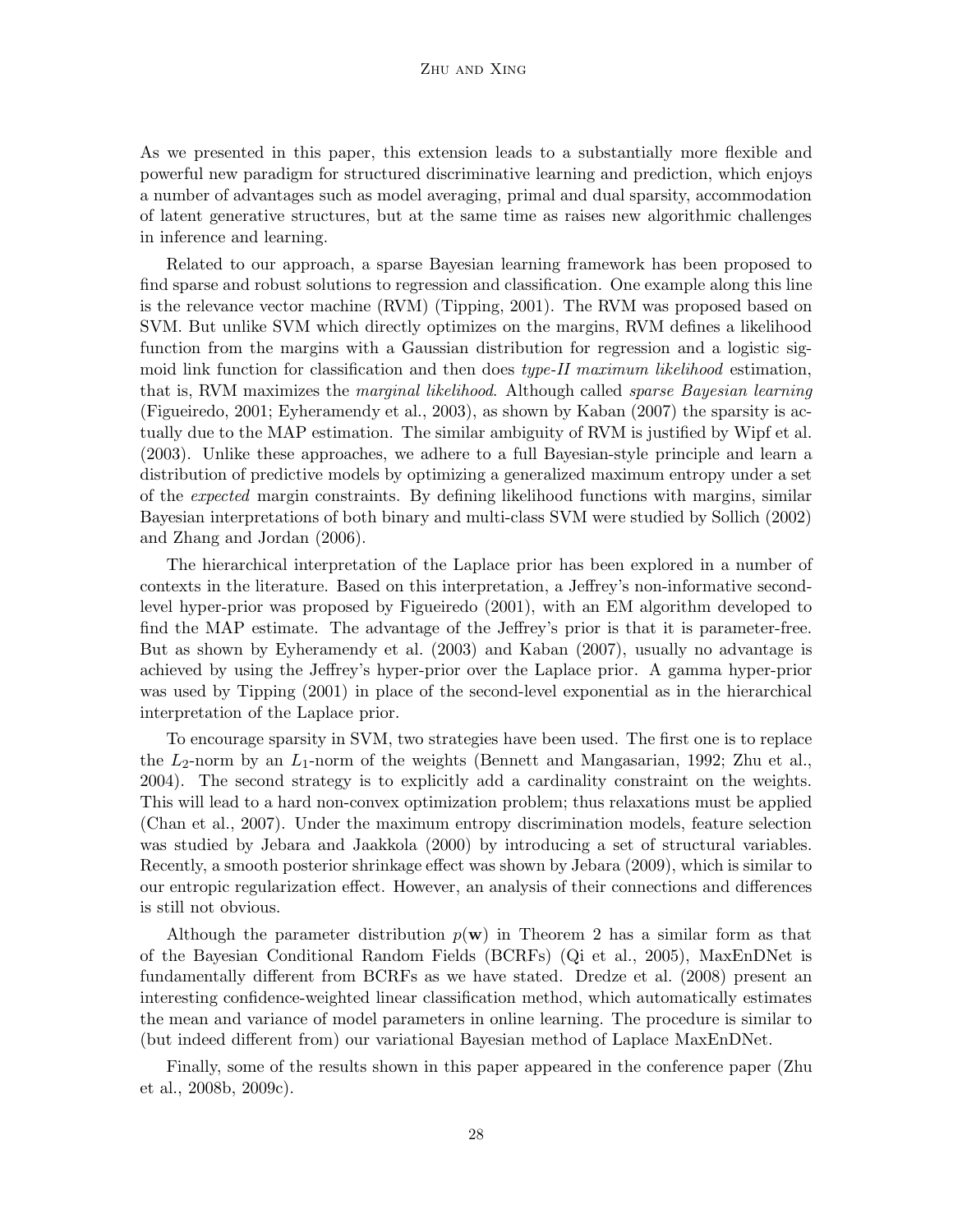## 9. Conclusions and Future Work

To summarize, we have presented a general theory of maximum entropy discrimination Markov networks for structured input/output learning and prediction. This formalism offers a formal paradigm for integrating both generative and discriminative principles and the Bayesian regularization techniques for learning structured prediction models. It subsumes popular methods such as support vector machines, maximum entropy discrimination models (Jaakkola et al., 1999), and maximum margin Markov networks as special cases, and therefore inherits all the merits of these techniques.

The MaxEnDNet model offers a number of important advantage over conventional structured prediction methods, including: 1) modeling averaging, which leads to a PAC-Bayesian bound on generalization error; 2) entropic regularization over max-margin learning, which can be leveraged to learn structured prediction models that are simultaneously primal and dual sparse; and 3) latent structures underlying the structured input/output variables, which enables better incorporation of domain knowledge in model design and semi-supervised learning based on partially labeled data. In this paper, we have discussed in detail the first two aspects, and the third aspect was explored by Zhu et al. (2008c). We have also shown that certain instantiations of the MaxEnDNet model, such as the LapMEDN that achieves primal and dual sparsity, can be efficiently trained based on an iterative optimization scheme that employs existing techniques such as the variational Bayes approximation and the convex optimization procedures that solve the standard  $M^{3}N$ . We demonstrated that on synthetic data the LapMEDN can recover the sparse model as well as the sparse  $L_1$ -regularized MAP estimation, and on real data sets LapMEDN can achieve superior performance.

Overall, we believe that the MaxEnDNet model can be extremely general and adaptive, and it offers a promising new framework for building more flexible, generalizable, and large scale structured prediction models that enjoy the benefits from both generative and discriminative modeling principles. While exploring novel instantiations of this model will be an interesting direction to pursue, development of more efficient learning algorithms, formulation of tighter but easy to solve convex relaxations, and adapting this model to challenging applications such as statistical machine translation, and structured associations of genome markers to complex disease traits could also lead to fruitful results. Finally, the basic principle of MaxEnDNet can be generalized to directed graphical models. The work (Zhu et al., 2009a) represents our first successful attempt along this direction.

#### Acknowledgements

Jun Zhu was with the Department of Computer Science and Technology, Tsinghua University. This work was done while Jun Zhu was visiting the SAILING Lab directed by Eric Xing at Carnegie Mellon University, under a visiting scholarship sponsored by the National Natural Science Foundation of China. The authors would like to thank Andrew Bagnell for sharing their implementation of the sub-gradient algorithm, Ivor Tsang and André Martins for inspiring discussions. Eric Xing is supported by NSF grants CCF-0523757, DBI-0546594, IIS-0713379, DBI- 0640543, and a Sloan Research Fellowship in Computer Science. Jun Zhu was supported by the National Natural Science Foundation of China, Grant. No. 60321002;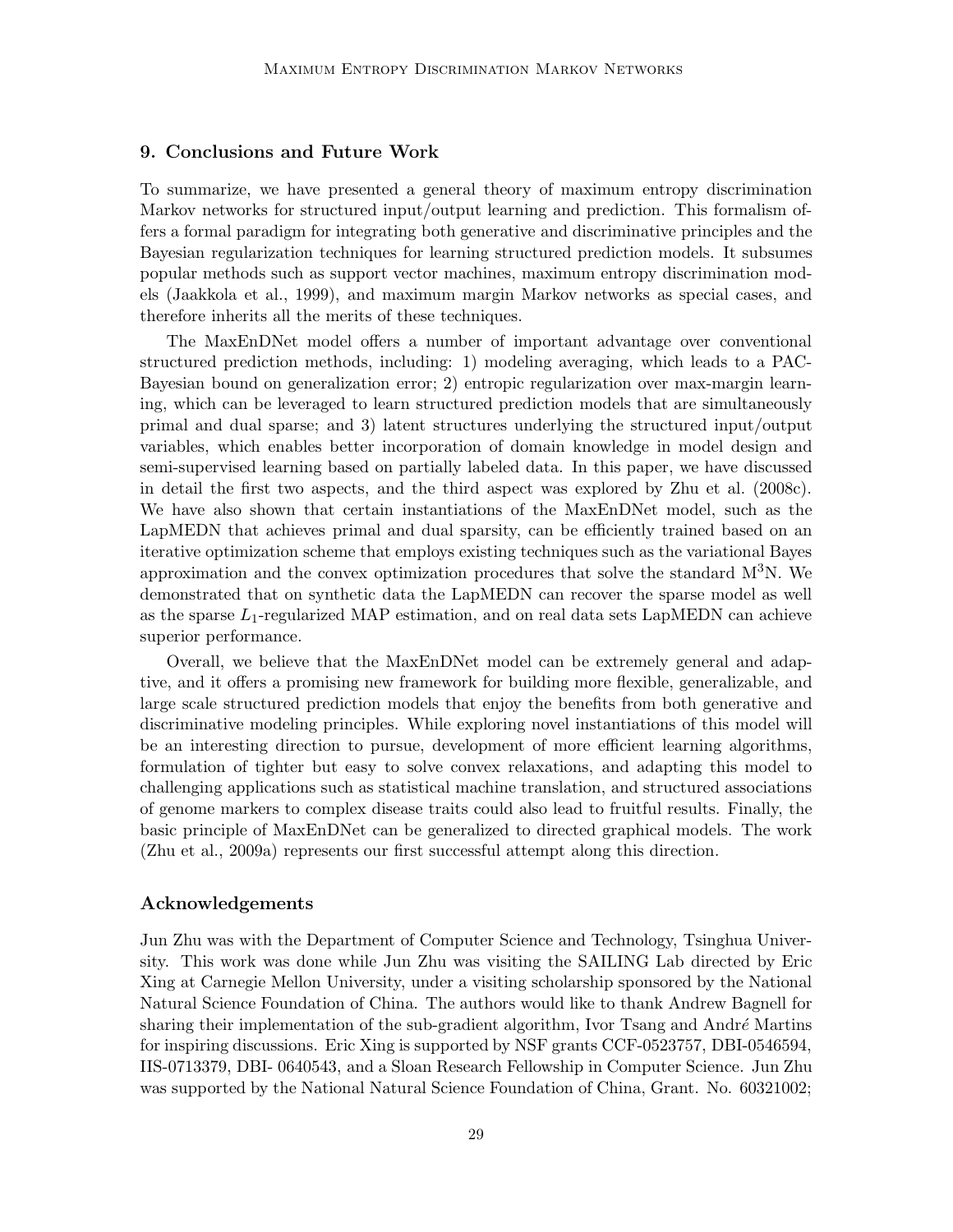the National Key Foundation R&D Projects, Grant No. 2004CB318108 and 2007CB311003; and Microsoft Fellowship.

# Appendix A.  $L_1$ -M<sup>3</sup>N and its Lagrange-Dual

Based on the  $L_1$ -norm regularized SVM (Zhu et al., 2004; Bennett and Mangasarian, 1992), a straightforward formulation of  $L_1$ -M<sup>3</sup>N is as follows,

$$
\min_{\mathbf{w}, \xi} \frac{1}{2} \|\mathbf{w}\| + C \sum_{i=1}^{N} \xi_i
$$
  
s.t.  $\mathbf{w}^\top \Delta \mathbf{f}_i(\mathbf{y}) \ge \Delta \ell_i(\mathbf{y}) - \xi_i; \ \xi_i \ge 0, \ \forall i, \ \forall \mathbf{y} \neq \mathbf{y}^i$ 

where  $\|.\|$  is the L<sub>1</sub>-norm.  $\Delta \mathbf{f}_i(\mathbf{y}) = \mathbf{f}(\mathbf{x}^i, \mathbf{y}^i) - \mathbf{f}(\mathbf{x}^i, \mathbf{y}),$  and  $\Delta \ell_i(\mathbf{y})$  is a loss function. Another equivalent formulation<sup>7</sup> is as follows:

$$
\min_{\mathbf{w}, \xi} C \sum_{i=1}^{N} \xi_i
$$
\n
$$
\text{s.t. } \begin{cases} \|\mathbf{w}\| \leq \lambda \\ \mathbf{w}^\top \Delta \mathbf{f}_i(\mathbf{y}) \geq \Delta \ell_i(\mathbf{y}) - \xi_i; \ \xi_i \geq 0, \ \forall i, \ \forall \mathbf{y} \neq \mathbf{y}^i \end{cases}
$$

To derive the convex dual problem, we introduce a dual variable  $\alpha_i(\mathbf{y})$  for each constraint in the former formulation and form the Lagrangian as follows,

$$
L(\alpha, \mathbf{w}, \xi) = \frac{1}{2} ||\mathbf{w}|| + C \sum_{i=1}^{N} \xi_i - \sum_{i, \mathbf{y} \neq \mathbf{y}^i} \alpha_i(\mathbf{y}) (\mathbf{w}^\top \Delta \mathbf{f}_i(\mathbf{y}) - \Delta \ell_i(\mathbf{y}) + \xi_i).
$$

By definition, the Lagrangian dual is,

$$
L^*(\alpha) = \inf_{\mathbf{w}, \xi} L(\alpha, \mathbf{w}, \xi)
$$
  
= 
$$
\inf_{\mathbf{w}} \left[ \frac{1}{2} ||\mathbf{w}|| - \sum_{i, \mathbf{y} \neq \mathbf{y}^i} \alpha_i(\mathbf{y}) \mathbf{w}^\top \Delta \mathbf{f}_i(\mathbf{y}) \right] + \inf_{\xi} \left[ C \sum_{i=1}^N \xi_i - \sum_{i, \mathbf{y} \neq \mathbf{y}^i} \alpha_i(\mathbf{y}) \xi_i \right] + \ell
$$
  
= 
$$
- \sup_{\mathbf{w}} \left[ \mathbf{w}^\top \left( \sum_{i, \mathbf{y} \neq \mathbf{y}^i} \alpha_i(\mathbf{y}) \Delta \mathbf{f}_i(\mathbf{y}) \right) - \frac{1}{2} ||\mathbf{w}|| \right] - \sup_{\xi} \left[ \sum_{i, \mathbf{y} \neq \mathbf{y}^i} \alpha_i(\mathbf{y}) \xi_i - C \sum_{i=1}^N \xi_i \right] + \ell,
$$

where  $\ell = \sum_{i, \mathbf{y} \neq \mathbf{y}^i} \alpha_i(\mathbf{y}) \Delta \ell_i(\mathbf{y}).$ 

Again, by definition, the first term on the right-hand side is the convex conjugate of  $\phi(\mathbf{w}) = \frac{1}{2} \|\mathbf{w}\|$  and the second term is the conjugate of  $U(\xi) = C \sum_{i=1}^{N} \xi_i$ . It is easy to show that,

$$
\phi^{\star}(\alpha) = \mathbb{I}_{\infty}(|\sum_{i,\mathbf{y}\neq \mathbf{y}^i} \alpha_i(\mathbf{y}) \Delta \mathbf{f}_i^k(\mathbf{y})| \leq \frac{1}{2}, \ \forall 1 \leq k \leq K),
$$

and

$$
U^{\star}(\alpha) = \mathbb{I}_{\infty}(\sum_{\mathbf{y} \neq \mathbf{y}^i} \alpha_i(\mathbf{y}) \leq C, \ \forall i),
$$

<sup>7.</sup> See (Taskar et al., 2006) for the transformation technique.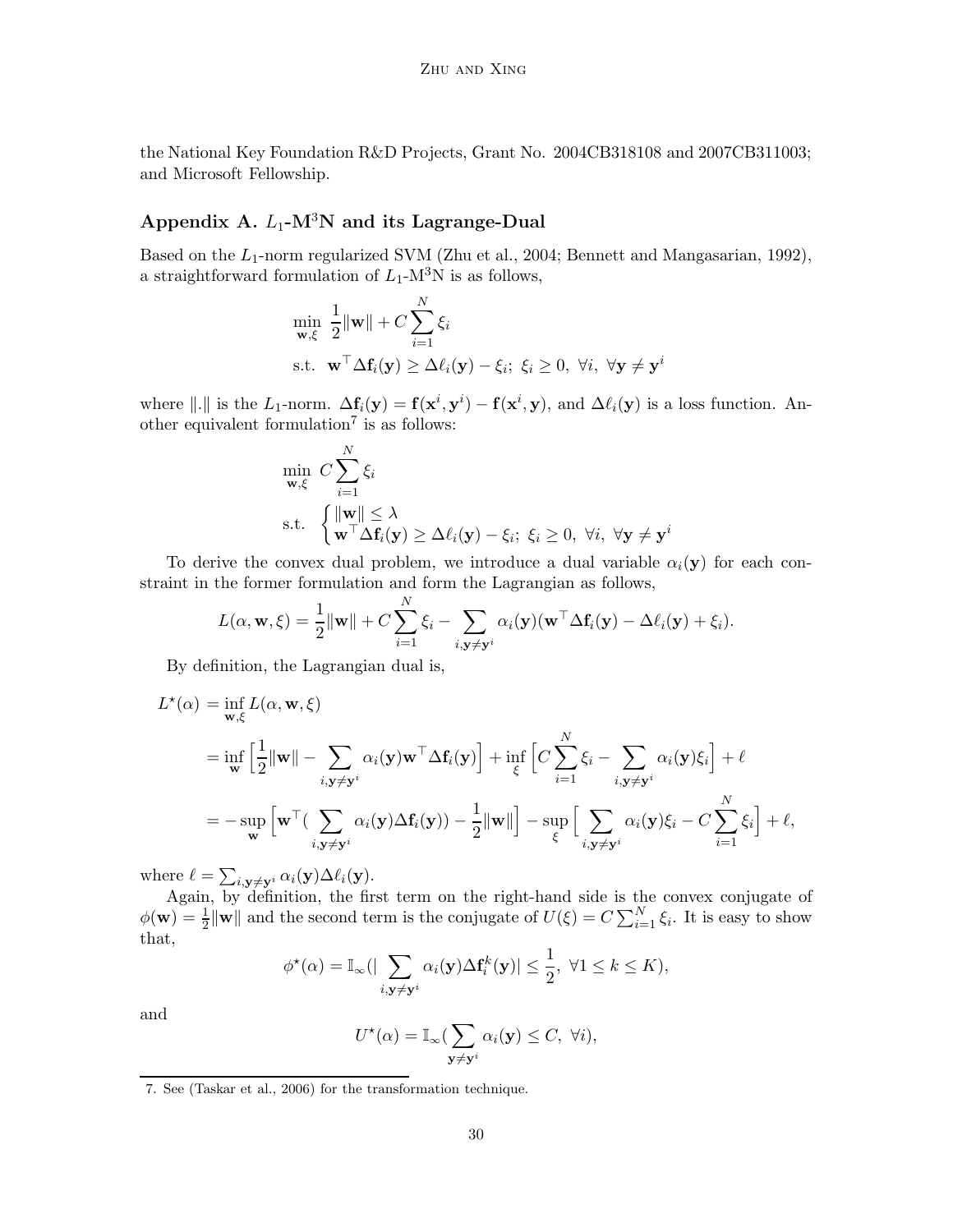where as defined before  $\mathbb{I}_{\infty}(\cdot)$  is an indicator function that equals zero when its argument is true and infinity otherwise.  $\Delta \mathbf{f}_i^k(\mathbf{y}) = f_k(\mathbf{x}^i, \mathbf{y}^i) - f_k(\mathbf{x}^i, \mathbf{y}).$ 

Therefore, we get the dual problem as follows,

$$
\max_{\alpha} \sum_{i,\mathbf{y} \neq \mathbf{y}^i} \alpha_i(\mathbf{y}) \Delta \ell_i(\mathbf{y})
$$
\ns.t. 
$$
|\sum_{i,\mathbf{y} \neq \mathbf{y}^i} \alpha_i(\mathbf{y}) \Delta \mathbf{f}_i^k(\mathbf{y})| \leq \frac{1}{2}, \ \forall k
$$
\n
$$
\sum_{\mathbf{y} \neq \mathbf{y}^i} \alpha_i(\mathbf{y}) \leq C, \ \forall i.
$$

## Appendix B. Proofs of Theorems and Corollaries

## Appendix B.1. Proof of Theorem 2

Proof As we have stated, P1 is a convex program and satisfies the Slater's condition. To compute its convex dual, we introduce a non-negative dual variable  $\alpha_i(\mathbf{y})$  for each constraint in  $\mathcal{F}_1$  and another non-negative dual variable c for the normalization constraint  $\int p(\mathbf{w}) d\mathbf{w} = 1$ . This gives rise to the following Lagrangian:

$$
L(p(\mathbf{w}), \xi, \alpha, c) = KL(p(\mathbf{w})||p_0(\mathbf{w})) + U(\xi) + c(\int p(\mathbf{w}) d\mathbf{w} - 1)
$$

$$
- \sum_{i, \mathbf{y} \neq \mathbf{y}^i} \alpha_i(\mathbf{y}) (\int p(\mathbf{w}) [\Delta F_i(\mathbf{y}; \mathbf{w}) - \Delta \ell_i(\mathbf{y})] d\mathbf{w} + \xi_i).
$$

The Lagrangian dual function is defined as  $L^*(\alpha, c) \triangleq \inf_{p(\mathbf{w}), \xi} L(p(\mathbf{w}), \xi, \alpha, c)$ . Taking the derivative of L w.r.t  $p(\mathbf{w})$ , we get,

$$
\frac{\partial L}{\partial p(\mathbf{w})} = 1 + c + \log \frac{p(\mathbf{w})}{p_0(\mathbf{w})} - \sum_{i, \mathbf{y} \neq \mathbf{y}^i} \alpha_i(\mathbf{y}) [\Delta F_i(\mathbf{y}; \mathbf{w}) - \Delta \ell_i(\mathbf{y})].
$$

Setting the derivative to zero, we get the following expression of distribution  $p(\mathbf{w})$ ,

$$
p(\mathbf{w}) = \frac{1}{Z(\alpha)} p_0(\mathbf{w}) \exp \big\{ \sum_{i, \mathbf{y} \neq \mathbf{y}^i} \alpha_i(\mathbf{y}) [\Delta F_i(\mathbf{y}; \mathbf{w}) - \Delta \ell_i(\mathbf{y})] \big\},
$$

where  $Z(\alpha) \triangleq \int p_0(\mathbf{w}) \exp \{ \sum_{i,\mathbf{y}\neq \mathbf{y}^i} \alpha_i(\mathbf{y}) [\Delta F_i(\mathbf{y}; \mathbf{w}) - \Delta \ell_i(\mathbf{y})] \} d\mathbf{w}$  is a normalization constant and  $c = -1 + \log Z(\alpha)$ .

Substituting  $p(\mathbf{w})$  into  $L^*$ , we obtain,

$$
L^{\star}(\alpha, c) = \inf_{p(\mathbf{w}); \xi} (-\log Z(\alpha) + U(\xi) - \sum_{i, \mathbf{y} \neq \mathbf{y}^i} \alpha_i(\mathbf{y})\xi_i)
$$
  
=  $-\log Z(\alpha) + \inf_{\xi} (U(\xi) - \sum_{i, \mathbf{y} \neq \mathbf{y}^i} \alpha_i(\mathbf{y})\xi_i)$   
=  $-\log Z(\alpha) - \sup_{\xi} (\sum_{i, \mathbf{y} \neq \mathbf{y}^i} \alpha_i(\mathbf{y})\xi_i - U(\xi))$   
=  $-\log Z(\alpha) - U^{\star}(\alpha),$ 

which is the objective in the dual problem D1. The  $\{\alpha_i(\mathbf{y})\}$  derived from D1 lead to the optimum  $p(\mathbf{w})$  according to Eq. (3).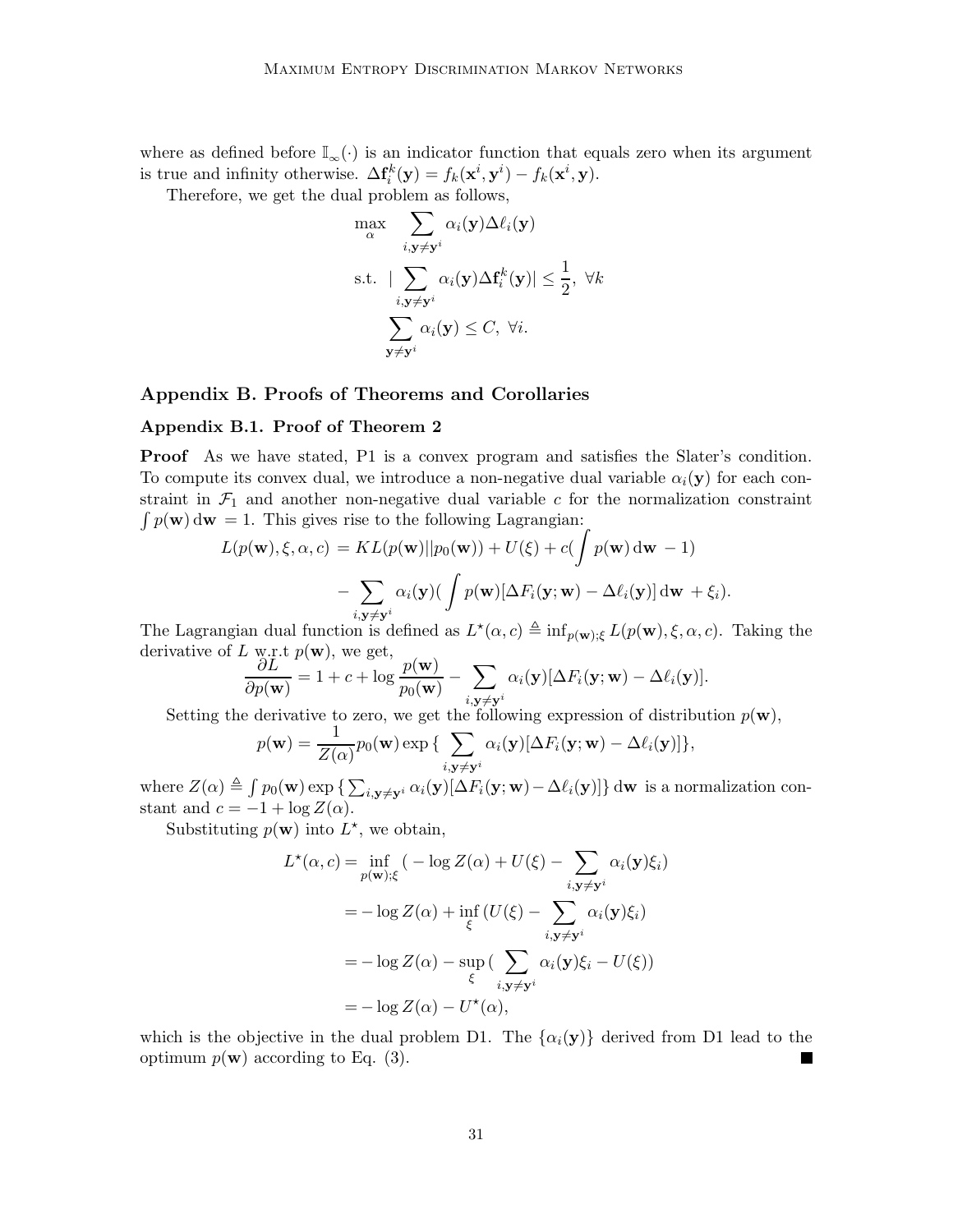## Appendix B.2. Proof of Theorem 3

**Proof** Replacing  $p_0(\mathbf{w})$  and  $\Delta F_i(\mathbf{y}; \mathbf{w})$  in Eq. (3) with  $\mathcal{N}(\mathbf{w}|0, I)$  and  $\mathbf{w}^\top \Delta \mathbf{f}_i(\mathbf{y})$  respectively, we can obtain the following closed-form expression of the  $Z(\alpha)$  in  $p(\mathbf{w})$ :

$$
Z(\alpha) \triangleq \int \mathcal{N}(\mathbf{w}|0, I) \exp \Big\{ \sum_{i, \mathbf{y} \neq \mathbf{y}^i} \alpha_i(\mathbf{y}) [\mathbf{w}^\top \Delta \mathbf{f}_i(\mathbf{y}) - \Delta \ell_i(\mathbf{y})] \Big\} d\mathbf{w}
$$
  
= 
$$
\int (2\pi)^{-\frac{K}{2}} \exp \Big\{ -\frac{1}{2} \mathbf{w}^\top \mathbf{w} + \sum_{i, \mathbf{y} \neq \mathbf{y}^i} \alpha_i(\mathbf{y}) [\mathbf{w}^\top \Delta \mathbf{f}_i(\mathbf{y}) - \Delta \ell_i(\mathbf{y})] \Big\} d\mathbf{w}
$$
  
= 
$$
\exp \Big( - \sum_{i, \mathbf{y} \neq \mathbf{y}^i} \alpha_i(\mathbf{y}) \Delta \ell_i(\mathbf{y}) + \frac{1}{2} || \sum_{i, \mathbf{y} \neq \mathbf{y}^i} \alpha_i(\mathbf{y}) \Delta \mathbf{f}_i(\mathbf{y}) ||^2 \Big).
$$

Substituting the normalization factor into the general dual problem D1, we get the dual problem of Gaussian MaxEnDNet. As we have stated, the constraints  $\sum_{\mathbf{y}\neq\mathbf{y}^i} \alpha_i(\mathbf{y}) = C$ are due to the conjugate of  $U(\xi) = C \sum_i \xi_i$ .

For prediction, again replacing  $p_0(\mathbf{w})$  and  $\Delta F_i(\mathbf{y}; \mathbf{w})$  in Eq. (3) with  $\mathcal{N}(\mathbf{w}|0, I)$  and  $\mathbf{w}^{\top} \Delta \mathbf{f}_i(\mathbf{y})$  respectively, we can get  $p(\mathbf{w}) = \mathcal{N}(\mathbf{w} | \mu, I)$ , where  $\mu = \sum_{i, \mathbf{y} \neq \mathbf{y}^i} \alpha_i(\mathbf{y}) \Delta \mathbf{f}_i(\mathbf{y})$ . Substituting  $p(\mathbf{w})$  into the predictive function  $h_1$ , we can get  $h_1(\mathbf{x}) = \arg \max_{\mathbf{y} \in \mathcal{Y}(\mathbf{x})} \mu^\top \mathbf{f}(\mathbf{x}, \mathbf{y}) =$  $(\sum_{i,\mathbf{y}\neq\mathbf{y}^i} \alpha_i(\mathbf{y}) \Delta \mathbf{f}_i(\mathbf{y}))^\top \mathbf{f}(\mathbf{x}, \mathbf{y}),$  which is identical to the prediction rule of the standard M<sup>3</sup>N (Taskar et al., 2003) because the dual parameters are achieved by solving the same dual problem. L.

#### Appendix B.3. Proof of Corollary 4

**Proof** Suppose  $(p^*(\mathbf{w}), \xi^*)$  is the optimal solution of P1, then we have: for any  $(p(\mathbf{w}), \xi)$ ,  $p(\mathbf{w}) \in$  $\mathcal{F}_1$  and  $\xi \geq 0$ ,

$$
KL(p^{\star}(\mathbf{w})||p_0(\mathbf{w})) + U(\xi^{\star}) \leq KL(p(\mathbf{w})||p_0(\mathbf{w})) + U(\xi).
$$

From Theorem 3, we conclude that the optimum predictive parameter distribution is  $p^{\star}(\mathbf{w}) = \mathcal{N}(\mathbf{w}|\mu^{\star}, I)$ . Since  $p_0(\mathbf{w})$  is also normal, for any distribution  $p(\mathbf{w}) = \mathcal{N}(\mathbf{w}|\mu, I)^8$ with several steps of algebra it is easy to show that  $KL(p(\mathbf{w})|p_0(\mathbf{w})) = \frac{1}{2}\mu^{\top}\mu$ . Thus, we can get: for any  $(\mu, \xi)$ ,  $\mu \in {\{\mu : \mu^{\top} \Delta f_i(\mathbf{y}) \ge \Delta \ell_i(\mathbf{y}) - \xi_i, \forall i, \forall \mathbf{y} \ne \mathbf{y}^i\}}$  and  $\xi \ge 0$ ,

$$
\frac{1}{2}(\mu^\star)^\top(\mu^\star) + U(\xi^\star) \le \frac{1}{2}\mu^\top\mu + U(\xi^\star),
$$

which means the mean of the optimum posterior distribution under a Gaussian MaxEnDNet is achieved by solving a primal problem as stated in the Corollary. L.

<sup>8.</sup> Although  $\mathcal{F}_1$  is much richer than the set of normal distributions with an identity covariance matrix, Theorem 3 shows that the solution is a restricted normal distribution. Thus, it suffices to consider only these normal distributions in order to learn the mean of the optimum distribution. The similar argument applies to the proof of Corollary 6.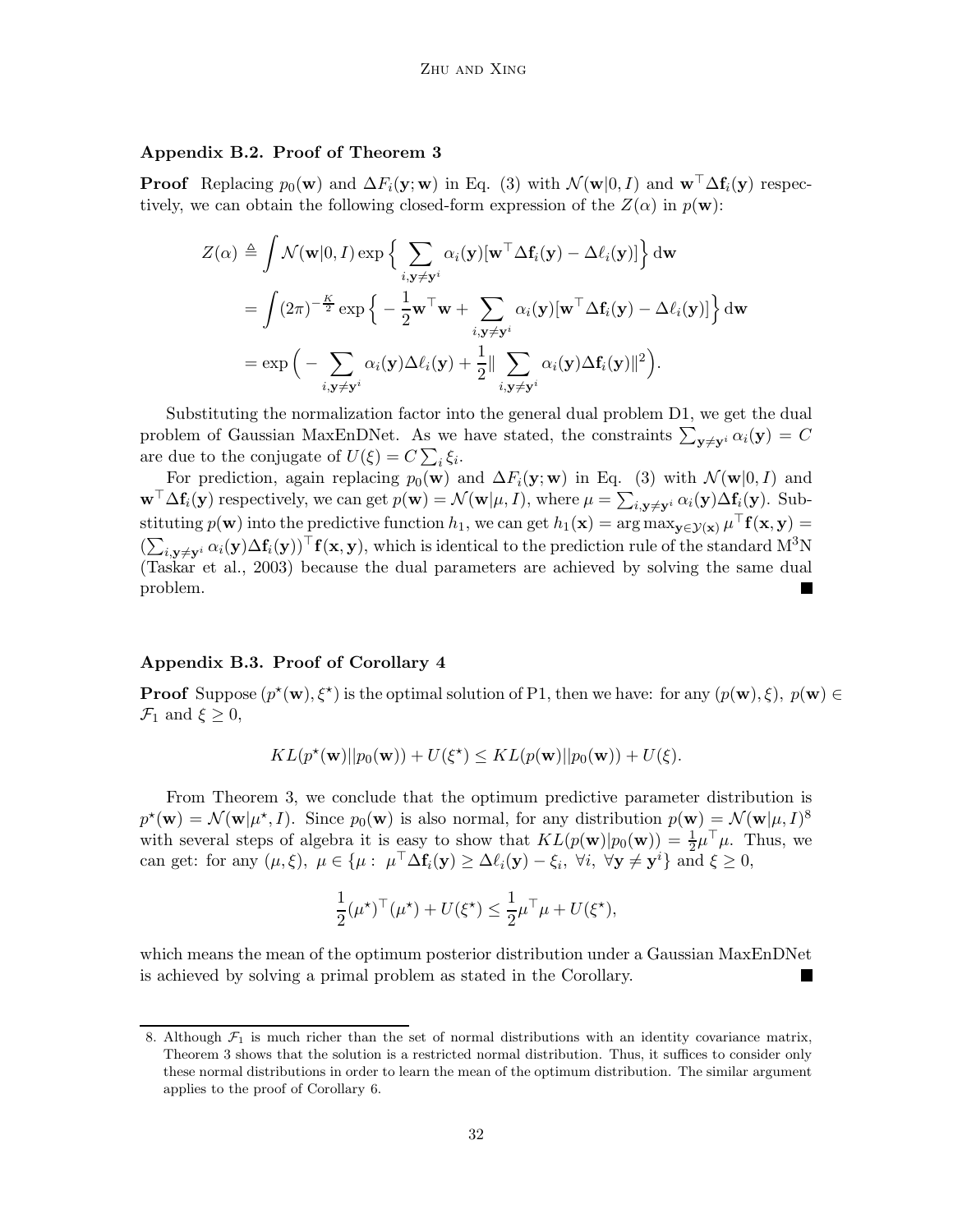#### Appendix B.4. Proof of Corollary 6

**Proof** The proof follows the same structure as the above proof of Corollary 4. Here, we only present the derivation of the KL-divergence under the Laplace MaxEnDNet.

Theorem 2 shows that the general posterior distribution is  $p(\mathbf{w}) = \frac{1}{Z(\alpha)} p_0(\mathbf{w}) \exp(\mathbf{w}^\top \eta \sum_{i,\mathbf{y}\neq\mathbf{y}^i} \alpha_i(\mathbf{y}) \Delta \ell_i(\mathbf{y})$  and  $Z(\alpha) = \exp(-\sum_{i,\mathbf{y}\neq\mathbf{y}^i} \alpha_i(\mathbf{y}) \Delta \ell_i(\mathbf{y})) \prod_{k=1}^K \frac{\lambda}{\lambda - \ell_k}$  $\frac{\lambda}{\lambda-\eta_k^2}$  for the Laplace MaxEnDNet as shown in Eq. (5). Use the definition of KL-divergence and we can get:

$$
KL(p(\mathbf{w})|p_0(\mathbf{w})) = \langle \mathbf{w} \rangle_p^{\top} \eta - \sum_{k=1}^K \log \frac{\lambda}{\lambda - \eta_k^2} = \sum_{k=1}^K \mu_k \eta_k - \sum_{k=1}^K \log \frac{\lambda}{\lambda - \eta_k^2},
$$

Corollary 7 shows that  $\mu_k = \frac{2\eta_k}{\lambda - n}$  $\frac{2\eta_k}{\lambda-\eta_k^2}$ ,  $\forall 1 \leq k \leq K$ . Thus, we get  $\frac{\lambda}{\lambda-\eta_k^2} = \frac{\lambda\mu_k}{2\eta_k}$  $\frac{\lambda\mu_k}{2\eta_k}$  and a set of equations:  $\mu_k \eta_k^2 + 2\eta_k - \lambda \mu_k = 0$ ,  $\forall 1 \leq k \leq K$ . To solve these equations, we consider two cases. First, if  $\mu_k = 0$ , then  $\eta_k = 0$ . Second, if  $\mu_k \neq 0$ , then we can solve the quadratic equation to get  $\eta_k$ :  $\eta_k = \frac{-1 \pm \sqrt{1 + \lambda \mu_k^2}}{\mu_k}$ . The second solution includes the first one since we can show that when  $\mu_k \to 0$ ,  $\frac{-1 \pm \sqrt{1 + \lambda \mu_k^2}}{\mu_k} \to 0$  by using the *L'Hospital's Rule*. Thus, we get:

$$
\mu_k \eta_k = -1 \pm \sqrt{\lambda \mu_k^2 + 1}.
$$

Since  $\eta_k^2 < \lambda$  (otherwise the problem is not bounded),  $\mu_k \eta_k$  is always positive. Thus, only the solution  $\mu_k \eta_k = -1 + \sqrt{1 + \lambda \mu_k^2}$  is feasible. So, we get:

$$
\frac{\lambda}{\lambda - \eta_k^2} = \frac{\lambda \mu_k^2}{2(\sqrt{\lambda \mu_k^2 + 1} - 1)} = \frac{\sqrt{\lambda \mu_k^2 + 1} + 1}{2},
$$

and

$$
KL(p(\mathbf{w})|p_0(\mathbf{w})) = \sum_{k=1}^K \left(\sqrt{\lambda \mu_k^2 + 1} - \log \frac{\sqrt{\lambda \mu_k^2 + 1} + 1}{2}\right) - K
$$
  
=  $\sqrt{\lambda} \sum_{k=1}^K \left(\sqrt{\mu_k^2 + \frac{1}{\lambda}} - \frac{1}{\sqrt{\lambda}} \log \frac{\sqrt{\lambda \mu_k^2 + 1} + 1}{2}\right) - K.$ 

Applying the same arguments as in the above proof of Corollary 4 and using the above result of the KL-divergence, we get the problem in Corollary 6, where the constant  $-K$  is ignored. The margin constraints defined with the mean  $\mu$  are due to the linearity assumption of the discriminant functions.

#### Appendix B.5. Proof of Theorem 8

We follow the same structure as the proof of PAC-Bayes bound for binary classifier (Langford et al., 2001) and employ the similar technique to generalize to multi-class problems (Schapire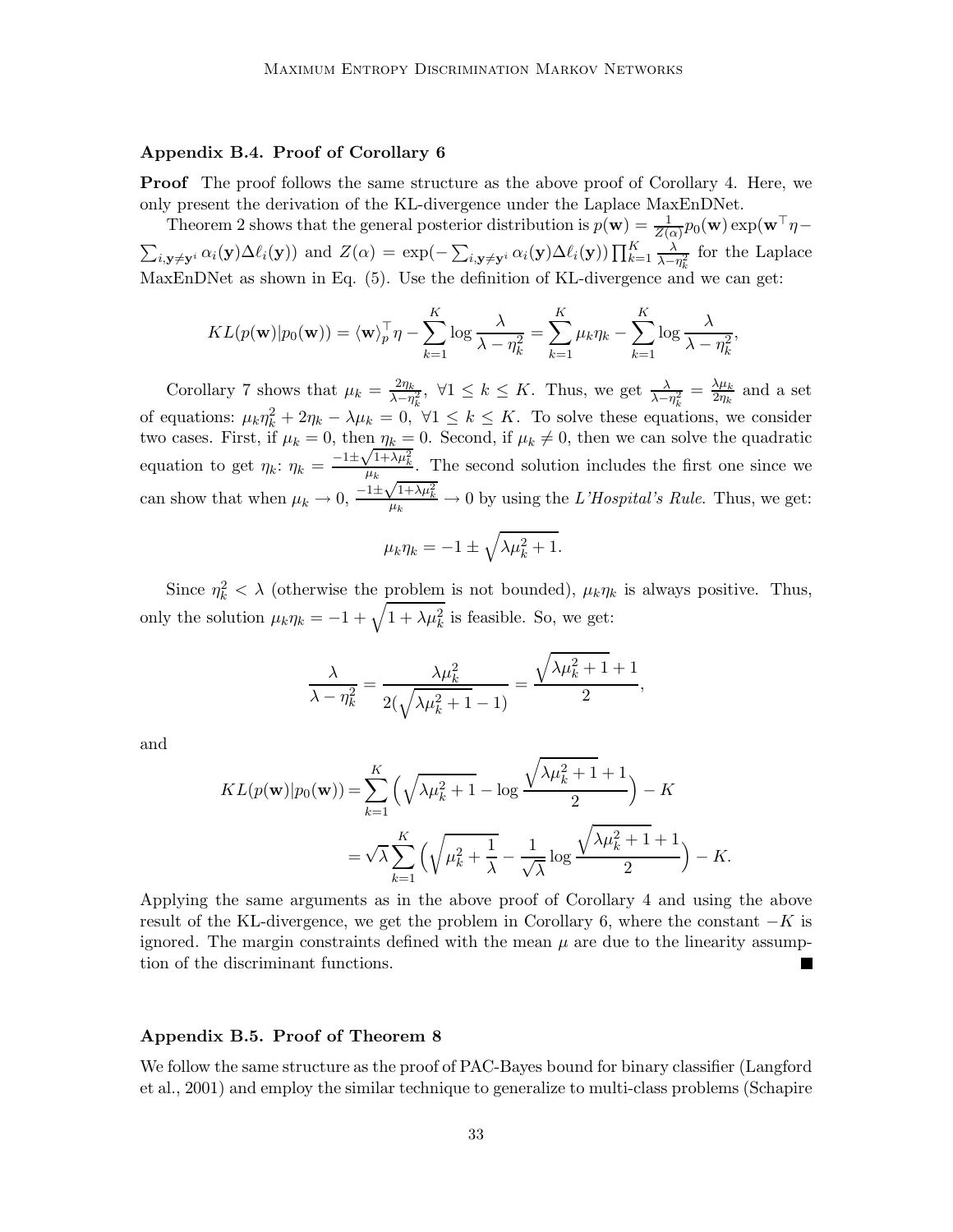et al., 1998). Recall that the output space is  $\mathcal{Y}$ , and the base discriminant function is  $F(\cdot; \mathbf{w}) \in \mathcal{H} : \mathcal{X} \times \mathcal{Y} \to [-c, c],$  where  $c > 0$  is a constant. Our averaging model is specified by  $h(\mathbf{x}, \mathbf{y}) = \langle F(\mathbf{x}, \mathbf{y}; \mathbf{w}) \rangle_{p(\mathbf{w})}$ . We define the margin of an example  $(\mathbf{x}, \mathbf{y})$  for such a function h as,

$$
M(h, \mathbf{x}, \mathbf{y}) = h(\mathbf{x}, \mathbf{y}) - \max_{\mathbf{y}' \neq \mathbf{y}} h(\mathbf{x}, \mathbf{y}').
$$
 (12)

,

Thus, the model h makes a wrong prediction on  $(\mathbf{x}, \mathbf{y})$  only if  $M(h, \mathbf{x}, \mathbf{y}) \leq 0$ . Let Q be a distribution over  $\mathcal{X} \times \mathcal{Y}$ , and let D be a sample of N examples independently and randomly drawn from Q. With these definitions, we have the PAC-Bayes theorem. For easy reading, we copy the theorem in the following:

Theorem 8 (PAC-Bayes Bound of MaxEnDNet) Let  $p_0$  be any continuous prob*ability distribution over* H *and let*  $\delta \in (0,1)$ *. If*  $F(\cdot;\mathbf{w}) \in \mathcal{H}$  *is bounded by*  $\pm c$  *as above, then with probability at least*  $1-\delta$ *, for a random sample*  $\mathcal D$  *of* N *instances from*  $Q$ *, for every distribution* p *over* H, and for all margin thresholds  $\gamma > 0$ :

$$
\Pr_Q(M(h, \mathbf{x}, \mathbf{y}) \le 0) \le \Pr_D(M(h, \mathbf{x}, \mathbf{y}) \le \gamma) + O\left(\sqrt{\frac{\gamma^{-2}KL(p||p_0)\ln(N|\mathcal{Y}|) + \ln N + \ln \delta^{-1}}{N}}\right)
$$

where  $\Pr_Q(.)$  and  $\Pr_D(.)$  represent the probabilities of events over the true distribution  $Q$ , *and over the empirical distribution of* D*, respectively.*

**Proof** Let m be any natural number. For every distribution p, we independently draw m base models (i.e., discriminant functions)  $F_i \sim p$  at random. We also independently draw m variables  $\mu_i \sim U([-c, c])$ , where U denote the uniform distribution. We define the binary functions  $g_i : \mathcal{X} \times \mathcal{Y} \to \{-c, +c\}$  by:

$$
g_i(\mathbf{x}, \mathbf{y}; F_i, \mu_i) = 2cI(\mu_i < F_i(\mathbf{x}, \mathbf{y})) - c.
$$

With the  $F_i$ ,  $\mu_i$ , and  $g_i$ , we define  $\mathcal{H}_m$  as,

$$
\mathcal{H}_m = \{f : (\mathbf{x}, \mathbf{y}) \mapsto \frac{1}{m} \sum_{i=1}^m g_i(\mathbf{x}, \mathbf{y}; F_i, \mu_i) | F_i \in \mathcal{H}, \mu_i \in [-c, c] \}.
$$

We denote the distribution of f over the set  $\mathcal{H}_m$  by  $p^m$ . For a fixed pair  $(\mathbf{x}, \mathbf{y})$ , the quantities  $g_i(\mathbf{x}, \mathbf{y}; F_i, \mu_i)$  are i.i.d bounded random variables with the mean:

$$
\langle g_i(\mathbf{x}, \mathbf{y}; F_i, \mu_i) \rangle_{F_i \sim p, \mu_i \sim U[-c, c]} = \langle (+c)p[\mu_i \le F_i(\mathbf{x}, \mathbf{y})|F_i] + (-c)p[\mu_i > F_i(\mathbf{x}, \mathbf{y})|F_i] \rangle_{F_i \sim p}
$$
  
= 
$$
\langle \frac{1}{2c}c(c + F_i(\mathbf{x}, \mathbf{y})) - \frac{1}{2c}c(c - F_i(\mathbf{x}, \mathbf{y})) \rangle_{F_i \sim p}
$$
  
=  $h(\mathbf{x}, \mathbf{y}).$ 

Therefore,  $\langle f(\mathbf{x}, \mathbf{y}) \rangle_{f \sim p^m} = h(\mathbf{x}, \mathbf{y})$ . Since  $f(\mathbf{x}, \mathbf{y})$  is the average over m i.i.d bounded variables, Hoeffding's inequality applies. Thus, for every  $(x, y)$ ,

$$
\Pr_{f \sim p^m} [f(\mathbf{x}, \mathbf{y}) - h(\mathbf{x}, \mathbf{y}) > \xi] \le e^{-\frac{m}{2c^2} \xi^2}.
$$

For any two events  $A$  and  $B$ , we have the inequality,

$$
Pr(A) = Pr(A, B) + Pr(A, \overline{B}) \le Pr(B) + Pr(\overline{B}|A).
$$

Thus, for any  $\gamma > 0$  we have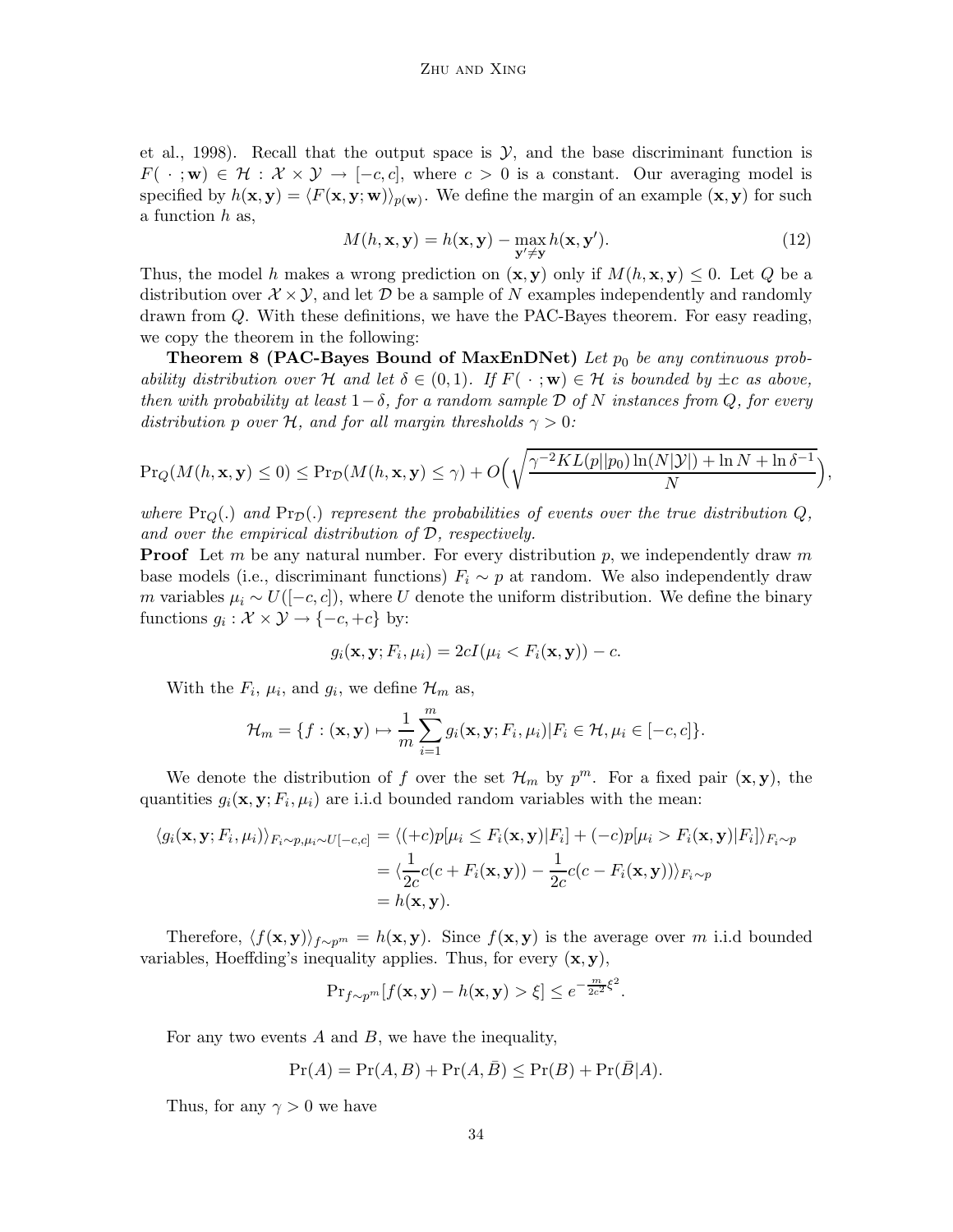$$
\Pr_{Q}[M(h, \mathbf{x}, \mathbf{y}) \le 0] \le \Pr_{Q}[M(f, \mathbf{x}, \mathbf{y}) \le \frac{\gamma}{2}] + \Pr_{Q}[M(f, \mathbf{x}, \mathbf{y}) > \frac{\gamma}{2}|M(h, \mathbf{x}, \mathbf{y}) \le 0], (13)
$$

where the left hand side does not depend on f. We take the expectation w.r.t  $f \sim p^m$  on both sides and can get

$$
\Pr_{Q}[M(h, \mathbf{x}, \mathbf{y}) \le 0] \le \langle \Pr_{Q}[M(f, \mathbf{x}, \mathbf{y}) \le \frac{\gamma}{2}] \rangle_{f \sim p^{m}} + \langle \Pr_{Q}[M(f, \mathbf{x}, \mathbf{y}) > \frac{\gamma}{2}|M(h, \mathbf{x}, \mathbf{y}) \le 0] \rangle_{f \sim p^{m}}
$$
(14)

Fix  $h, \mathbf{x}$ , and  $\mathbf{y}$ , and let  $\mathbf{y}'$  achieve the margin in (12). Then, we get

$$
M(h, \mathbf{x}, \mathbf{y}) = h(\mathbf{x}, \mathbf{y}) - h(\mathbf{x}, \mathbf{y}'), \text{ and } M(f, \mathbf{x}, \mathbf{y}) \le f(\mathbf{x}, \mathbf{y}) - f(\mathbf{x}, \mathbf{y}').
$$

With these two results, since 
$$
\langle f(\mathbf{x}, \mathbf{y}) - f(\mathbf{x}, \mathbf{y}') \rangle_{f \sim p^m} = h(\mathbf{x}, \mathbf{y}) - h(\mathbf{x}, \mathbf{y}')
$$
, we can get  
\n $\langle \Pr_Q[M(f, \mathbf{x}, \mathbf{y}) > \frac{\gamma}{2} | M(h, \mathbf{x}, \mathbf{y}) \le 0] \rangle_{f \sim p^m} = \langle \Pr_{f \sim p^m}[M(f, \mathbf{x}, \mathbf{y}) > \frac{\gamma}{2} | M(h, \mathbf{x}, \mathbf{y}) \le 0] \rangle_Q$   
\n $\le \langle \Pr_{f \sim p^m}[f(\mathbf{x}, \mathbf{y}) - f(\mathbf{x}, \mathbf{y}') > \frac{\gamma}{2} | M(h, \mathbf{x}, \mathbf{y}) \le 0] \rangle_Q$   
\n $\le \langle \Pr_{f \sim p^m}[f(\mathbf{x}, \mathbf{y}) - f(\mathbf{x}, \mathbf{y}') - M(h, \mathbf{x}, \mathbf{y}) > \frac{\gamma}{2}] \rangle_Q$   
\n $\le e^{-\frac{m\gamma^2}{32c^2}},$  (15)

where the first two inequalities are due to the fact that if two events  $A \subseteq B$ , then  $p(A) \leq$  $p(B)$ , and the last inequality is due to the Hoeffding's inequality.

Substitute (15) into (14), and we get,

$$
\Pr_{Q}[M(h, \mathbf{x}, \mathbf{y}) \le 0] \le \langle \Pr_{Q}[M(f, \mathbf{x}, \mathbf{y}) \le \frac{\gamma}{2}] \rangle_{f \sim p^m} + e^{-\frac{m\gamma^2}{32c^2}}.
$$
 (16)

Let  $p_0^m$  be a prior distribution on  $\mathcal{H}_m$ .  $p_0^m$  is constructed from  $p_0$  over  $\mathcal{H}$  exactly as  $p^m$  is constructed from p. Then,  $KL(p^m||p_0^m) = mKL(p||p_0)$ . By the PAC-Bayes theorem (McAllester, 1999), with probability at least  $1-\delta$  over sample  $\mathcal{D}$ , the following bound holds for any distribution  $p$ ,

$$
\langle \Pr_{Q}[M(f, \mathbf{x}, \mathbf{y}) \leq \frac{\gamma}{2}] \rangle_{f \sim p^{m}} \leq \langle \Pr_{\mathcal{D}}[M(f, \mathbf{x}, \mathbf{y}) \leq \frac{\gamma}{2}] \rangle_{f \sim p^{m}} + \sqrt{\frac{mKL(p||p_0) + \ln N + \ln \delta^{-1} + 2}{2N - 1}}.
$$
(17)

By the similar statement as in (13), for every  $f \in \mathcal{H}_m$  we have,

$$
\Pr_{\mathcal{D}}[M(f, \mathbf{x}, \mathbf{y}) \leq \frac{\gamma}{2}] \leq \Pr_{\mathcal{D}}[M(h, \mathbf{x}, \mathbf{y}) \leq \gamma] + \Pr_{\mathcal{D}}[M(f, \mathbf{x}, \mathbf{y}) \leq \frac{\gamma}{2}|M(h, \mathbf{x}, \mathbf{y}) > \gamma].
$$

Taking the expectation at both sides w.r.t  $f \sim p^m$ , we can get

$$
\langle \Pr_{\mathcal{D}}[M(f, \mathbf{x}, \mathbf{y}) \leq \frac{\gamma}{2}] \rangle_{f \sim p^m} \leq \Pr_{\mathcal{D}}[M(h, \mathbf{x}, \mathbf{y}) \leq \gamma] + \langle \Pr_{\mathcal{D}}[M(f, \mathbf{x}, \mathbf{y}) \leq \frac{\gamma}{2} |M(h, \mathbf{x}, \mathbf{y}) > \gamma] \rangle_{f \sim p^m}, \quad (18)
$$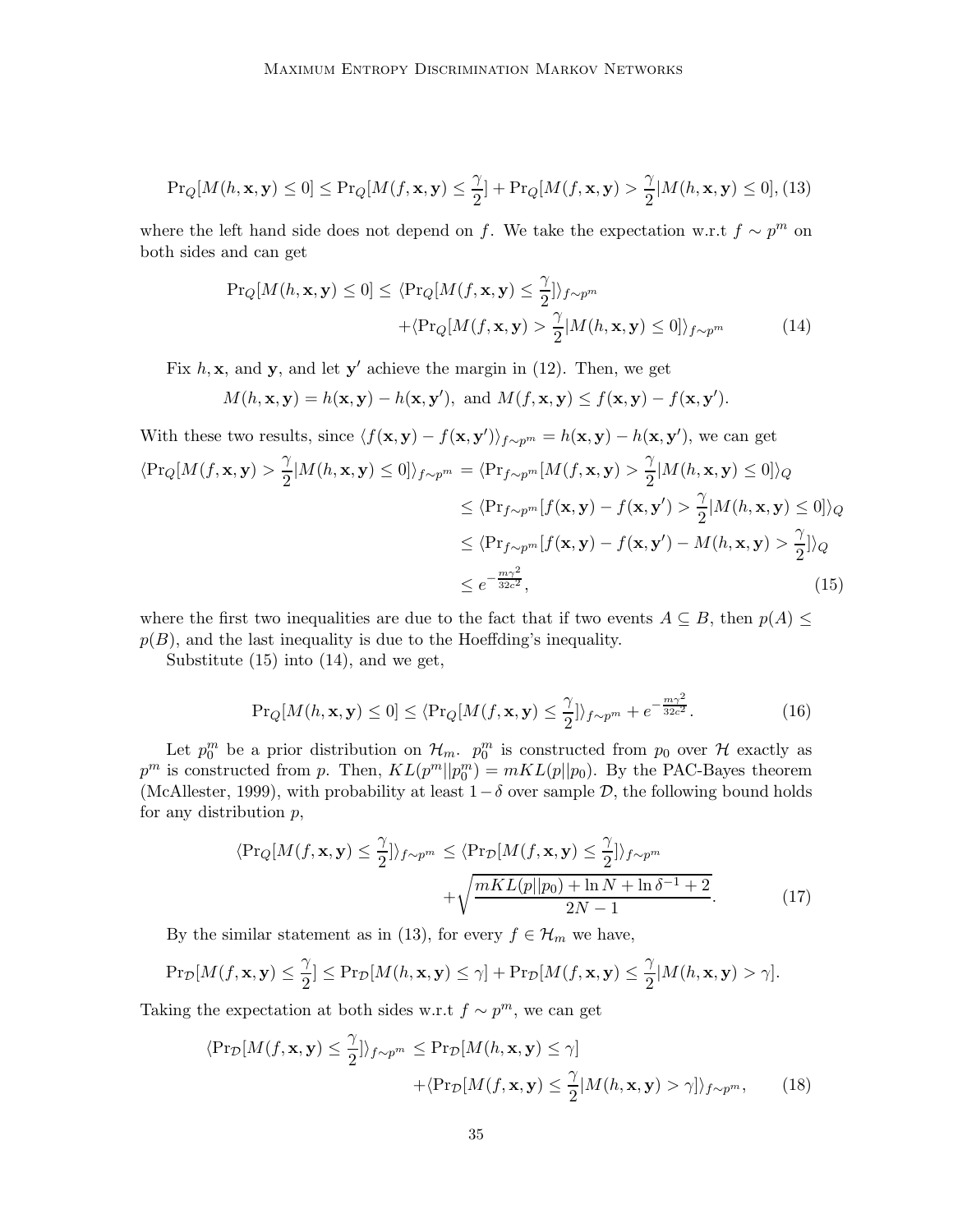where the second term at the right hand side equals to  $\langle \Pr_{f \sim p^m}[M(f, \mathbf{x}, \mathbf{y})] \leq \frac{\gamma}{2}$  $\frac{\gamma}{2}|M(h,\mathbf{x},\mathbf{y})>$  $\langle \gamma \rangle_{(\mathbf{x},\mathbf{y})\sim\mathcal{D}}$  by exchanging the orders of expectations, and we can get

$$
\Pr_{f \sim p^m} \left[ M(f, \mathbf{x}, \mathbf{y}) \leq \frac{\gamma}{2} | M(h, \mathbf{x}, \mathbf{y}) > \gamma \right] = \Pr_{f \sim p^m} \left[ \exists \mathbf{y}' \neq \mathbf{y} : \Delta f(\mathbf{x}, \mathbf{y}') \leq \frac{\gamma}{2} | \forall \mathbf{y}' \neq \mathbf{y} : \Delta h(\mathbf{x}, \mathbf{y}') > \gamma \right]
$$
  
\n
$$
\leq \Pr_{f \sim p^m} \left[ \exists \mathbf{y}' \neq \mathbf{y} : \Delta f(\mathbf{x}, \mathbf{y}') \leq \frac{\gamma}{2} | \Delta h(\mathbf{x}, \mathbf{y}') > \gamma \right]
$$
  
\n
$$
\leq \sum_{\mathbf{y}' \neq \mathbf{y}} \Pr_{f \sim p^m} \left[ \Delta f(\mathbf{x}, \mathbf{y}') \leq \frac{\gamma}{2} | \Delta h(\mathbf{x}, \mathbf{y}') > \gamma \right]
$$
  
\n
$$
\leq (|\mathcal{Y}| - 1) e^{-\frac{m\gamma^2}{32c^2}}, \tag{19}
$$

where we use  $\Delta f(\mathbf{x}, \mathbf{y}')$  to denote  $f(\mathbf{x}, \mathbf{y}) - f(\mathbf{x}, \mathbf{y}')$ , and use  $\Delta h(\mathbf{x}, \mathbf{y}')$  to denote  $h(\mathbf{x}, \mathbf{y}) - f(\mathbf{x}, \mathbf{y}')$  $h(\mathbf{x}, \mathbf{y}')$ .

Put (16), (17), (18), and (19) together, then we get following bound holding for any fixed m and  $\gamma > 0$ ,

$$
\Pr_Q[M(h, \mathbf{x}, \mathbf{y}) \leq 0] \leq \Pr_D[M(h, \mathbf{x}, \mathbf{y}) \leq \gamma] + |\mathcal{Y}|e^{-\frac{m\gamma^2}{32c^2}} + \sqrt{\frac{mKL(p||p_0) + \ln N + \ln \delta^{-1} + 2}{2N - 1}}.
$$

To finish the proof, we need to remove the dependence on m and  $\gamma$ . This can be done by applying the union bound. By the definition of f, it is obvious that if  $f \in \mathcal{H}_m$  then  $f(\mathbf{x}, \mathbf{y}) \in \{(2k-m)c/m : k = 0, 1, \ldots, m\}$ . Thus, even though  $\gamma$  can be any positive value, there are no more than  $m + 1$  events of the form  $\{M(f, \mathbf{x}, \mathbf{y}) \leq \gamma/2\}$ . Since only the application of PAC-Bayes theorem in (17) depends on  $(m, \gamma)$  and all the other steps are true with probability one, we just need to consider the union of countably many events. Let  $\delta_{m,k} = \delta/(m(m+1)^2)$ , then the union of all the possible events has a probability at most  $\sum_{m,k} \delta_{m,k} = \sum_m (m+1)\delta/(m(m+1)^2) = \delta$ . Therefore, with probability at least  $1-\delta$  over random samples of D, the following bound holds for all m and all  $\gamma > 0$ ,

$$
\Pr_{Q}[M(h, \mathbf{x}, \mathbf{y}) \le 0] - \Pr_{\mathcal{D}}[M(h, \mathbf{x}, \mathbf{y}) \le \gamma] \le |\mathcal{Y}|e^{-\frac{m\gamma^2}{32c^2}} + \sqrt{\frac{mKL(p||p_0) + \ln N + \ln \delta_{m,k}^{-1} + 2}{2N - 1}}
$$
  

$$
\le |\mathcal{Y}|e^{-\frac{m\gamma^2}{32c^2}} + \sqrt{\frac{mKL(p||p_0) + \ln N + 3\ln \frac{m+1}{\delta} + 2}{2N - 1}}
$$

Setting  $m = \lceil 16c^2 \gamma^{-2} \ln \frac{N|\mathcal{Y}|^2}{KL(p||p_0)+1} \rceil$  gives the results in the theorem.

## References

- Yasemin Altun, David McAllester, and Mikhail Belkin. Maximum margin semi-supervised learning for structured variables. In *Advances in Neural Information Processing Systems*, 2006.
- Yasemin Altun, Ioannis Tsochantaridis, and Thomas Hofmann. Hidden Markov support vector machines. In *International Conference on Machine Learning*, 2003.
- Galen Andrew and Jianfeng Gao. Scalable training of  $l_1$ -regularized log-linear models. In *International Conference on Machine Learning*, 2007.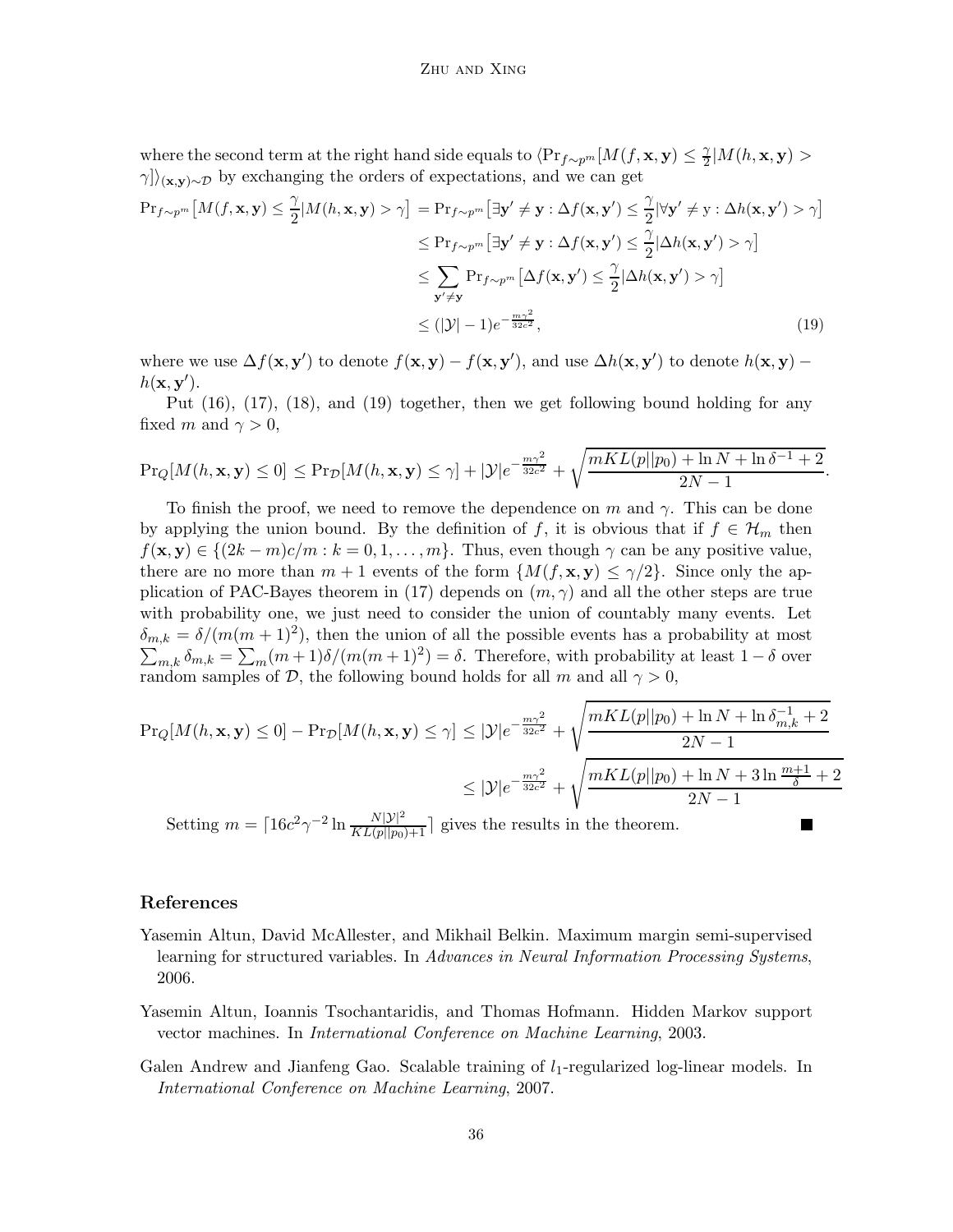- D. F. Andrews and C. L. Mallows. Scale mixtures of normal distributions. *Journal of the Royal Statistical Society*, B(1):99–102, 1974.
- Peter L. Bartlett, Michael Collins, Ben Taskar, and David McAllester. Exponentiated gradient algorithms for larg-margin structured classification. In *Advances in Neural Information Processing Systems*, 2004.
- Kristin P. Bennett and O. L. Mangasarian. Robust linear programming discrimination of two linearly inseparable sets. *Optim. Methods Softw*, (1):23–34, 1992.
- Stephen Boyd and Lieven Vandenberghe. *Convex Optimization*. Cambridge University Press, 2004.
- Ulf Brefeld and Tobias Scheffer. Semi-supervised learning for structured output variables. In *International Conference on Machine Learning*, 2006.
- Antoni B. Chan, Nuno Vasconcelos, and Gert R. G. Lanckriet. Direct convex relaxations of sparse SVM. In *International Conference on Machine Learning*, 2007.
- Mark Dredze, Koby Crammer, and Fernando Pereira. Confidence-weighted linear classification. In *International Conference on Machine Learning*, 2008.
- John Duchi, Shai Shalev-Shwartz, Yoram Singer, and Tushar Chandra. Efficient projection onto the l1-ball for learning in high dimensions. In *International Conference on Machine Learning*, 2008.
- Mirosla Dudík, Steven J. Phillips, and Robert E. Schapire. Maximum entropy density estimation with generalized regularization and an application to species distribution modeling. *Journal of Machine Learning Research*, (8):1217–1260, 2007.
- Susana Eyheramendy, Alexander Genkin, Wen-Hua Ju, David D. Lewis, and David Madiagan. Sparse Bayesian classifiers for text categorization. Technical report, Rutgers University, 2003.
- Mario Figueiredo. Adaptive sparseness for supervised learning. *IEEE Trans. on Pattern Analysis and Machine Intelligence*, 25(9):1150–1159, 2003.
- Mario A. T. Figueiredo. Adaptive sparseness using Jeffreys prior. In *Advances in Neural Information Processing Systems*, 2001.
- Amir Globerson, Terry Y. Koo, Xavier Carreras, and Michael Collins. Exponentiated gradient algorithms for log-linear structured prediction. In *International Conference on Machine Learning*, 2007.
- Tommi Jaakkola, Marina Meila, and Tony Jebara. Maximum entropy discrimination. In *Advances in Neural Information Processing Systems*, 1999.
- Tony Jebara. Multitask sparsity via maximum entropy discrimination. *To appear in Journal of Machine Learning Research*, 2009.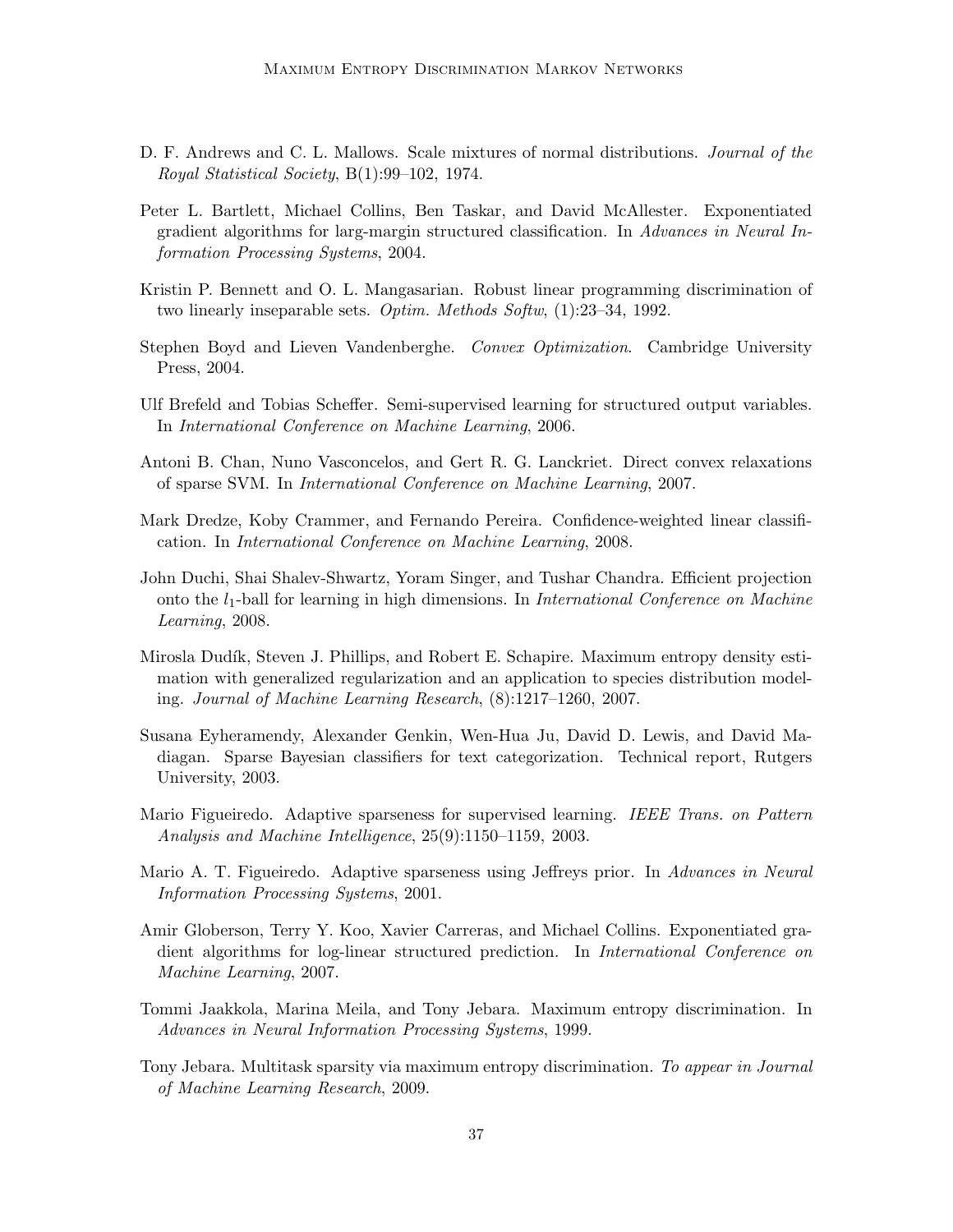- Tony Jebara and Tommi Jaakkola. Feature selection and dualities in maximum entropy discrimination. In *Uncertainty in Artificial Intelligence*, 2000.
- Ata Kaban. On Bayesian classification with laplace priors. *Pattern Recognition Letters*, 28 (10):1271–1282, 2007.
- John Lafferty, Andrew McCallum, and Fernando Pereira. Conditional random fields: Probabilistic models for segmenting and labeling sequence data. In *International Conference on Machine Learning*, 2001.
- John Langford, Matthias Seeger, and Nimrod Megiddo. An improved predictive accuracy bound for averaging classifiers. In *International Conference on Machine Learning*, 2001.
- John Langford and John Shawe-Taylor. Pac-Bayes & margins. In *Advances in Neural Information Processing Systems*, 2003.
- Guy Lebanon and John Lafferty. Boosting and maximum likelihood for exponential models. In *Advances in Neural Information Processing Systems*, 2001.
- Su-In Lee, Varun Ganapathi, and Daphne Koller. Efficient structure learning of Markov networks using l1-regularization. In *Advances in Neural Information Processing Systems*, 2006.
- Dong C. Liu and Jorge Nocedal. On the limited memory BFGS method for large scale optimization. *Mathematical Programming*, (45):503–528, 1989.
- David McAllester. PAC-Bayesian model averaging. In *the Twelfth Annual Conference on Computational Learning Theory*, 1999.
- David McAllester. Generalization bounds and consistency for structured labeling. In *Predicting Structured Data, edited by G. Bakir, T. Hofmann, B. Scholkopf, A. Smola, B. Taskar, and S. V. N. Vishwanathan. MIT Press*, 2007.
- Yuan (Alan) Qi, Martin Szummer, and Thomas P. Minka. Bayesian conditional random fields. In *International Conference on Artificial Intelligence and Statistics*, 2005.
- Ariadna Quattoni, Michael Collins, and Trevor Darrell. Conditional random fields for object recognition. In *Advances in Neural Information Processing Systems*, 2004.
- Lawrence R. Rabiner. A tutorial on hidden Markov models and selected applications in speech recognition. *Proceedings of the IEEE*, (77(2)):257–286, 1989.
- Nathan D. Ratliff, J. Andrew Bagnell, and Martin A. Zinkevich. (online) subgradient methods for structured prediction. In *International Conference on Artificial Intelligence and Statistics*, 2007.
- Robert E. Schapire, Yoav Freund, Peter Bartlett, and Wee Sun Lee. Boosting the margin: A new explanation for the effectiveness of voting methods. *The Annals of Statistics*, 26 (5):1651–1686, 1998.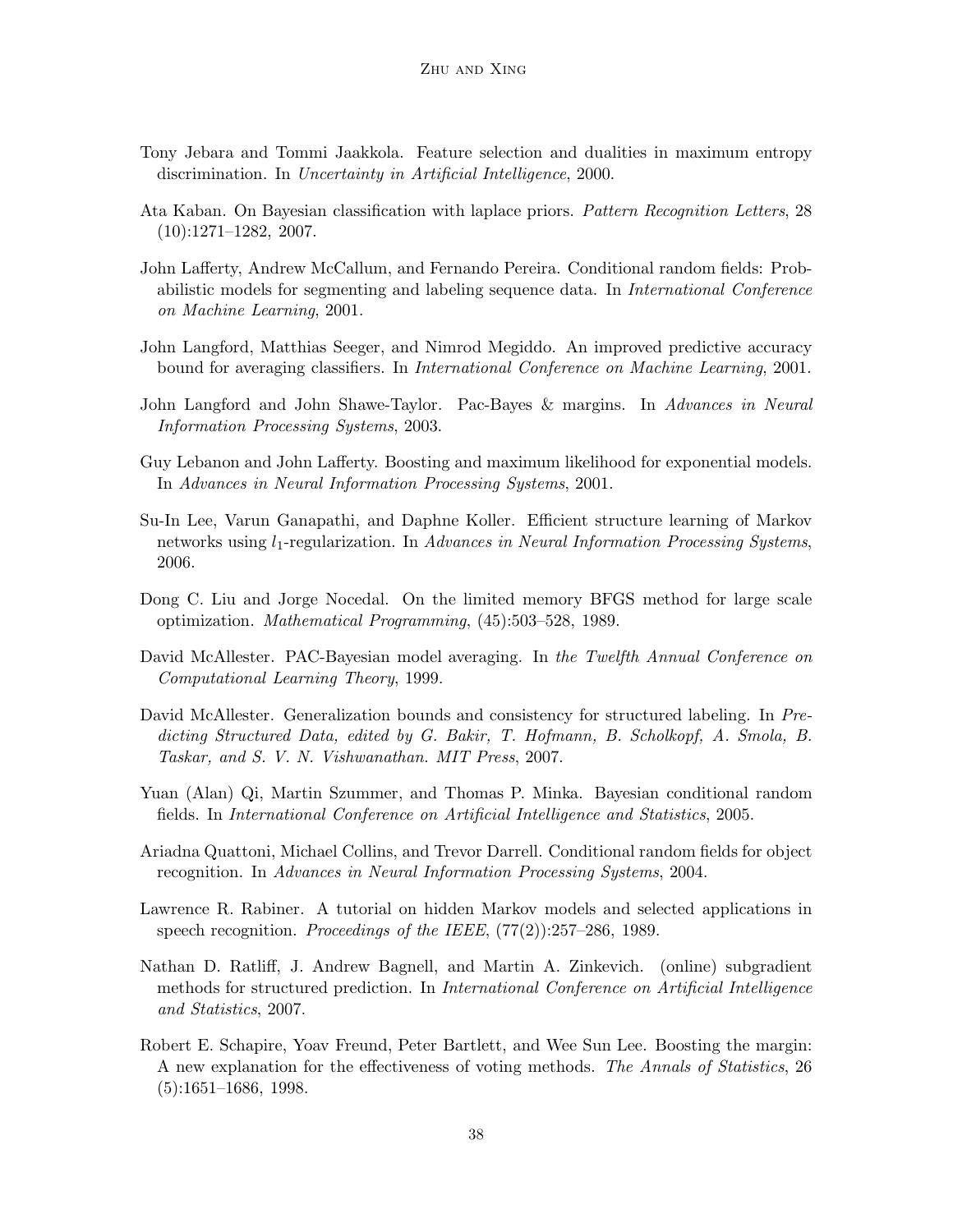- Peter Sollich. Bayesian methods for support vector machines: Evidence and predictive class probabilities. *Journal of Machine Learning Research*, (3):21–52, 2002.
- Ben Taskar, Carlos Guestrin, and Daphne Koller. Max-margin Markov networks. In *Advances in Neural Information Processing Systems*, 2003.
- Ben Taskar, Simon Lacoste-Julien, and Michael I. Jordan. Structured prediction via the extragradient method. In *Advances in Neural Information Processing Systems*, 2006.
- Robert Tibshirani. Regression shrinkage and selection via the LASSO. *Journal of the Royal Statistical Society*, B(58):267–288, 1996.
- Michael E. Tipping. Sparse bayesian learning and the relevance vector machine. *Journal of Machine Learning Research*, (1):211–244, 2001.
- Ioannis Tsochantaridis, Thomas Hofmann, Thorsten Joachims, and Yasemin Altun. Support vector machine learning for interdependent and structured output spaces. In *International Conference on Machine Learning*, 2004.
- Martin J. Wainwright, Pradeep Ravikumar, and John Lafferty. High-dimensional graphical model selection using l1-regularized logistic regression. In *Advances in Neural Information Processing Systems*, 2006.
- David Wipf, Jason Palmer, and Bhaskar Rao. Perspectives on sparse bayesian learning. In *Advances in Neural Information Processing Systems*, 2003.
- Linli Xu, Dana Wilkinson, Finnegan Southey, and Dale Schuurmans. Discriminative unsupervised learning of structured predictors. In *International Conference on Machine Learning*, 2006.
- Zhihua Zhang and Michael I. Jordan. Bayesian multicategory support vector machines. In *Uncertainty in Artificial Intelligence*, 2006.
- Ji Zhu, Saharon Rosset, Trevor Hastie, and Rob Tibshirani. 1-norm support vector machines. In *Advances in Neural Information Processing Systems*, 2004.
- Jun Zhu, Amr Ahmed, and Eric P. Xing. MedLDA: Maximum margin supervised topic models for regression and classification. In *International Conference on Machine Learning*, 2009a.
- Jun Zhu, Zaiqing Nie, Bo Zhang, and Ji-Rong Wen. Dynamic hierarchical Markov random fields for integrated web data extraction. *Journal of Machine Learning Research*, (9): 1583–1614, 2008a.
- Jun Zhu, Eric P. Xing, and Bo Zhang. Laplace maximum margin Markov networks. In *International Conference on Machine Learning*, 2008b.
- Jun Zhu, Eric P. Xing, and Bo Zhang. Partially observed maximum entropy discrimination Markov networks. In *Advances in Neural Information Processing Systems*, 2008c.